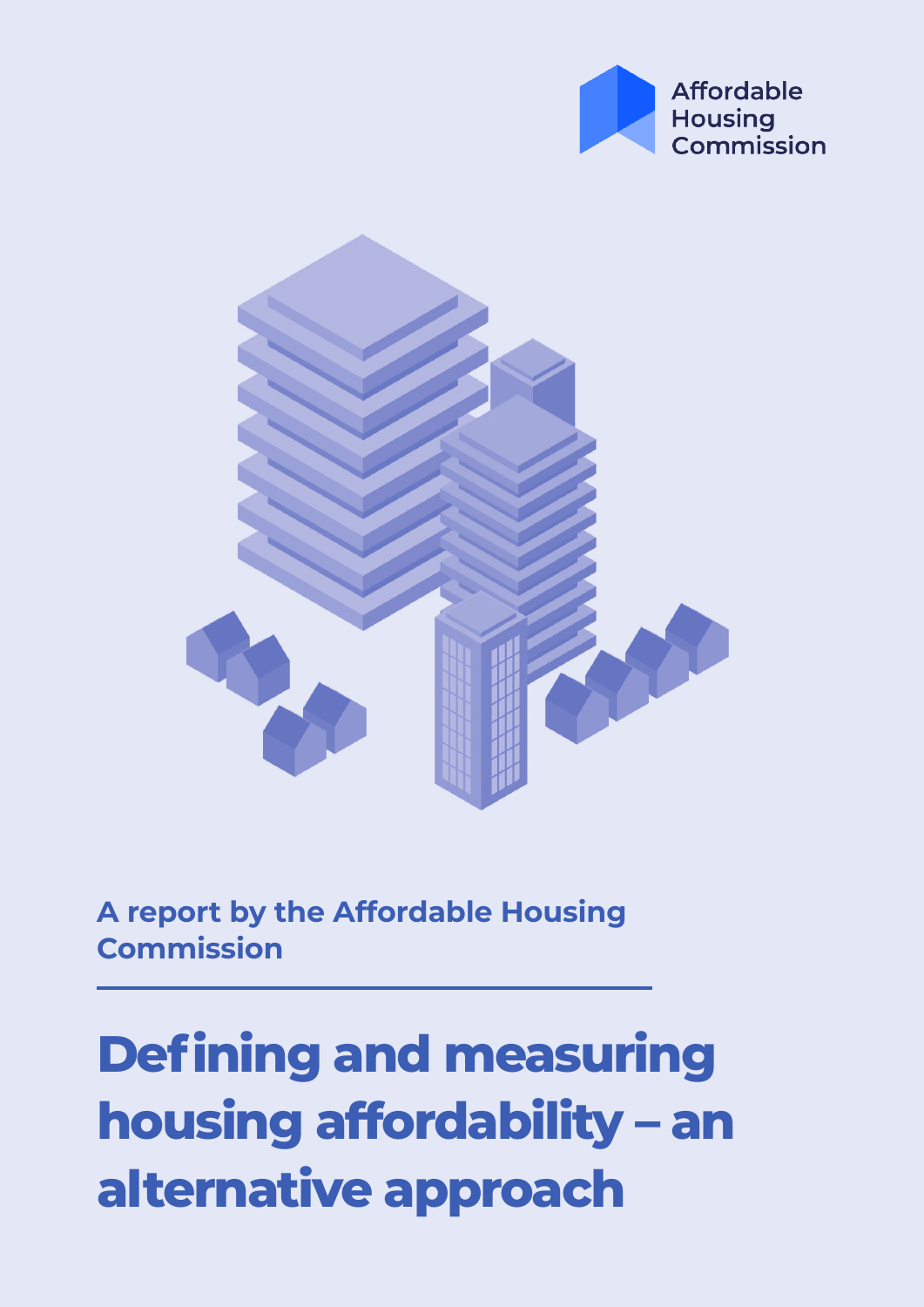# **About us**

The Affordable Housing Commission (AHC) is an independent, non-partisan group established by the Smith Institute with the support of the Nationwide Foundation. It is chaired by Lord Best with 14 leading players from across the housing world. Its core objectives are to: examine the causes and effects of the affordability crisis and how it relates to tenure, place, demographics, incomes, wealth distribution, life chances, as well as the social and economic impacts; explore and propose workable solutions (big and small); raise awareness of the concerns and solutions (among practitioners, decision-makers and the public); engage stakeholders and build a consensus for change.

Further information on the Commission can be found at Affordable Housing Commission.org. The site includes information and research on affordability issues as well as AHC focus group work and polling.

Please feel free to email any views and suggestions to info@ affordablehousingcommission.org

Published by the Affordable Housing Commission

© Affordable Housing Commission June 2019

www.affordablehousingcommission.org

*This report is mainly based on the following datasets: Ministry of Housing, Communities and Local Government. (2018). English Housing Survey, 2016: Housing Stock Data. UK Data Service SN: 8350 and Office for National Statistics, Social and Vital Statistics Division, Department for Work and Pensions, National Centre for Social Research. (2019). Family Resources Survey, 2016-2017.. UK Data Service. SN: 8336*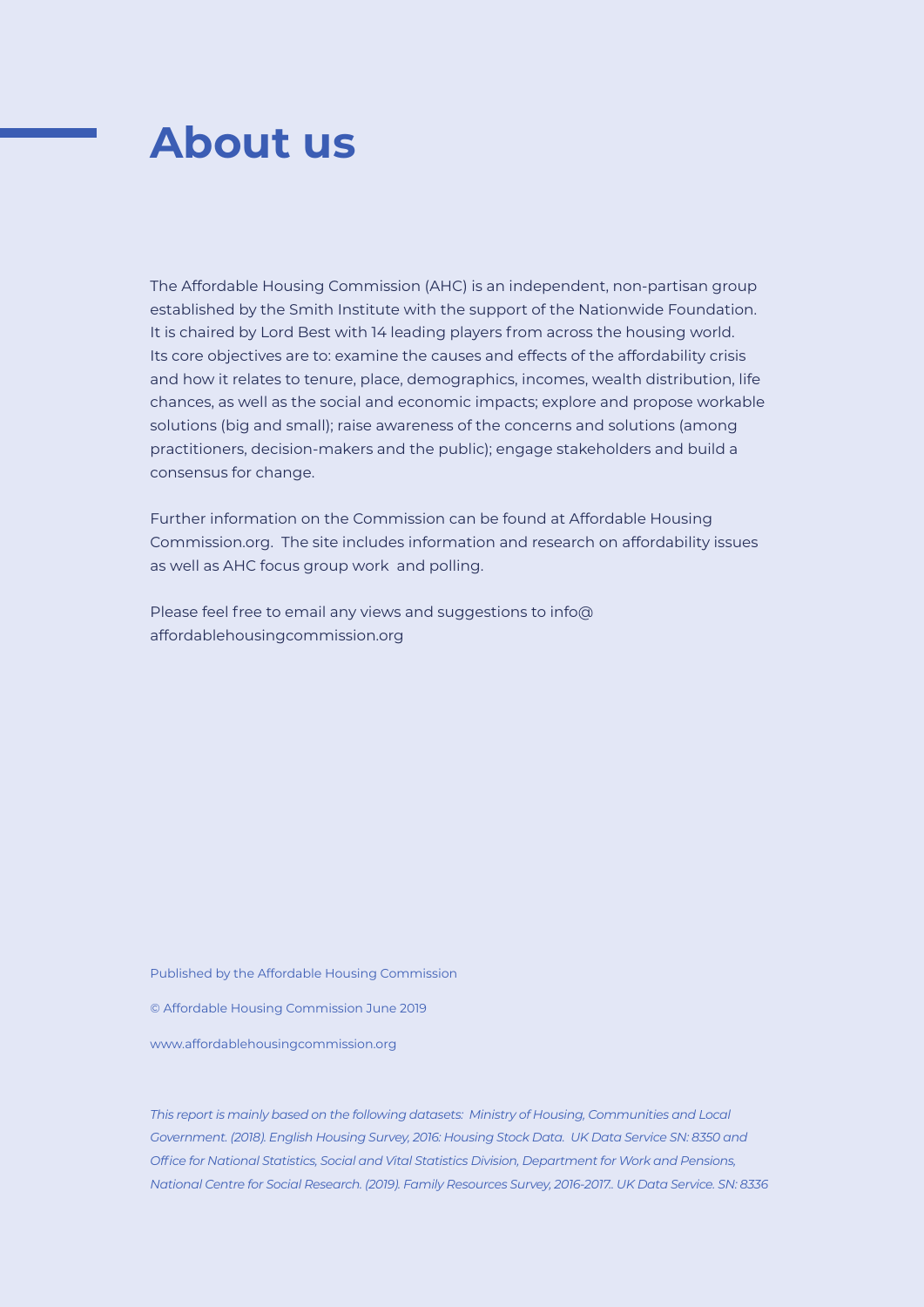

| <b>Executive summary</b>                             | 4  |
|------------------------------------------------------|----|
| Foreword                                             | 6  |
| <b>Introduction</b>                                  | 11 |
| <b>Measures of affordability</b>                     | 15 |
| What might an alternative approach need to consider? | 21 |
| How many and who are in unaffordable housing?        | 34 |
| <b>Changes over time</b>                             | 43 |
| Conclusion                                           | 47 |
| Annex 1: Affordability in housing policy             | 49 |
| Annex 2: Details of the regression analysis          | 56 |
| Annex 3: Details on the measures and numbers         | 58 |
| <b>End notes</b>                                     | 62 |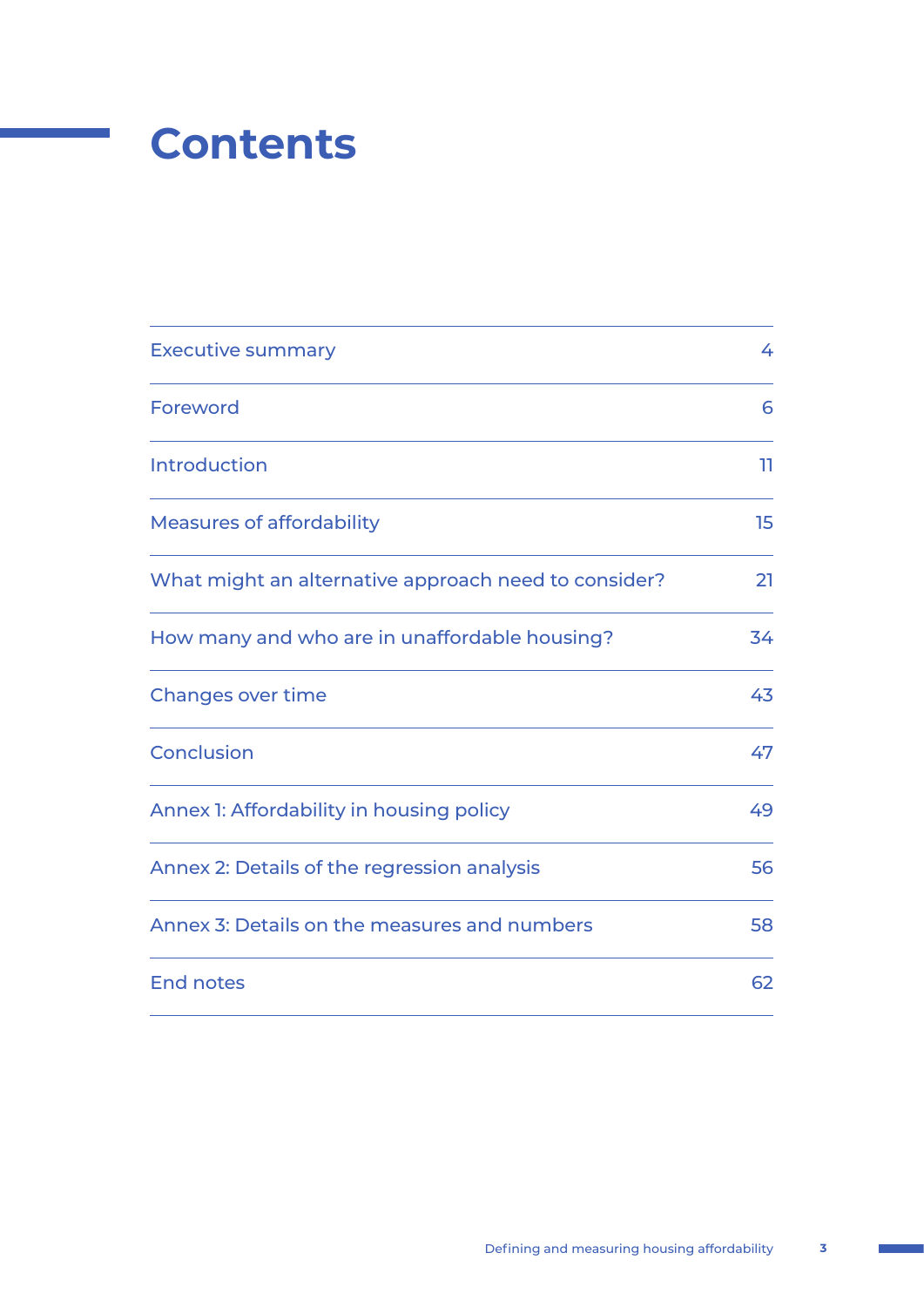# **Executive summary**

This interim report of the Affordable Housing Commission (AHC) proposes a new measure of housing affordability in England. Rather than focusing on market rents and house prices it defines and measures housing affordability as being what people can afford, be it to rent or to buy. Viewed from the perspective of who is facing housing stress and under what circumstances, this approach replaces existing market-based definitions as encapsulated by the 'Affordable Rent' product, which misleadingly defines affordable housing as 80% of market rents regardless of a household's income.

The new measures are based on an affordability threshold at the point when rents or purchase costs exceed a third of household income (for those in work). From this starting point it seeks to capture other issues around housing quality, overcrowding, adequacy of Housing Benefit, household size and regional variations.

This alternative approach also recognises the different ways in which different groups of people experience housing stress. In place of general definitions such as 'Affordable Rent', the new definition and measures relate to four groups:

- **•** struggling renters
- **•** low income older households
- **•** struggling homeowners
- **•** frustrated first time buyers

The AHC will now be examining how the definition and measures can be effectively applied to housing policy, funding and planning to help deliver more affordability in different places, for different people. They are intended to provide a more pro-active and interventionist 'people based' approach to solving the affordable housing crisis.

The new definition and measures show that:

**•** 4.8m households have housing affordability problems – equivalent to a fifth of all households. This number overall has increased by over 0.5m households since 2010, with the largest rise in the Private Rented Sector (PRS)

This is made up of:

- **•** Struggling renters: there are 2.9m struggling renters of working age, the majority of which are in the PRS
- **•** Low income older households: There are 1m household identified as having affordability problems (the majority in non-decent homes). This number could rise if generation rent enters retirement in the expensive PRS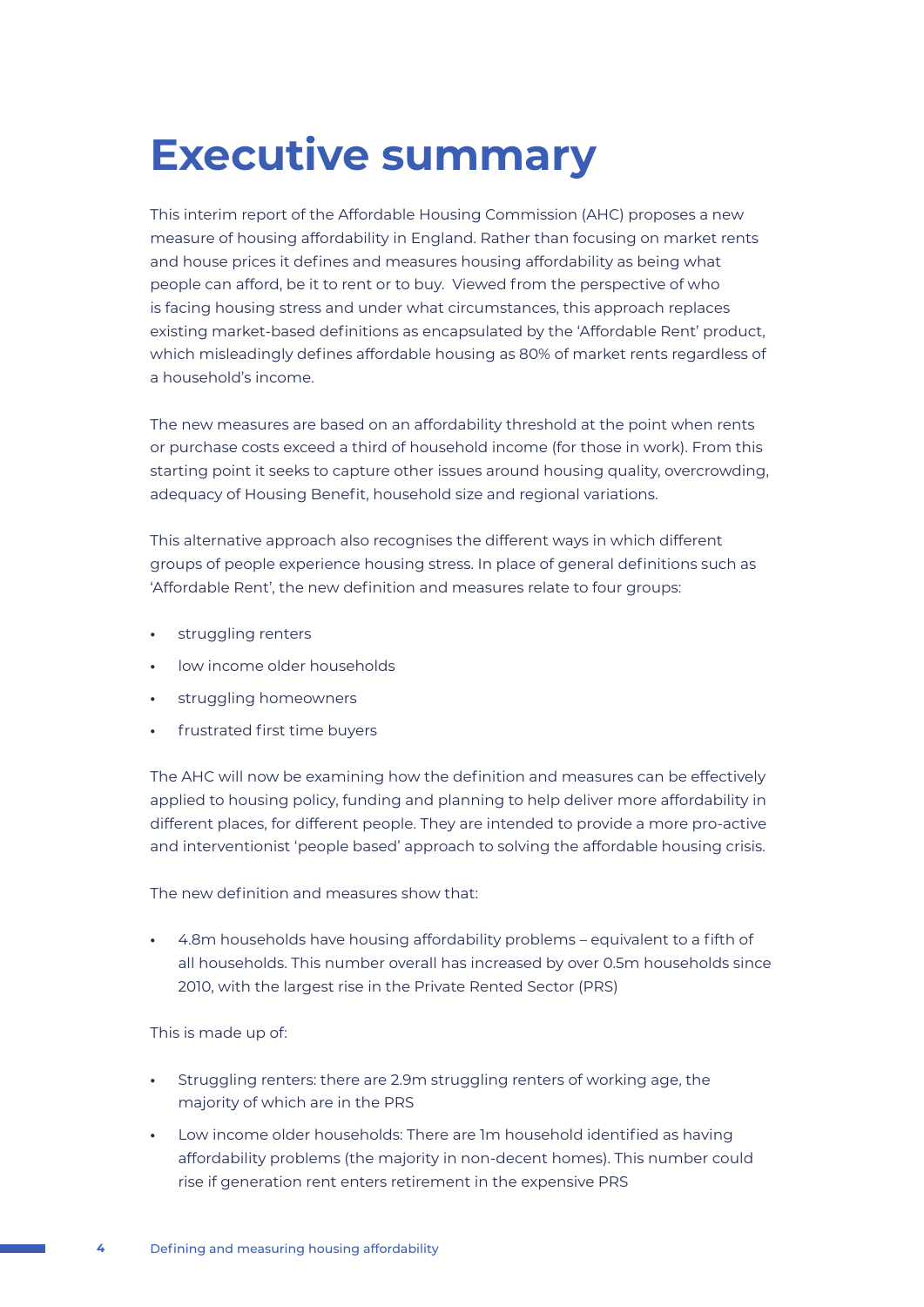**•** Struggling homeowners: There are 0.9m struggling homeowners, and this number could increase sharply if interest rates rise

In addition, the measures for potential buyers shows:

**•** Frustrated first time buyers: there are 1.6m renters (mostly in the PRS) who are able to buy, but can't at present - mainly because of the time needed to save for large deposits. This is an increase of 0.6m since 2010. Furthermore, three quarters of renters have very little chance of buying a home at present

The report also finds that across all the groups:

- **•** Those most at risk are in the PRS, where 2m tenants are under housing stress
- **•** In the PRS four out of ten of all those in the bottom half of incomes are paying over 40% of their household income in rent
- **•** Those renting privately are more likely to have multiple affordability issues (i.e. paying over a third of income on rent and still living in non-decent housing)
- **•** There are 1.3m in unaffordable housing in the social housing sector, mainly owing to the shortfall in benefits. A smaller percentage of these are paying over 40% of their incomes in rent
- **•** The report highlights that while affordability issues are often most acute in London and the South East, the challenge is spread across the whole country. The affordable housing crisis also impacts on all tenures, even if it is worse in the PRS and for those on low incomes
- **•** The report shows that since 2010 the main reason why the number of households living in unaffordable housing has increased is due to a 'tenure shift' – more households living in the PRS where rents are higher
- **•** Households with dependent children make up a large proportion (57%) of households facing housing affordability problems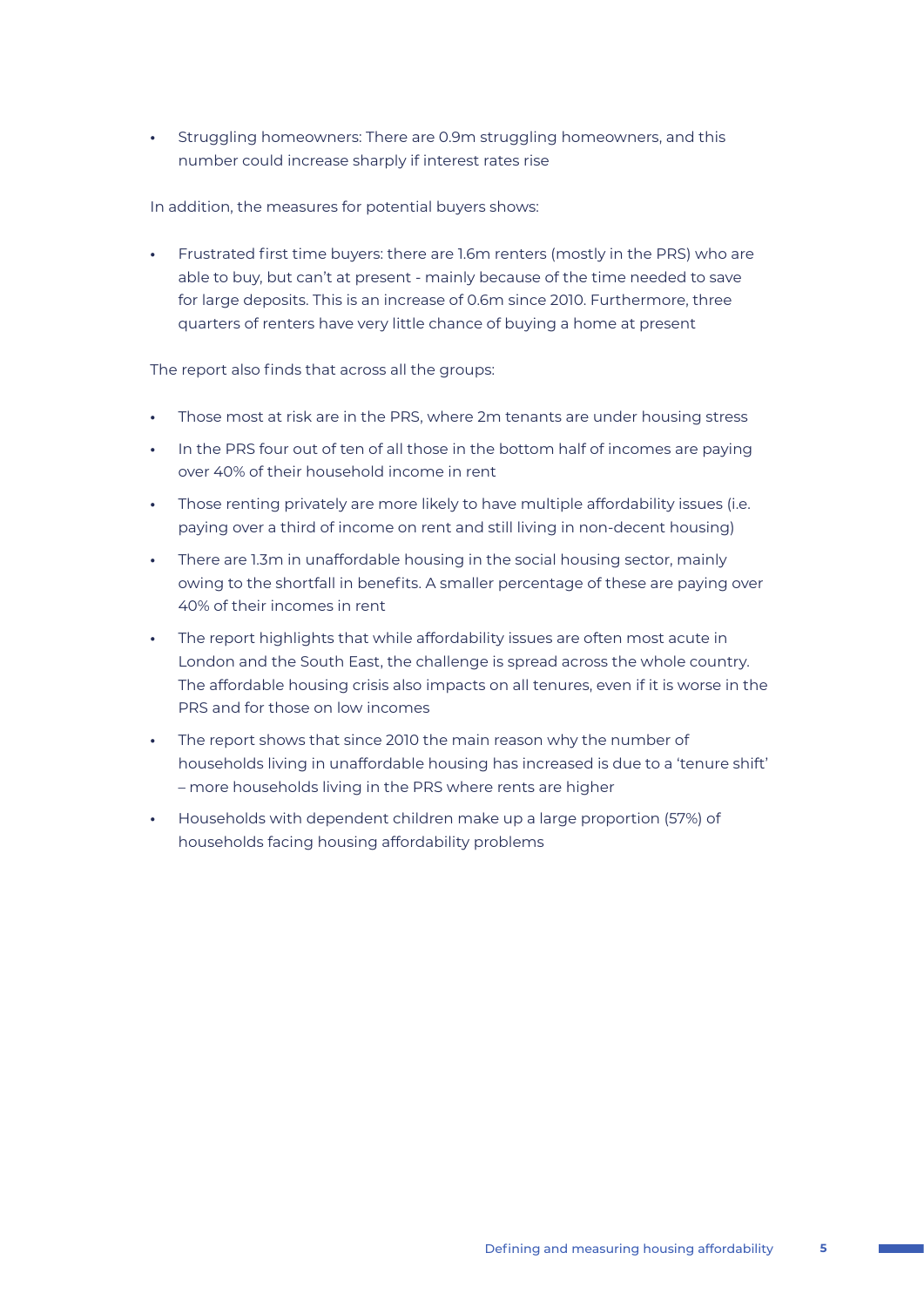# **Foreword**

"Affordable" has become a much-abused word in housing circles. Governments have taken it to mean "rents or purchase costs that are lower than in the open market". But paying rents of, say, 80% of the market level is still far beyond the means of many who need a home. At a time of national concern about levels of poverty and inequality, our Commission wanted to find out how people's housing costs are fuelling the situation. Before proposing solutions, we wanted to be clear about the problems.

In this interim report, the Affordable Housing Commission has tried to define and measure "affordability". We have viewed the issue from the perspective of the household, not the market place. What can people pay for their housing without risking financial and personal problems? Who is facing problems of unaffordability? What is the scale of those problems?

## **Defining "affordable housing"**

The Commission has looked at what level of income spent on housing is likely to cause hardship and stress. The new research evidence provided for the Commission suggests that when rents or purchase costs exceed a third of the household income, for those in work, the housing costs can lead to financial difficulties, arrears, debts and consequent personal problems. And obviously the position gets much worse if that percentage of income is a lot higher: we have taken the 40% of income figure as signalling a very serious affordability issue.

Obviously, it is tougher to spend over a third of your income on housing costs if you are on a lower income than a higher one: you have less cash to spend on other essentials. So, the Commission has concentrated on those in the bottom half of the income distribution (and when applied to assessing affordability for a specific area we use local, non-national, earnings figures).

We have then "equivalised" the basis for our definition by taking the basic household as two adults and by making allowances, up and down, to cover families with children and single person households, (using the same weightings as the DWP uses for benefit calculations).

In refining our definition, we have also drawn in those with an affordability problem based on a household's reliance on benefits. Percentages of income are meaningless here. Government calculates benefit entitlement on the basis of the household's basic requirements for food, clothes, heating, etc. and, separately, its housing costs. If support for housing – Housing Benefit or the housing element in Universal Credit – is less than the actual rent the household must pay, the resulting shortfall must be found from borrowing or from raiding the benefits provided to cover the household's other basic needs. The Commission is clear that in these circumstances the shortfall means the household has a real housing affordability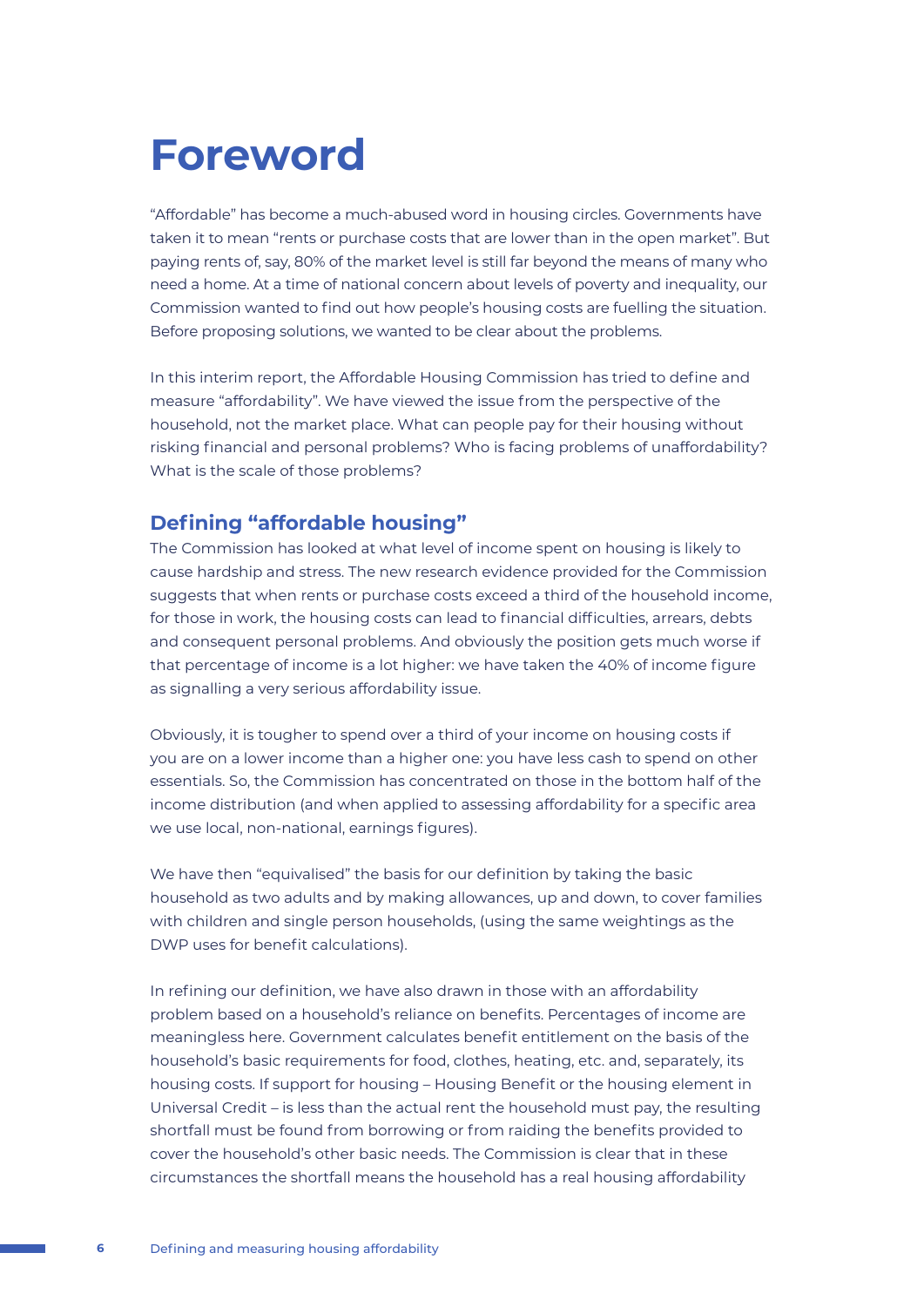problem (and we have factored in the position of those who are both in work and in receipt of housing support – those on "partial Housing Benefit" – where their income after housing costs takes them below the official poverty line).

Finally, the Commission has had to take on board the relationship of the cost of accommodation to its quality. It would be ridiculous to say that the affordability problem is overcome if the tenant moves into a slum that may be cheaper but is unfit for human habitation or is grossly overcrowded.

Property unfitness is a significant affordability issue in respect of older owner occupiers who live in abysmal conditions but who lack the income and the assets to upgrade their home or to acquire something better. Therefore, while avoiding the double counting of those who suffer both affordability problems and are also in unfit property, we have brought within our scope the occupiers of all those in homes classified as "non-decent" and all those in statutorily-defined overcrowding.

### **Who has a problem?**

Using our definitions of affordability, the Commission has divided the overall picture into four different groups: struggling renters, low income older households, struggling homeowners and frustrated first-time buyers.

The way housing affordability is currently defined (and measured) as "rents or purchase costs that are lower than in the open market place" is confusing and misleading. The official crude definition of affordable homes isn't helping solve the problem – it's a level far beyond the means of many who need a home.

The Commission offers a new definition of affordability, viewing the issue from the perspective of the household, not the market place. What can people pay for their housing without risking financial and personal problems? Who is facing problems of unaffordability? What is the scale of the problem?

### **1. Struggling Renters of Working Age**

Tenants of working age whose rent is more than 33% of their incomes (with the refinements to this definition as above) account for a tenth of all social housing tenants and over a quarter of all tenants in the Private Rented Sector (PRS). But the figure rises to 16% in social housing and to 51% in the PRS for those households of working age in the bottom half of incomes. There are 1.6m of these: 1.2m in the PRS and 0.4m in the social sector.

Within these totals the position is particularly grave for those who are spending more than 40% of income on their rent: 0.2m in social housing and 1m in the PRS. As a proportion of everyone in each sector in the bottom half of incomes, this means 9% of tenants in social housing and an alarming 40% in the PRS face very serious affordability difficulties.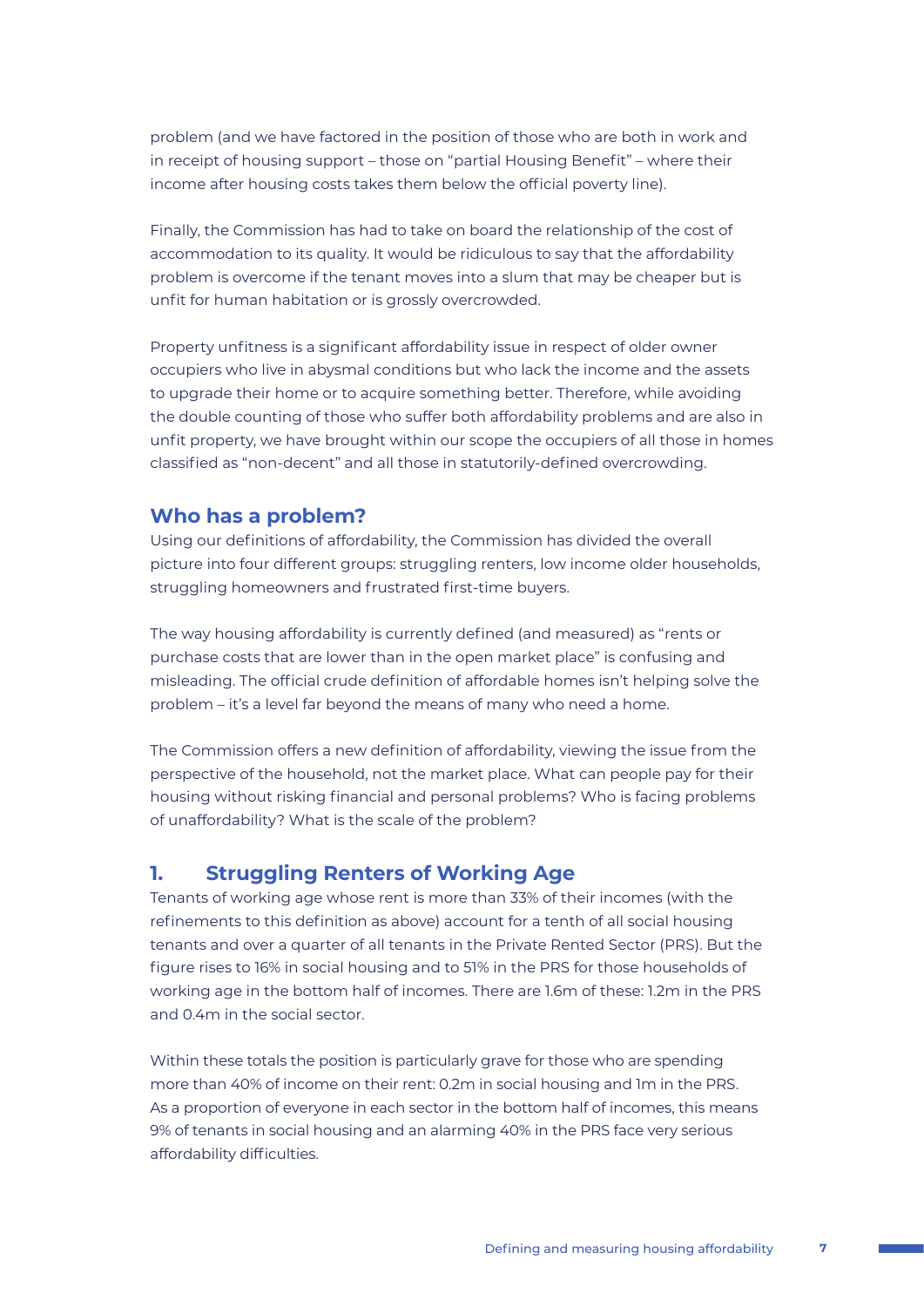#### **Number of households under retirement age, by rent to income**

|                | No affordability issue | 33%-39% | $40% +$ |
|----------------|------------------------|---------|---------|
| Social housing | 87%                    | 6%      | 7%      |
| <b>PRS</b>     | 71%                    | 6%      | 23%     |

#### Percentage of all renters

#### Percentage of renters in the bottom half of income distribution

|                | Under 33% | 33%-39%    | $40% +$ |
|----------------|-----------|------------|---------|
| Social housing | 84%       | 7%         | 9%      |
| <b>PRS</b>     | 49%       | <b>17%</b> | 40%     |

#### Number of renters in the bottom half of the income distribution

|                | Under 33% | 33%-39% | $40%+$  |
|----------------|-----------|---------|---------|
| Social housing | 2.000.000 | 170,000 | 210,000 |
| <b>PRS</b>     | 1,190,000 | 270,000 | 950,000 |

Also, within our scope are those, also of working age, whose (in-work and out-ofwork) Housing Benefit leaves them short and who fall below the poverty line. After again avoiding double counting, this group adds another 0.5m households. And a further 0.7m renters are counted in to cover those (in the bottom half of incomes) living in non-decent and overcrowded conditions.

### **2. Low Income Older Households**

Roughly 1 million older people, using our definitions, have housing affordability problems today. The majority of these are owner occupiers in non-decent housing, on low incomes – 0.6m households. The rest are tenants who are either paying over a third of their modest income on rent or are in receipt of Housing Benefit that does not cover their rent and are below the poverty line.

There are more than three times as many low-income older tenants in the social sector than in the PRS, although once again a much higher percentage of those privately renting cross our 40% plus unaffordability line.

#### **Number of households over retirement age, by rent to income**

|                | No affordability issue | 33%-39% | $40%+$ |
|----------------|------------------------|---------|--------|
| Social housing | 90%                    | 5%      | 5%     |
| <b>PRS</b>     | 35%                    | Z0/.    | 10%    |

#### Percentage of all renters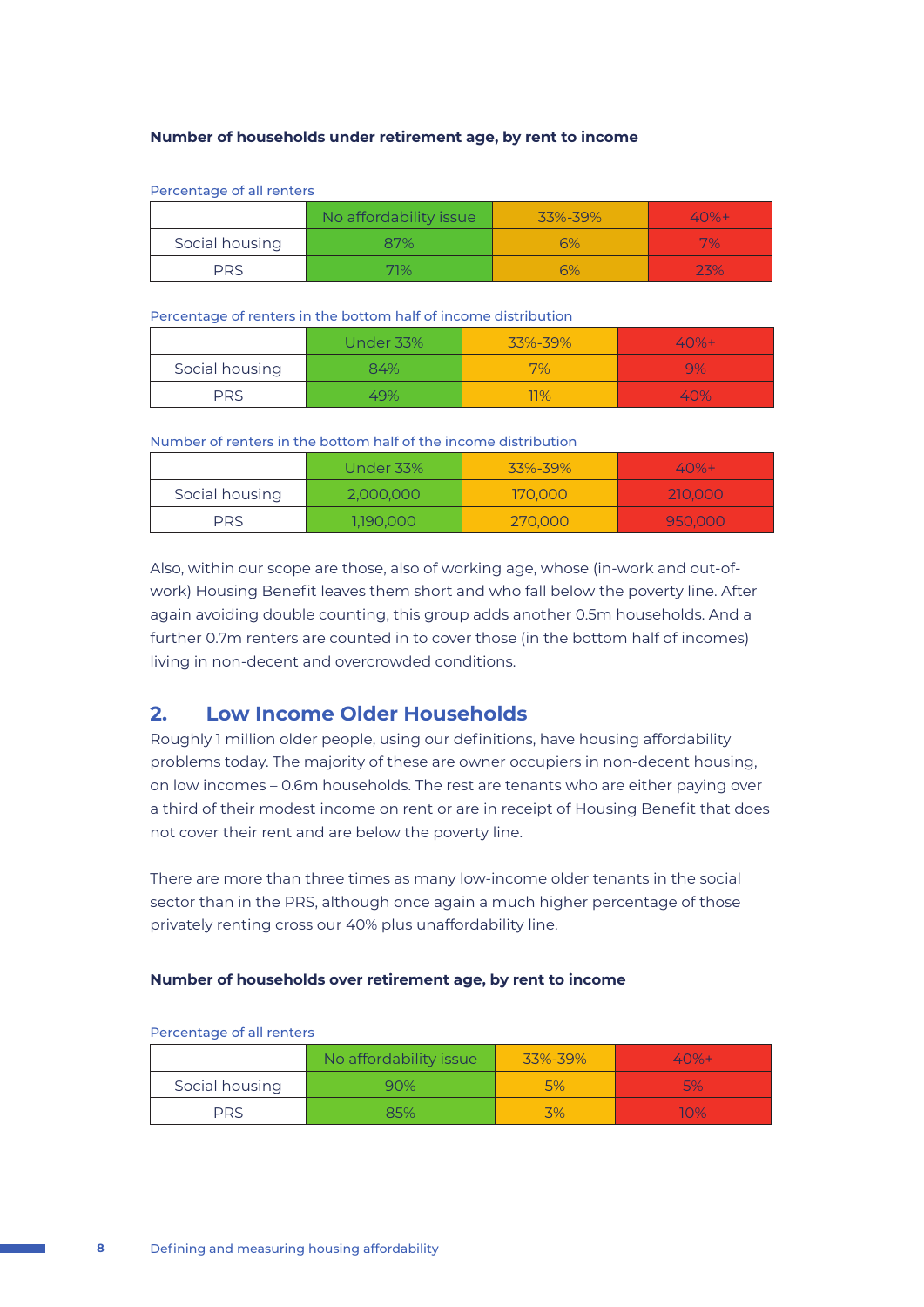#### Percentage of renters in bottom half of income distribution

|                | Under 33% | 33%-39% | $40% +$    |
|----------------|-----------|---------|------------|
| Social housing | 39%       | 6%      | 5%         |
| PRS            | 77%       | 6%      | $\nabla\%$ |

Number of households in the bottom half of the income distribution

|                | Under 33% | 33%-39% | $40%+$ |
|----------------|-----------|---------|--------|
| Social housing | 820.000   | 50,000  | 50,000 |
| <b>PRS</b>     | 230,000   | 20,000  | 50,000 |

Here the Commission has a special anxiety about the future. The relatively small number of older tenants with an affordability issue today seems destined to be dwarfed by the numbers in the future when the younger generation in the PRS reaches retirement age. Those with incomes that are currently sufficient to avoid at least the worst of affordability difficulties may well find it impossible to afford their rent when their retirement income is appreciably lower. This looks like a major affordability crisis in the years ahead.

## **3. Struggling homeowners**

Some of those who have become owners are paying a proportion of income on housing costs that risks financial and social problems.

We have taken on board that part of mortgage repayments which goes to paying off the principal and accumulating a capital asset. In setting the affordability measure again at one third of income, we have only included the cost of interest as well as maintenance costs to reflect the true costs of owning. Many buyers will pay more than 33% of their earnings on monthly mortgage payments but, unlike rent payers, they are also acquiring equity with the intention of having no mortgage payments at all in the longer term.

Our definition of affordability means the numbers in this category are relatively modest: under 1m. However, these home buyers are in quite a precarious position: they face the possibility of higher interest rates and of employment and personal hazards that would lead to loss of the home. And many in this group also have the burden of being unable to "upsize" – to become "second-steppers" – if, for example, they want to start a family.

## **4. Frustrated First-time Buyers**

Surveys repeatedly tell us that the aspiration of over 80% of tenants and adults living with parents is to own their own home. We also know that increasing numbers believe they will never be able to achieve this. To what extent is this a simple problem of affordability?

In making our calculations, we used two criteria: spending more than 33% (equivalised) of income on housing costs (mortgage interest payments only plus maintenance costs); and having the capacity to save for a deposit (of 10% of the cost of a property in the lowest decile of house prices within their region) within 5 years. On this basis we divided tenants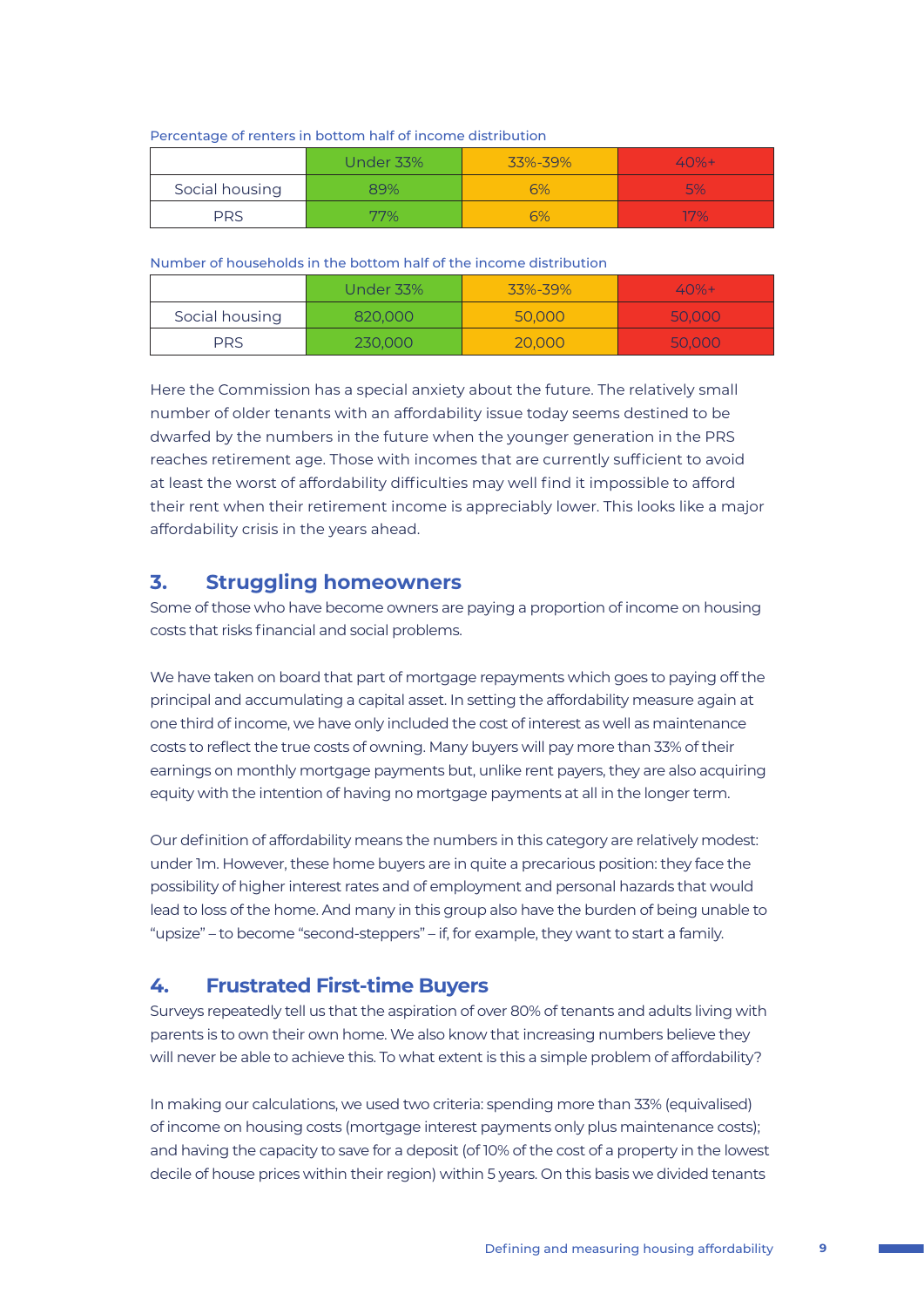into those who could afford to buy and those who could not.

This calculation suggests 5.5m renters are not in a position to buy a home of their own. But 1.6m could buy: 1.3m in the PRS and 0.3m in the social housing sector.

We acknowledge that this estimation of potential for more home ownership is just an indicator. It fails to take account, on the one hand, of deposits being found from 'the bank of Mum and Dad' or from an equity loan under Help to Buy (or similar deal) ; and, on the on the other hand, it ignores the unwillingness of lenders to advance mortgages to the many in insecure employment. Moreover we have not factored in the special position of those in the social housing sector with the Right to Buy.

### **Conclusion**

Our three groups whose current accommodation is giving them a housing affordability issue – struggling renters and owners, and older people, all on lower incomes – add up to 4.8m households. This represents one in five of all households in England and almost 40% of those in the lower half of the income distribution.

A perhaps surprising number of these renters – 1.3m– are in the social housing sector where rents are lower but so are incomes. A further 1.6m are in the owner occupier sector, a large proportion of which are older homeowners in unfit property.

But it is in the PRS that the greatest problems are found, with 2m households overall in potential difficulty. These households represent 43% of all households renting privately. Moreover, the households devoting 40% or more of their incomes to rent – the group at highest risk – are mostly in the private rented sector: there are over 1m of these in the lower half of incomes.

Meanwhile, as our focus groups have expressed so clearly, many people are very frustrated at their inability to move into home ownership. Our calculations suggest 1.6m renting households have the means to buy. This suggests that for hundreds of thousands of households currently renting – the vast majority in the PRS – the aspiration of home ownership need not be thwarted simply by the problem of affordability.

The Commission will now move onward to explore the solutions to the problems we have identified, greatly helped by input from a range of powerful submissions from all parts of the housing world – for which we are immensely grateful.

Lord Best

Rohard Ler

Chair of the Affordable Housing Commission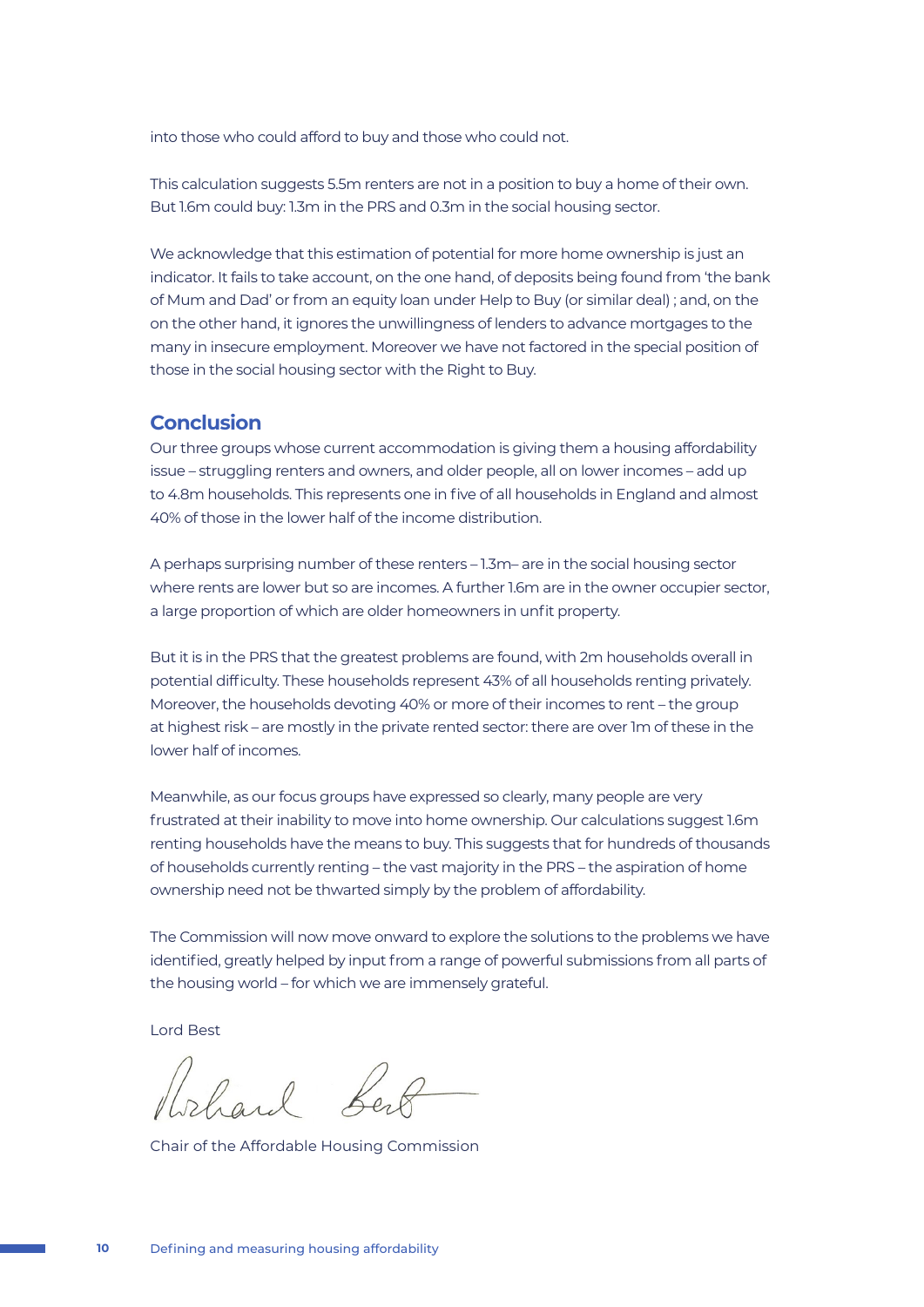# **Introduction**

The issue of housing affordability has become the focus of public, political and policy concern. As the national opinion poll for the Commission demonstrated, the majority of the public believe there is a national housing affordability crisis. This public concern is being played out in the political arena, with both main parties highlighting the issue in their 2017 election manifestos.<sup>1</sup>

Despite the recognition of housing affordability as an issue there is little consensus about what it means in practice. There are arguably no guiding principles or comprehensive statutory definitions around affordability running through public policy programmes and regulations (other than the short statement in the annex to the revised 2018 National Policy Planning Framework – see annex 1). This leaves a patchwork of different meanings, with little overall coherence about objectives or guiding measures as to what constitutes affordability or who is affected.

# **Affordable Rent**

There has also been concern (and scrutiny) amongst those in the housing world about the way the term has been used by government. In particular, the introduction of Affordable Rent model announced in 2010 has been criticised not only for the policy itself as a rent standard, but also for distorting affordability as a useful term. The government's new lexicon has led contorted and laboured demarcation in the housing world between affordable and genuinely affordable housing.

The table below (with more details in the annex) highlights these issues by summarising the very different approaches to affordability in government regulations, programmes, funding and housing support.

The introduction of Affordable Rent has moved away from housing affordability based on incomes towards rents set below market levels. Others, such as social rents, incorporate income measures alongside the cost of housing provision. Mortgage regulations have the effect of setting an income to loan ratio (in effect close to a third of housing costs). Other products, whilst aiming to (and achieving) the objective of increasing affordability offer no defined measure of it.

## **Why measure housing affordability?**

How should housing affordability be conceptualised and what are we trying to achieve by measuring it? And, given the changing nature of housing policy under different administrations and different circumstances, what might be a sensible benchmark for assessing and measuring affordability levels and guiding policy?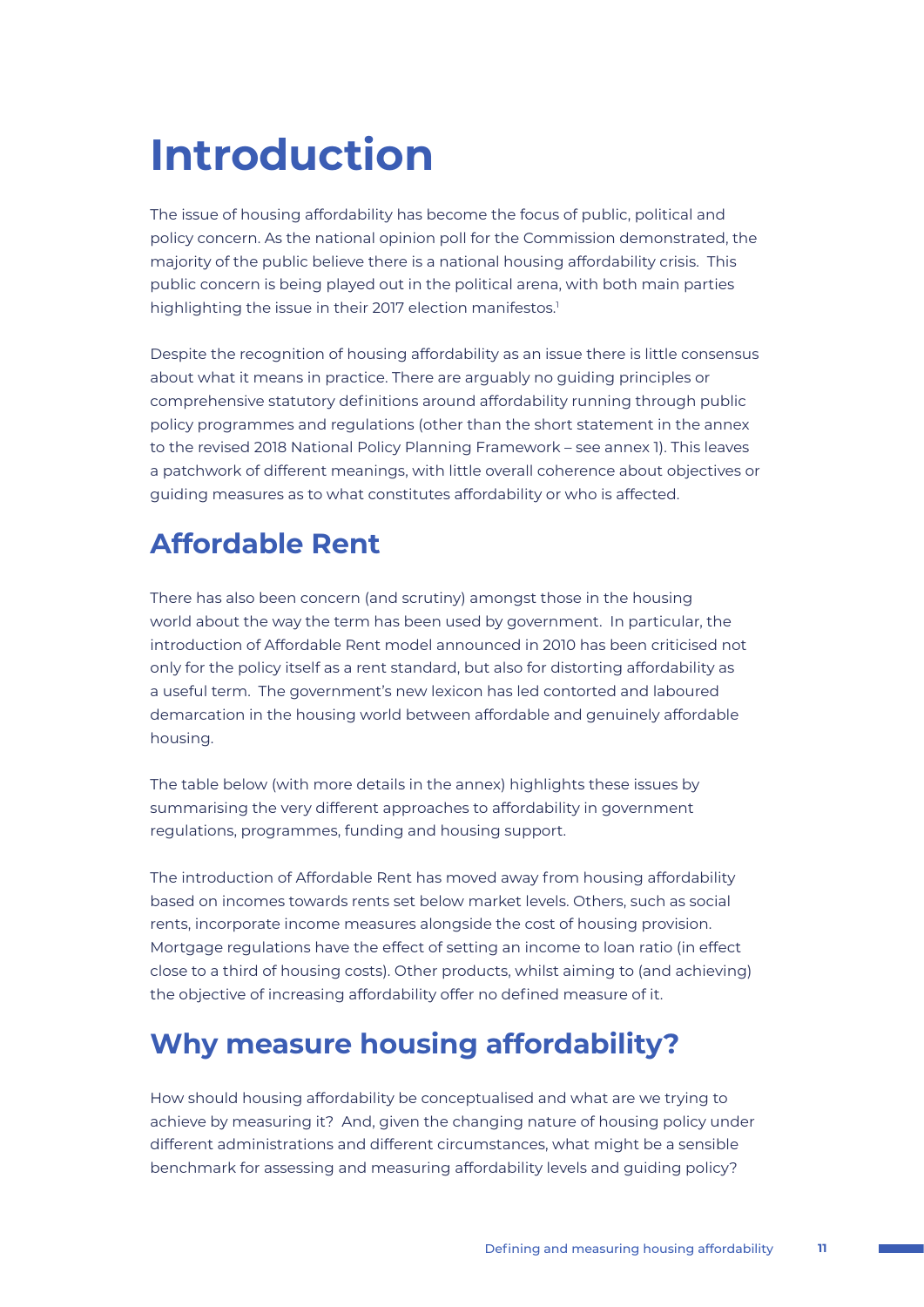| Product/programme       | Target/eligibility              | Affordability measure                                                                                                   |
|-------------------------|---------------------------------|-------------------------------------------------------------------------------------------------------------------------|
| Social rents            | Low income households           | Based in part on local<br>earnings                                                                                      |
| Affordable Rent         | Low income households           | Rents set as a proportion<br>of market rents not<br>income affordability                                                |
| London Living Rent      | Middle income<br>households     | Proportion of local<br>median incomes adjusted<br>for neighbourhood<br>differences                                      |
| Rent controls           | All renters                     | Based on 'fair rent' -<br>generally submarket but<br>not based on affordability<br>for individual/local<br>community    |
| <b>Housing Benefit</b>  | Low income renters              | Based on household<br>incomes taking into<br>consideration housing<br>costs                                             |
| Right to Buy            | Council tenants                 | Sub-market prices,<br>not shaped by income<br>affordability (bar social<br>rents)                                       |
| Help to Buy             | Middle income<br>households     | No affordability limit to<br>prices; 45% of income<br>limit on housing costs<br>(including service charges<br>and fees) |
| <b>Shared Ownership</b> | Low-middle income<br>households | Market-led; no<br>overarching measure of<br>affordability                                                               |
| <b>NPPF</b>             | Low-middle income<br>households | Mainly market-led; sub-<br>market prices not shaped<br>by income affordability                                          |
| Mortgage regulation     | Mortgagor                       | Based in part on income<br>to loan ratio                                                                                |

These are important considerations when outlining an alternative set of ways of defining and measuring housing affordability.

The following table outlines possible ways of conceptualising affordability. All six conceptions are likely to be relevant to the work of the Commission. However, definition and prediction are perhaps most germane, as they highlight who is most likely to be in need of support and most likely to be facing or experiencing housing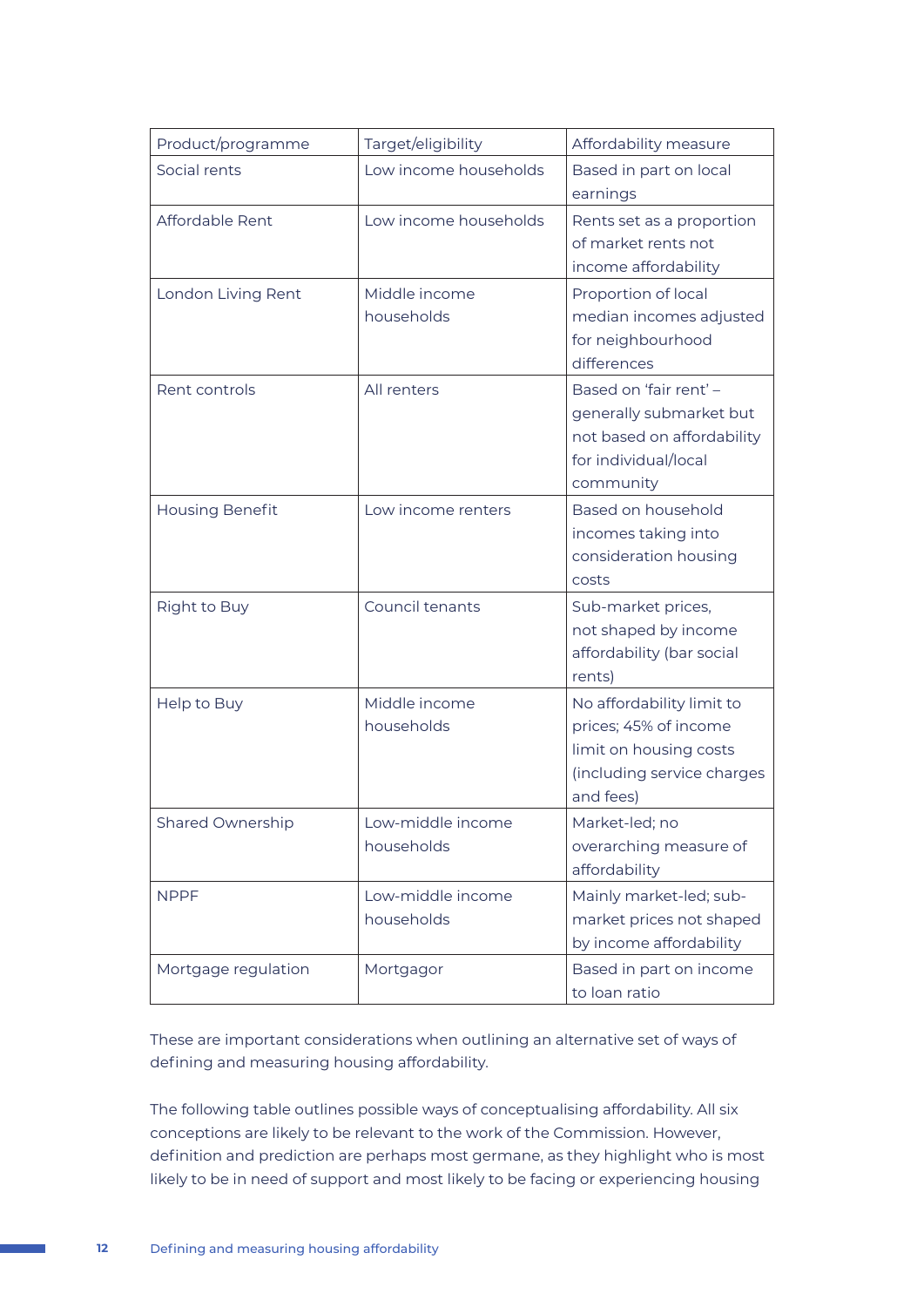stress. It is through the prism of these elements that this paper looks at how we might be able to measure affordability.

| <b>DESCRIPTION</b>    | describe a typical household's housing expenditure            |
|-----------------------|---------------------------------------------------------------|
| <b>ANALYSIS</b>       | analyse trends, compare different household types             |
| <b>ADMINISTRATION</b> | administer rules defining who can access housing<br>subsidies |
| <b>DEFINITION</b>     | define housing need for public policy purposes                |
| <b>PREDICTION</b>     | predict ability of a household to pay the rent or mortgage    |
| <b>SELECTION</b>      | select households for a rental unit or mortgage               |

*Source: David Hulchanski 'The Concept of Housing Affordability: Six Contemporary Uses of the Housing Expenditure-to-income Ratio', Housing Studies, 1995*

The aim of the paper is to propose a useful and widely acceptable working definition and measure of affordability. A coherent and relevant set of measures that policymakers, planners, housing practitioners and others can use to better identify, understand and evaluate housing affordability. And, most importantly, a definition and metric of measures which can help shape viable solutions. It is also intended to be a definition and measure which resonates with the public's perceptions and expectations around affordability.

In this context, the focus group studies for the Commission provide important insights.2 At the conceptual level they have demonstrated that for many people affordable housing refers only to homeownership or more accurately first-time buyer affordability. As such the report looks at both how affordability might be measured for those renting but also how it might be measured for those looking to buy and for existing homeowners.

Much of the focus of the report looks at the balance between incomes and housing costs. The paper examines the rent (or mortgage) to income ratio and residual income (whether a household has enough money to live on after rental costs) measures of affordability, both of which are not without faults. The paper, drawing on the evidence submitted to AHC and the views of its commissioners, puts forward a variation on a rent to income ratio which attempts to address and adjust for different household circumstances. This method is similarly used to understand affordability for existing homeowners and the affordability of buying (alongside examining the issue of raising a deposit).

The report also goes beyond rent to income measures to understand specific issues. This includes taking on board the quality of housing and issues of overcrowding. Without integrating these issues the measure could be ignoring that affordability issues manifest themselves in non-decent housing. The report also looks at the issue of rents for those on Housing Benefit in poverty. This seeks to capture concerns, especially since welfare reforms and changes to Local Housing Allowance (LHA)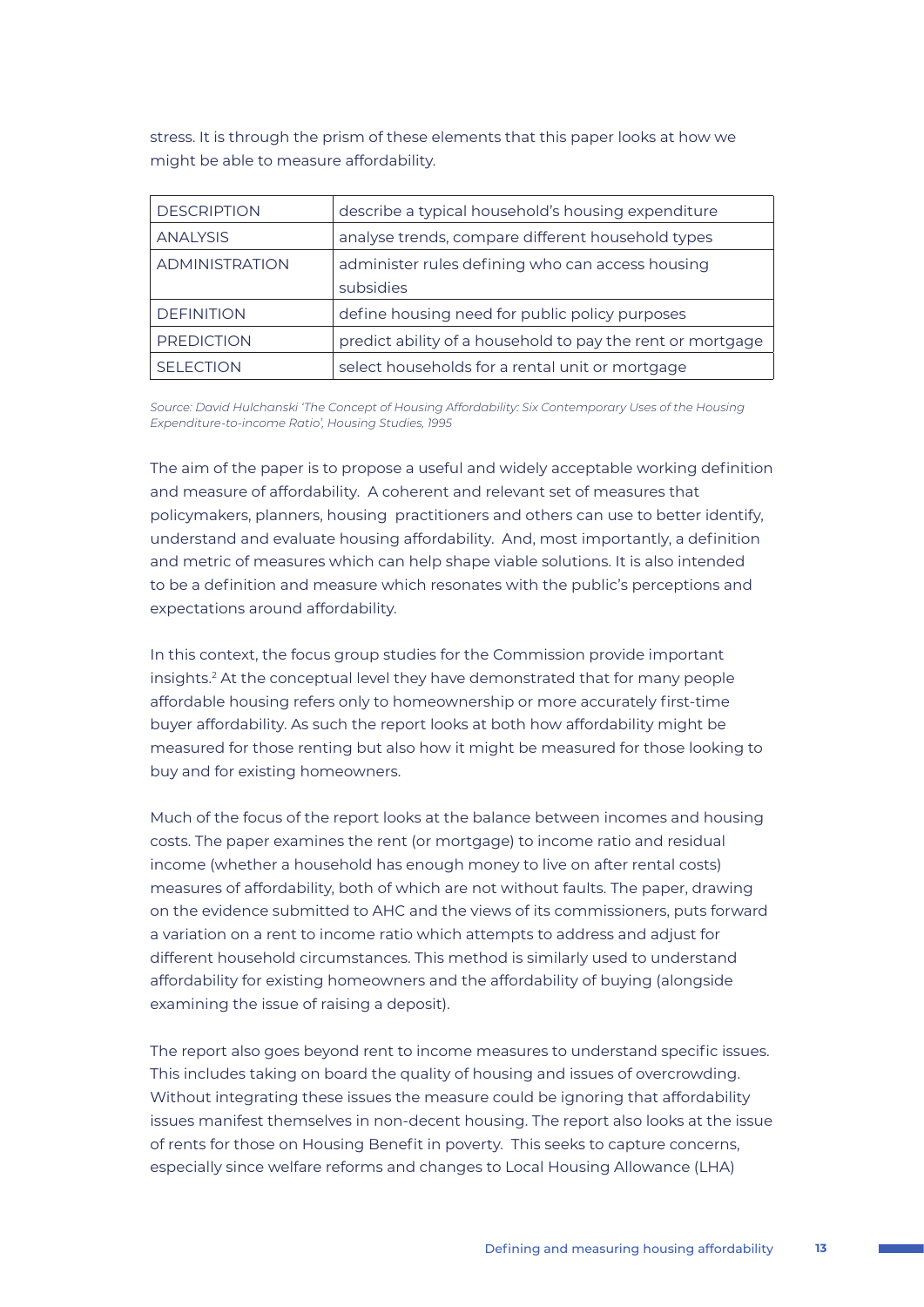rates that those on very low incomes are having to use other benefits to cover their rent.

Using a variety of measures adds complexity, but affordability issues take different forms for different households. Furthermore, whichever way affordability is measured there is never going to be complete agreement. This is in part because of the technical difficulties of trying to cater for a myriad of household circumstances and factors relating to housing stress, including running costs (energy bills etc) which are relatively higher in poorer condition homes.

Measures of affordability are also deeply normative, and questions about housing need, housing stress and appropriate level of risk are, in the end, judgement calls. Nevertheless, this should not rule out having useful and informed measures, even if imperfect. Nor should it be a reason for not seeking broad agreement amongst stakeholders and the public about what we mean when we use the term affordable.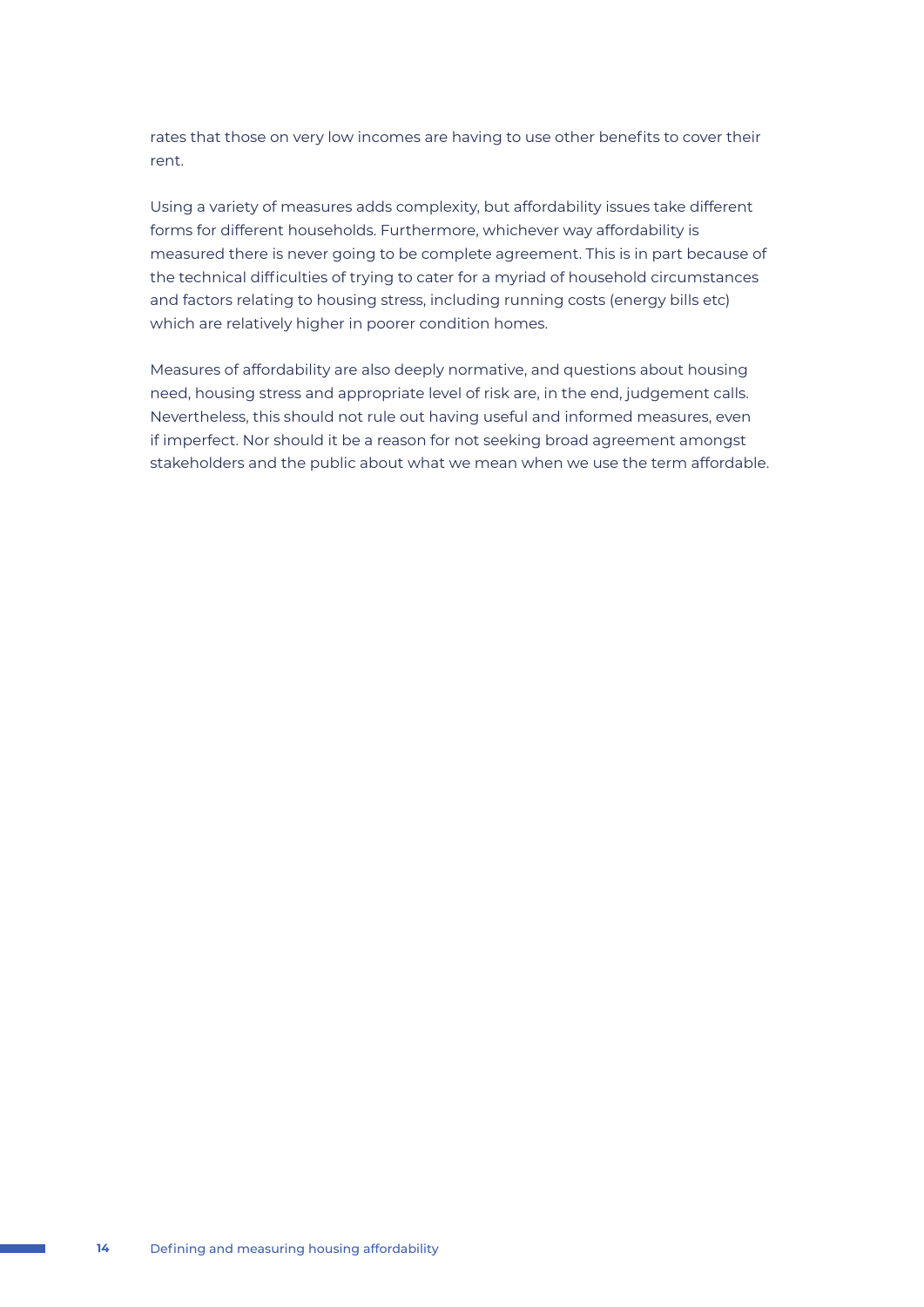# **Measures of affordability**

Problems around defining and measuring affordability are not new. Indeed, some question the very notion of affordability. This section looks at the main ways affordability has been measured and provides commentary around the particular benefits and drawbacks of each. By doing so it is intended to provide background information to the AHC's set of alternative measures.

# **Prices to earnings**

An often-cited measure of affordability has been the house prices to earnings ratio. Indeed, data on this measure published by the ONS describes it as the median (or lower quartile) affordability ratio.

One use of the measure has been in predicting market corrections when housing becomes more unaffordable. This has typically been done by assessing the current ratio against the long-term ratio. When the ratio is above the historical trend then advocates of the measure have suggested that demand will fall and bring down prices.

The measure has the advantage of being relatively easy to calculate over time and across geographies. Despite the frequency of its use, it is questionable though whether it is a good guide to affordability levels – especially given the events of more recent years. Fundamentally it shows the price rather than the cost of housing and overlooks the impact of interest rates on prices.

As such, recent high prices to earnings ratios reflect very low nominal interest rates with households able to afford to buy properties worth more with low interest rates capitalised into (higher) house prices. In such cases prices to earnings ratio can therefore overstate affordability issues. Equally if interest rates were to rise, we would expect prices to fall but mortgage payments to adjust accordingly.

The issue of nominal interest rates becomes more pressing when examining in greater detail the dramatic growth of median house to median earnings ratio over the past 20 years. In 1997 the median house price to median earnings ratio was 3.54. By 2017 it had risen to 7.91. However, Bank of England base interest rates have fallen from 7.25% in November 1997 to 0.5% in November 2017. Under the price to earnings ratio housing could appear to be over twice as unaffordable but it ignores the fact that the cost of capital has significantly been reduced. To illustrate the point, the monthly costs of £100,000 loan as part of a repayment mortgage<sup>3</sup> would have been reduced from £723 in 1997 to £355 in 2017.

In this way, we could adjust the measure for inflation (left axis on the graph). By doing so we see that current levels of prices to earnings are similar to those in 1997,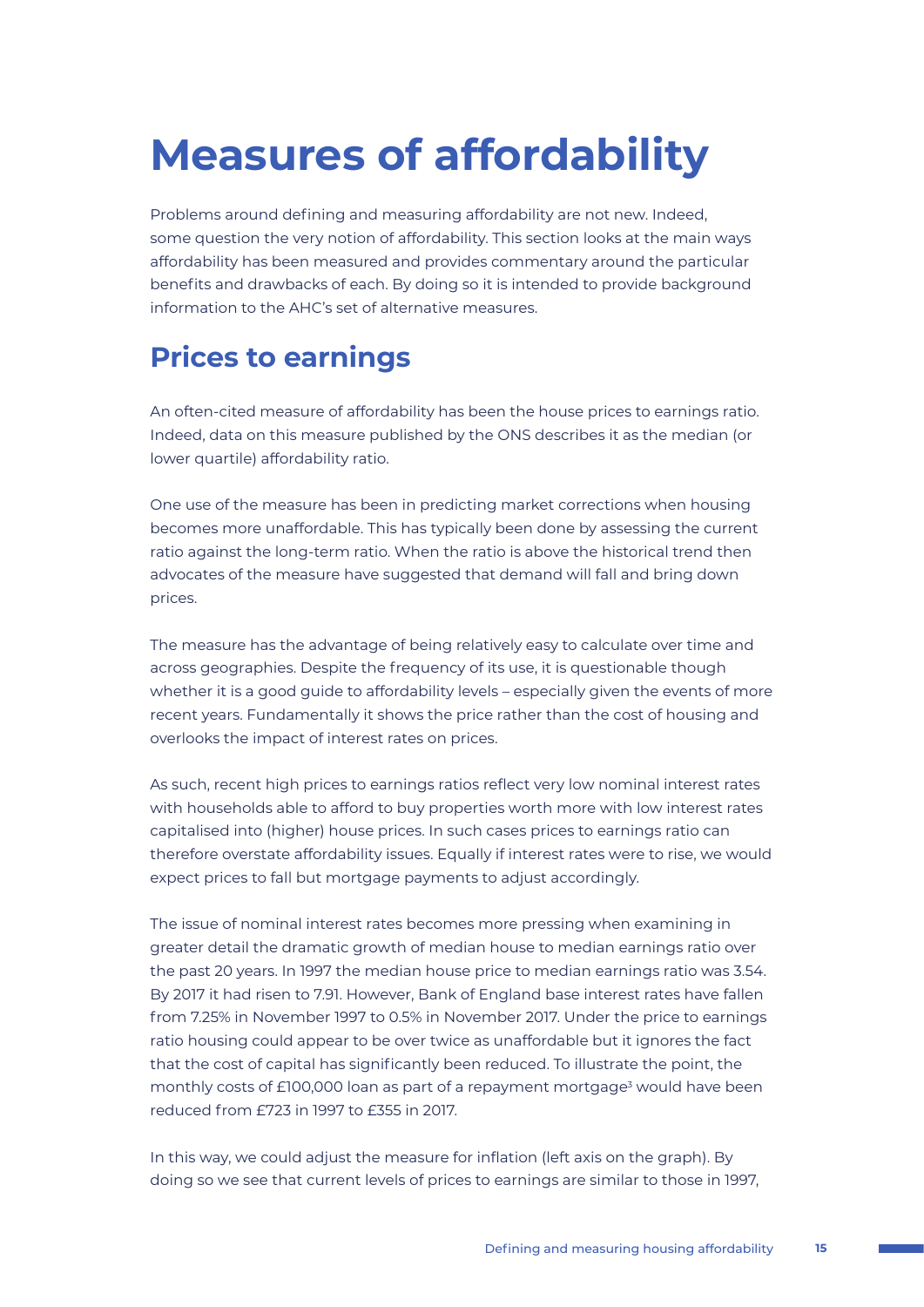with a ratchetting up in the run up to the financial crisis and then a sharp correction after that. In contrast, and as demonstrated in the graph, the unadjusted rate (right axis) remains high despite low interest rates.

Prices to earnings and prices to earnings adjusted for



*Note: the graph plots median house price to median earnings ratio adjusted for mortgage costs (assuming standard 25-year prepayment mortgage) based on Bank of England base rate at June of the respective year. For each year the mortgage amount is adjusted by the change in prices to earnings ratio compared with 1997.*

Nevertheless, such an indicator still fails to capture two main issues with housing affordability raised in our focus groups with the public. First, it provides little insight into people struggling to pay their rent. For example, the ratio says very little about the distributional impact on housing affordability. The graph tells us what housing stress a median household might be facing but tells us little about who might face housing stress at different points below (or indeed above) the median. Secondly, it also says little about issues facing prospective homeowners seeking to buy because it does not include the impact that low nominal interest rates and high house prices may have on the ability of people to buy.

## **Proportion of incomes**

The rent to income measure compares housing costs to incomes and thus seeks to overcome the shortcomings of the prices to earnings ratio.

This method has the advantage of inherently capturing expenditure on housing that would be excluded by looking only at house prices (which ignores the impact of interest rates). It also enables us to measure the number of households paying above a set proportion of their income on housing costs.

The traditional ratio used is that households should not pay more than 30% (or a third) of household income on housing costs. This gives a more tailored indication of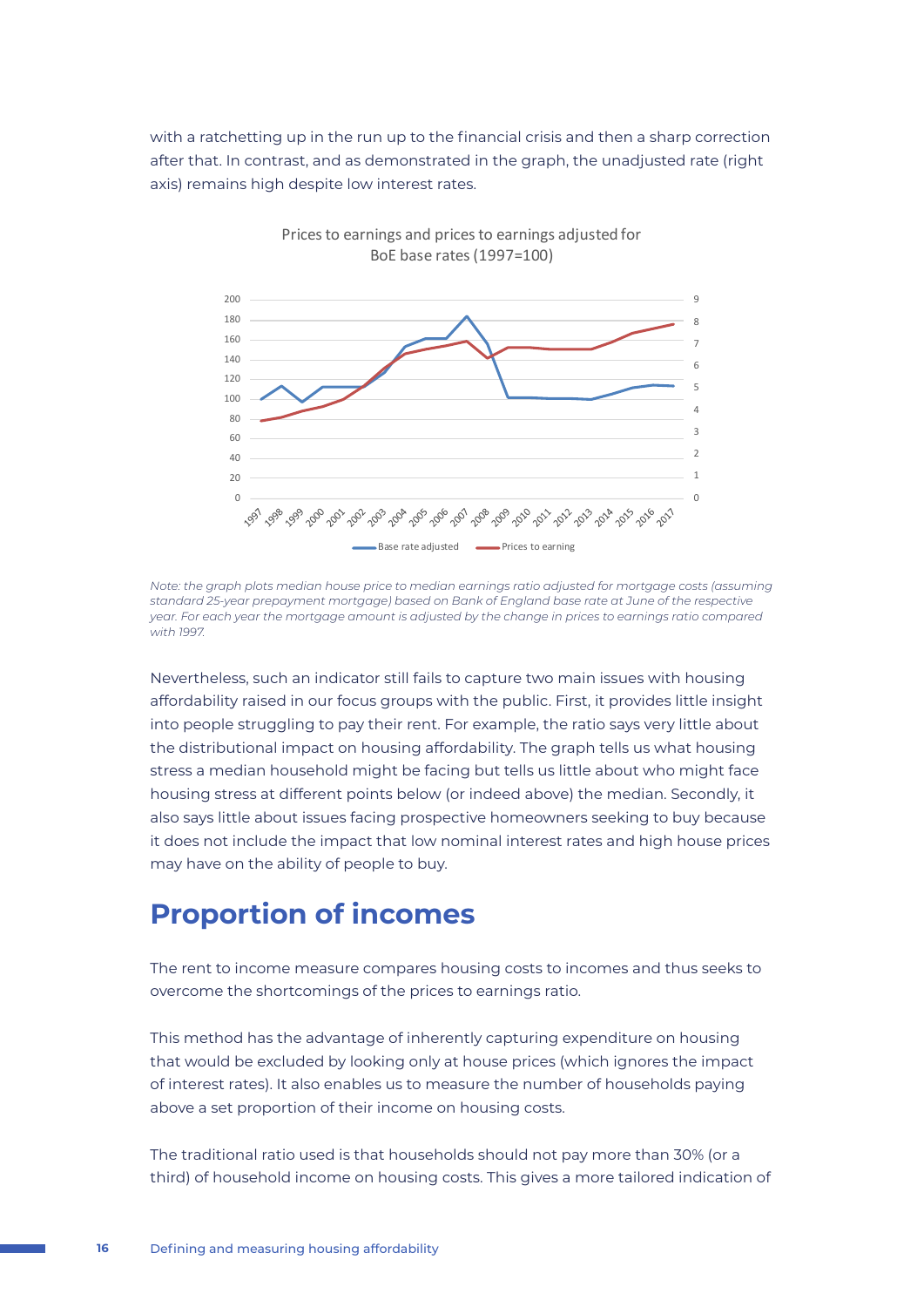affordability to individual circumstances and gives some indication of distributional issues – i.e. how it is affecting different groups in different locations – which will be masked in an aggregate average earnings (or incomes) to prices ratio.

The measure is not without its critics. It has been argued, for example, that this measure can suffer from hiding under-consumption of housing. This could take the form of households living in sub-standard housing, which although it consumes under a third of the household budget would not be widely described as 'fit for habitation'. Alternatively, for those seeking to buy or who cannot afford to rent, it could result in them staying in their parent's home for longer periods. In this sense it could mask affordability issues facing various types of housing.

This last criticism (excluding the issue of the affordability of buying as opposed to servicing the mortgage) may be useful in trying to capture the total number of people who might be facing affordability issues so as not to miss particular household groups. However, it may be less relevant when considering what interventions could help bring down housing costs below a certain level. And, indeed, analysis of the data for this paper shows that not being able to afford an additional bedroom to adequately house a child is actually associated with high rent to income ratios.

An additional criticism of the 30% (or third) rule is that it takes little account of the level of income. If someone with a take home pay of £10,000 a month decides to spend £4,000 on housing costs then, all things being equal, few would see their housing as unaffordable (i.e. not suffering for lack of other non-housing goods) or, indeed, would view this as a matter of social policy. One method of getting around this issue is the 30:40 rule – that is to look at the bottom 40% of household income distribution to see how many pay more than 30% of the income on housing. This has been adopted in Australia where affordability problems extend beyond those on lowest incomes to those in the lowest two quintiles.

A question still remains though about what level the ratio should be set and whether it can provide an accurate guide to actual observable issues with affordability?

The polling results from the AHC's national survey indicate that there is a link between high rent to income ratios and financial stress. For example, the poll showed that struggling to pay for groceries increases as housing costs become relatively higher and similar patterns can be seen for those struggling to save or unable to pay housing costs if they lost their job.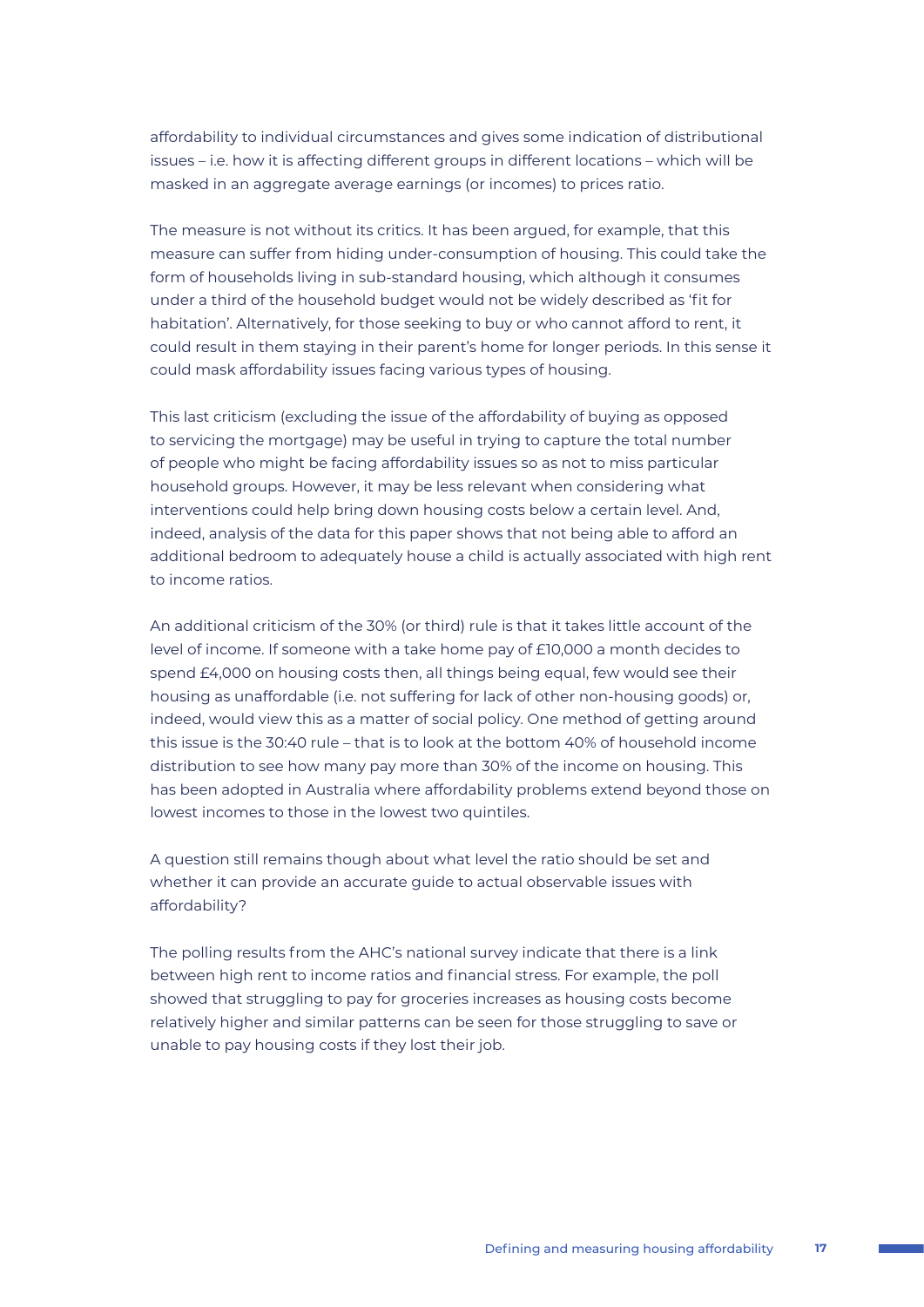

**Impact of high housing costs on rent payments, saving and standard of living**

This relationship between incomes and rents has been demonstrated through an analysis of the English Housing Survey. In Geoff Meen's recent paper on housing affordability<sup>4</sup> he finds that that by holding for certain characteristics the probability of someone facing housing stress increases (defined by: being or having been behind in their rent or struggling to meet rent payments) if they pay over a quarter of their gross income on rent. He also notes that the relationship exists but is strongest amongst those on lowest incomes. This backs up the findings of previous research which showed the relationship between paying over a set rent to income ratio and material hardship.5

| Income Quintile | <b>Relative Effect</b> |
|-----------------|------------------------|
| Quintile 1      | 1.97                   |
| Quintile 2      | 1.69                   |
| Quintile 3      | 1.58                   |
| Quintile 4      | 1.27                   |
| Quintile 5      |                        |

*Source: Meen, G, How should housing affordability be measured? (UK Collaborative Centre for Housing Evidence, 2018)*

## **Surplus to live on**

Focusing on certain income brackets may overcome the issue of higher earners paying large sums on housing costs being classed as in unaffordable housing. However, there has been a broader criticism of the rent to income measure of affordability. This has centred on the argument that what really matters is the money a household is left with after housing costs and whether that is enough to secure a decent standard of living. The concern is that the rent to income ratio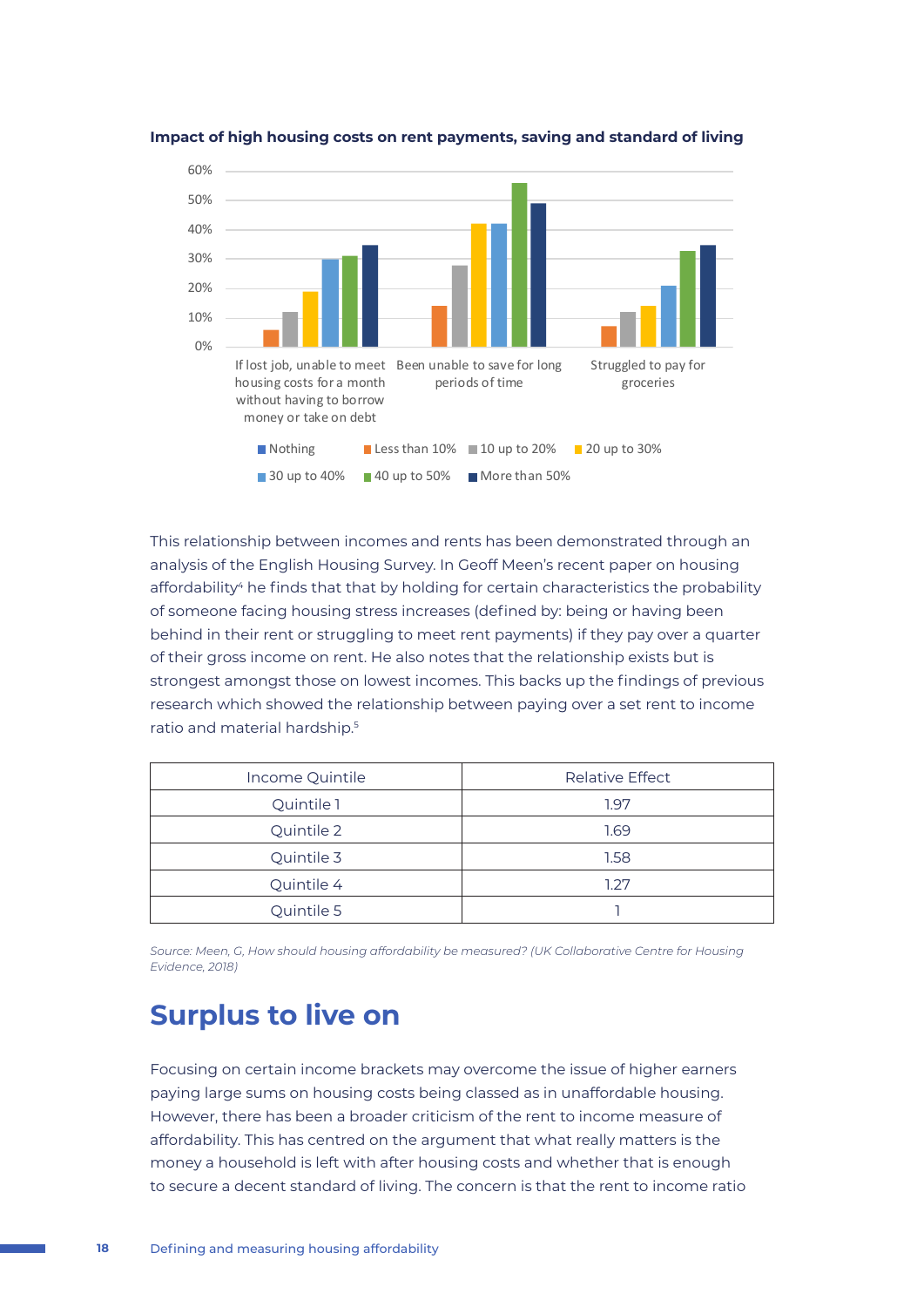underrepresents certain households in its measure of affordability. This is something acknowledged in the methodology when testing the relationship between rent to income and affordability. Nevertheless, it still doesn't say what that original risk level is, and under-representation can follow when practically applied.

This is apparent when examining who would be identified as being in unaffordable housing if we were simply to draw a line at a third of incomes. The graph below shows that there is significant divergence in the number of households with children as a proportion of households paying over a third and the proportion of those households that are in some form of housing stress that have children. This is because household size is not factored into a simple third rent to income rule.



#### **Proportion of households with affordability issues that have children**

*Source: based on FRS data; housing stress as defined in the following section*

Some have sought to address this issue by proposing measures based on the difference between housing costs and incomes.6 The difference is then compared to the cost of a minimum standard of non-housing needs. If there ends up being shortfall between the minimum basket of goods and household income after housing costs (residual income) then the housing is deemed unaffordable. Since the cost of housing factors in location and quality some have sought to consider only the cost of basic physical housing to eliminate under or over consumption. The method thus enables a measure that focuses on the distributional impact of housing costs in a more focused way than either of the indicators based on ratios.

The residual income method enables a measure which is household specific. It captures the non-housing needs of different households including size but also the specific needs of those living within the household. However, it is more difficult to calculate and depends on definitions of what non-housing needs – or a basket of goods – should include. And what different households need will differ for a range of circumstances. This is not insurmountable with the Family Resources Survey giving specific information about income, housing costs and household composition. But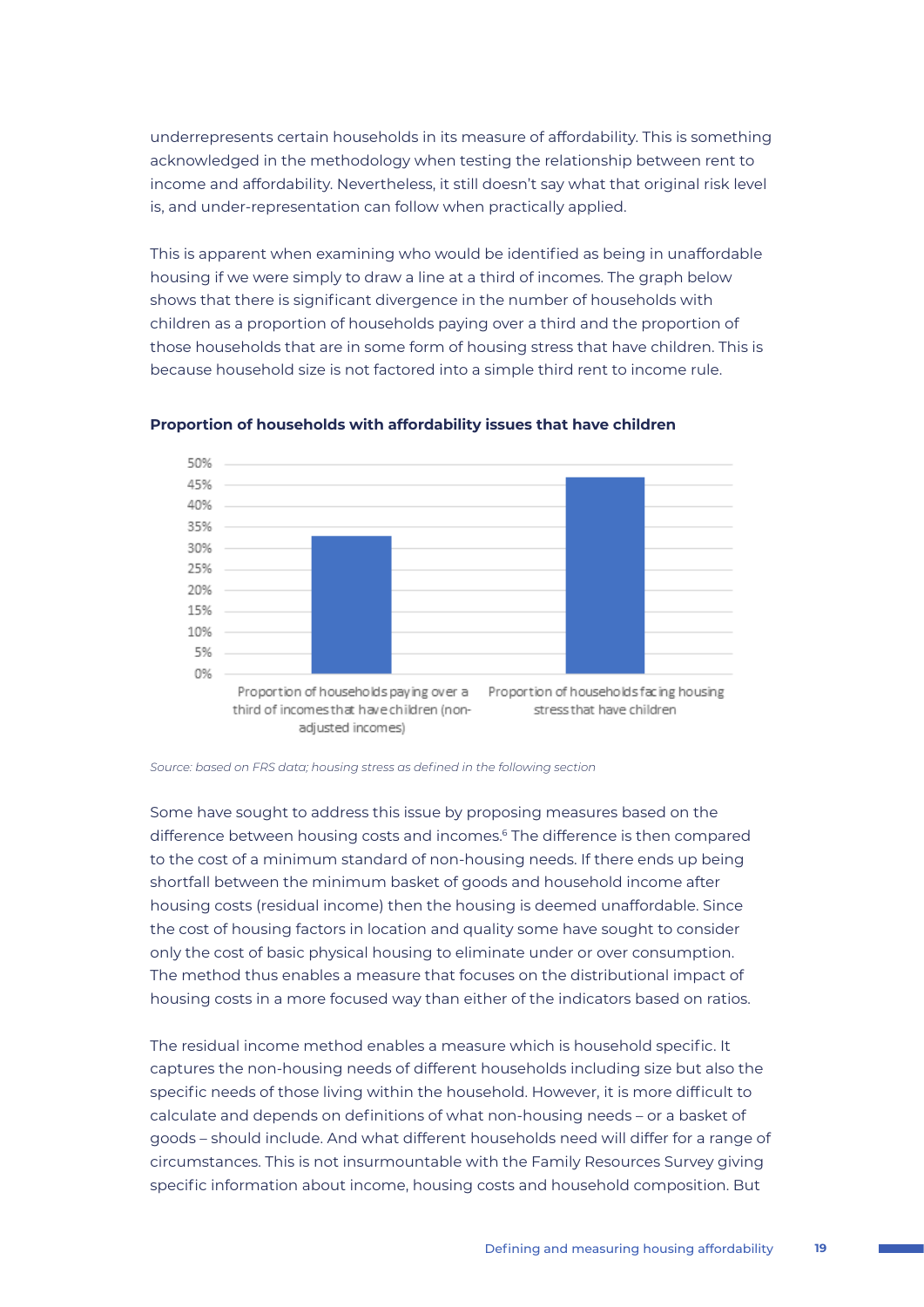it would require an agreed set of household goods and services. This is also likely to vary not just for household size but also according to someone's income.7

One criticism is that it ignores the ability of households to borrow, which could help smooth the household incomes in a particular year to cope with a temporary shock such as redundancy. However, studies have shown that housing stress often lasts for more than a year.<sup>8</sup>

Perhaps more importantly it becomes very difficult to disentangle housing stress from broader financial stress. For some households rents may technically have to be negative for their residual income to be adequate to live on. It is also more difficult to factor in Housing Benefit.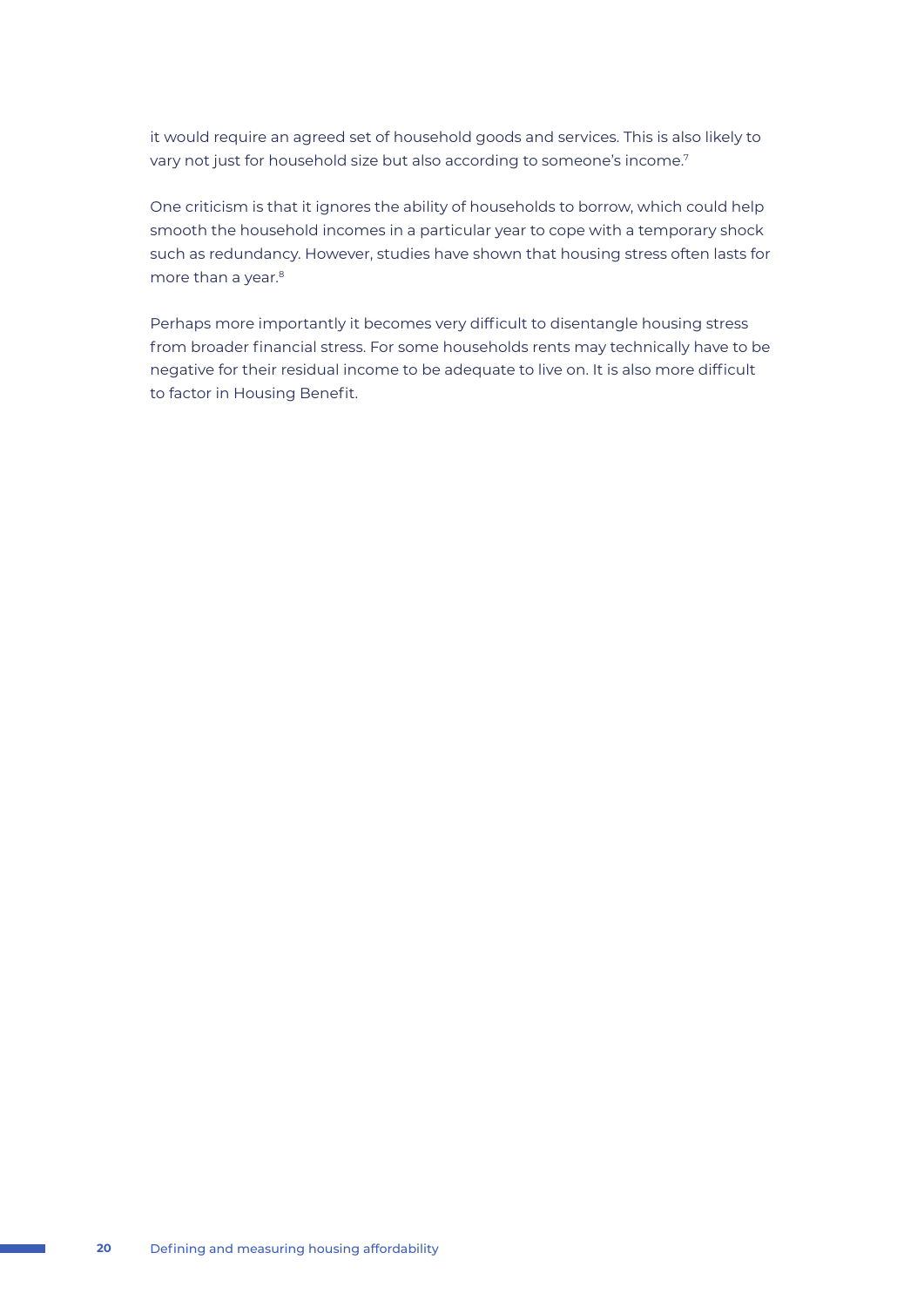# **What might an alternative approach need to consider?**

As with all measures and indicators each will have its own shortcomings. This section of the report discusses factors which may need to be incorporated into a measure of affordability. It looks at how existing approaches could be strengthened by covering issues such as Housing Benefit and household need. These are then applied to see if there is a significant relationship between high rents to income ratios and housing stress. It also seeks to build out from a housing cost to income ratio to cover issues of quality and size to provide a more rounded idea and measure of affordability.

## **Factoring in Housing Benefit**

The treatment of Housing Benefit (HB) is an important factor in measuring affordability as it potentially has the impact of making housing costs appear high when all costs are in fact covered by state support.<sup>9</sup>

When exploring how HB might be factored in it appears that it would be more difficult in the residual income model. For example, if we assume household A has:

- **•** Housing costs = £100
- **•** Non-housing needs = £120
- **•** Income (excluding HB) = £100
- **•** Housing benefit = £100

In such a circumstance the household would have a shortfall of £20 a week and their housing would be deemed not to be affordable. However, reducing housing costs would have no impact (as we would expect HB to adjust accordingly) on the residual income and therefore on housing affordability. Even if housing costs are taken to £0 their housing, under this measure, would be unaffordable. In such a scenario housing costs would have to be reduced to -£20. In short, the issue in this case is not one of housing costs but a lack of income.

The issue of housing benefit is arguably problematic for the costs to income ratio. For example, using the same example of household A, housing costs take up a relatively high proportion of household income:

£100 rent / (£100 income + £100 HB) = 50% rent to income ratio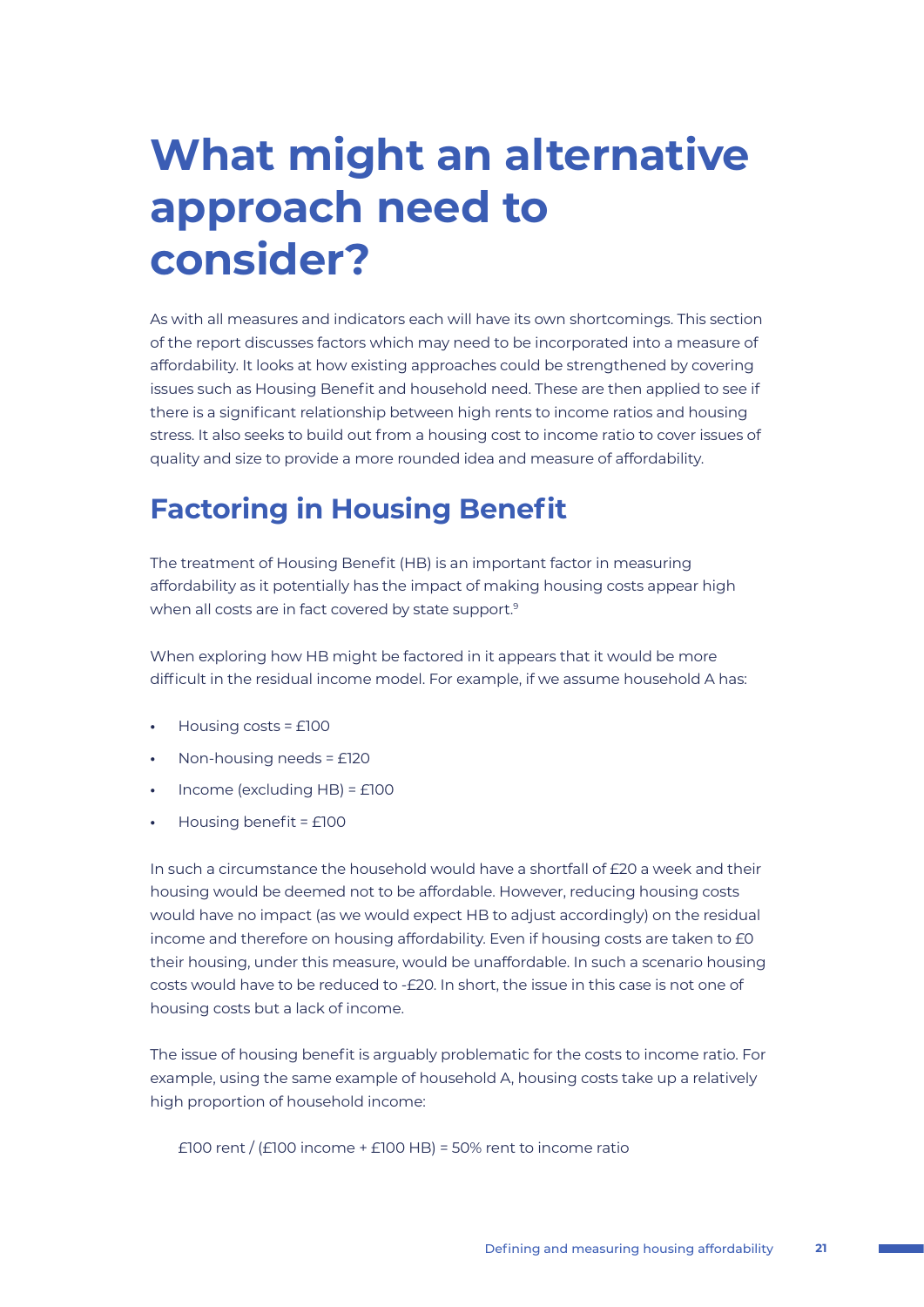This would suggest high levels of housing stress and affordability issues even though the tenants' rent is completely covered by HB.

However, a sensible approach would be to factor HB into housing costs rather than income and would be calculated thus:

 $(E100$  rent - £100 HB) / £100 income = 0% rent to income ratio

The intention of adopting such an approach is not to say the household won't be facing severe financial pressures, but just that the issue for the household is not one of housing costs.

Where HB only partially covers rent, then the household could still face housing affordability issues with a large proportion of their income covering housing costs. For example:

(£100 rent - £50 HB)/ £100 income = 50% rent to income ratio

While it is important to net off HB it is also important to consider what HB is for and its adequacy. This has become particularly apparent in the debate about housing benefit for tenants in the private rented sector where Local Housing Allowance rates often fail to meet rents. It is also a criticism of the rent to income ratio from those advocating a residual income measure: that a ratio approach does not capture acute housing stress faced by those on low incomes. Therefore, measures of affordability may wish to capture where HB is simply too low that it means that households have to use money to pay for housing costs that should be used to ensure a decent standard of living. One way of doing so is to state that housing is unaffordable if HB does not meet all the rent of a household in poverty. This covers not just those out of work but also the growing numbers of people in in work poverty.

### **Accounting for need**

It still remains the case that the income ratio might be too crude in its approach to the needs of a household. As noted, using a rent to income ratio can lead to some groups being underrepresented. It is therefore important to consider factors associated with housing stress, including household size and composition, disability and differing regional costs of living.

#### **Household size**

The most of obvious example of different levels of need is household size. The income needs of a larger household are likely to be more than that of a smaller household. For example, if household A contains two people with a combined income of £350 and rent of £100 then they would be below the threshold. Whereas a household containing one person with an income of £333 and rent of £111 then then they would be at the 33% ratio even though their income per head is greater than household B and therefore would in all probability face fewer financial (or housing stress) issues.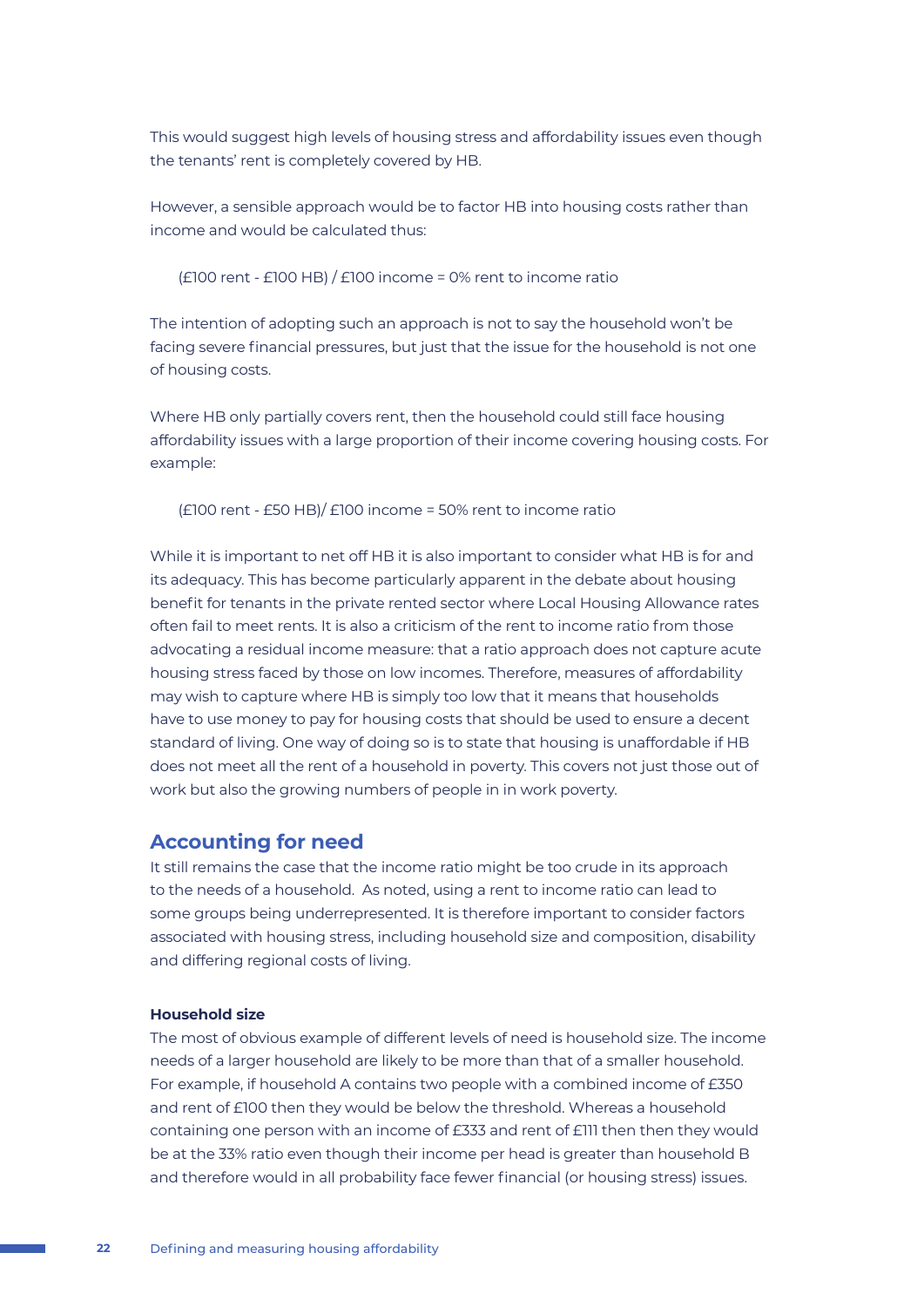To overcome this we can use net equivalised household income weights to adjust household incomes relative to household size and composition, a technique used in measures of poverty. The reference household used is a two adult household and adjusts income by:

- **•** 0.67 to the first adult;
- **•** 0.33 to the second and each subsequent person aged 14 and over;
- **•** 0.20 to each child aged under 14.

#### **Disability**

There has been a long debate in measures of poverty about the issue of disability, and this can be read across to whether income to rent takes enough account of the additional costs associated with disability. This can also be observed when looking at the risk factors associated with housing stress with households with at least one disabled member standing out as a group disproportionately represented.

Academics from the LSE have produced an equivalisation model for the additional costs of disability.<sup>10</sup> A simpler way of replicating the impact of using the median level of severity has been developed using the initial analysis. This states that the proportion of income spent on disability costs for that level of severity is between 24% to 35% of income depending on household composition. As such this method is used to adjust income to account for disability.<sup>11</sup>

#### **Regional variances**

Just as costs vary for someone with a disability, so too do they change by place. Costs of goods and services differ by area, not least because of differences in land values, commercial rents and the cost of labour reflecting housing costs the workforce face. As such the ONS 'Relative regional consumer price levels of goods and services'<sup>12</sup> data is used to reflect regional variations. This is used to deflate or inflate household incomes to account for regional variances in non-housing costs.

|                          | Relative consumer price level |
|--------------------------|-------------------------------|
| London                   | 107.2                         |
| South East               | 101.5                         |
| East                     | 99.8                          |
| West Midlands            | 98.5                          |
| South West               | 102.4                         |
| East Midlands            | 99.6                          |
| North West               | 98.8                          |
| North East               | 98.8                          |
| Yorkshire and the Humber | 97.7                          |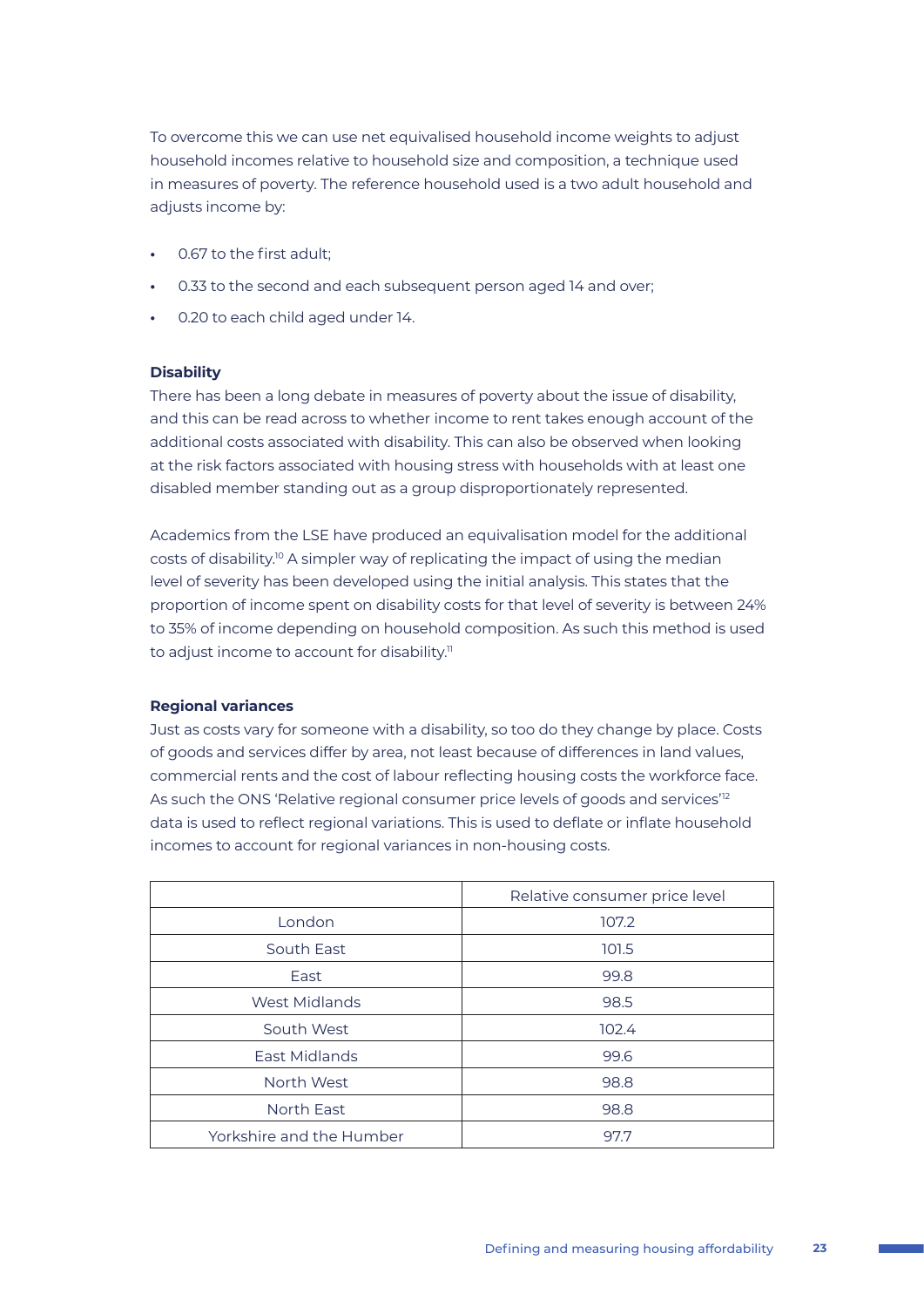#### **Accounting for quality and space standards within a spatial context**

There is a logical argument for incorporating housing standards into the definition of what is affordable. Without including space or quality standards there would be a risk that the definition of affordability advocates or gives tacit consent to policies which in effect condone the letting of unfit properties on the grounds that they are affordable.

There are various ways of measuring housing fitness, but for the sake of simplicity (rather than carrying out an exercise in redefining officially used measures of decency and overcrowding) the commonly used Decent Homes Standard and Bedroom Standard definitions are incorporated into the affordability measures of housing. This element focuses on households with the lowest incomes who have least choice to move to a decent or larger property. This is supported by an analysis of data in the English Housing Survey which highlighted a statistically significant correlation (even if the correlation is modest suggesting other factors are also important<sup>13</sup>) between being in the bottom half of the income distribution and either living in non-decent housing or being overcrowded.

|                    | Bottom half of the income distribution |
|--------------------|----------------------------------------|
| Overcrowded        | $0.112**$                              |
| Non-decent housing | $0.099**$                              |

*Note: Analysis of English Housing Survey data. Analysis of private renters in the bottom half of the income distribution equivalised as described above. The analysis examines 2411 cases.*

For the analysis in the following section about the relationship between rent levels and affordability two other methods are adopted that are the closest approximation to size and quality that are included in the Family Resource Survey. These are: someone stating that they would like but do not have enough money to keep their home in a decent state of décor; and that they would like but cannot afford enough bedrooms for every child over 10. These are included in an indicator of housing stress.

### **Setting a baseline**

The factors outlined detail ways of ensuring that groups facing affordability issues are not under-represented in a housing cost to income measure. However, they do not provide a guide to the level or threshold for affordability.

As noted, 30% or a third of rent to income has been the historic threshold. While the idea of one week's pay for one month's rent dates back further.

In the focus groups the public were asked more explicitly what they deemed to be affordable. The groups talked about costs as a proportion of incomes and focused on a rent to income ratio between 25%-33%.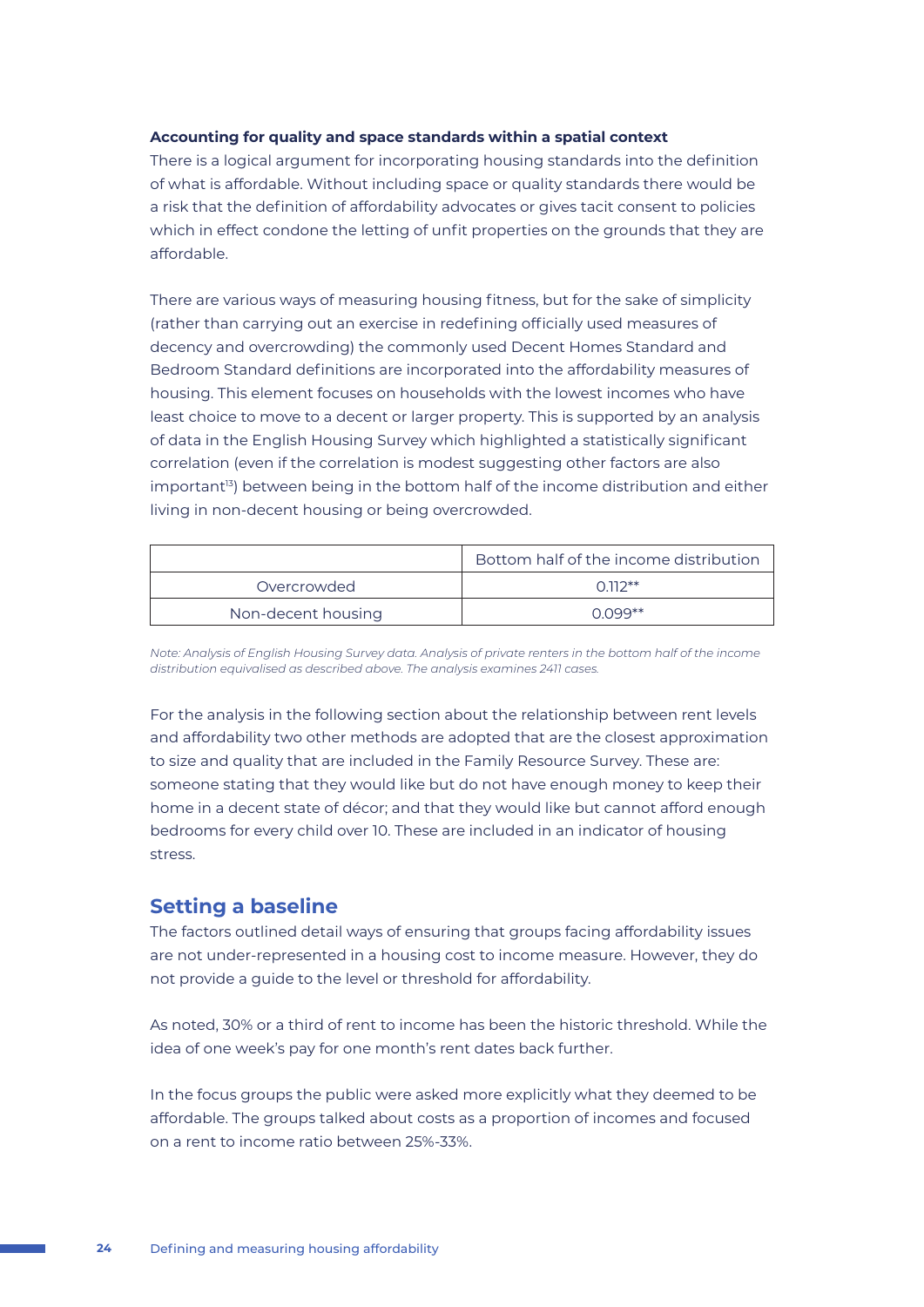Using a ratio that compares rents to incomes means that it captures a larger cohort of renters than just ensuring minimum or basic standard of living. This in turn means that it captures the different ways that people describe affordability. Home owners, for example, were found to define affordability as being 'comfortable' after housing costs; first time buyers talk about a 'good' or 'decent' standard of living; for other renters it is more about being able to survive.

## **Is there a link between rent to income ratios and housing stress?**

Using these factors, it is possible to develop a measure which encompasses differing household needs and factors in HB.

This measure was then tested using data from the Family Resources Survey,<sup>14</sup> which includes information on rents, incomes and wider questions about financial stress and hardship. These factors were used to adjust income accordingly (i.e. equivalising incomes for household composition) and account for HB on rents (and adjust income accordingly) and observe whether there is relationship between rent to equivalised incomes ratios and housing stress.

A household was deemed to be experiencing housing stress if they:

- **•** Were behind with rent
- **•** Had been behind with rent over the last 12 months
- **•** Stated that their housing costs are a heavy burden or struggle
- **•** Stated that they did not enough money to keep your home in a decent state of décor
- **•** Stated they could not afford to have enough bedrooms for every child over 10

Housing stress is defined in the measure to reflect housing-related circumstances someone would prefer not to have if their financial situation was different. This covers being able to meet the cost of housing. It assumes that the vast majority of people would prefer to meet their rents rather than getting into arrears or face a heavy financial burden. This is something that is evidenced in discussions with tenants who had a strong aversion to getting into arrears, not least because they were worried about being evicted (something which is a cause of serious financial, housing and emotional stress).<sup>15</sup>

Poor housing standards are likely to be a cause of housing related stress. Indeed, there is growing evidence base that poor-quality housing and overcrowding is associated with a range of poor social outcomes, not least around mental and physical health and educational attainment.16 As such, good quality homes of the right size for the household is seen as a basic minimum. This is evidenced in discussions for the JRF's Minimum Income Standard,<sup>17</sup> with participants over the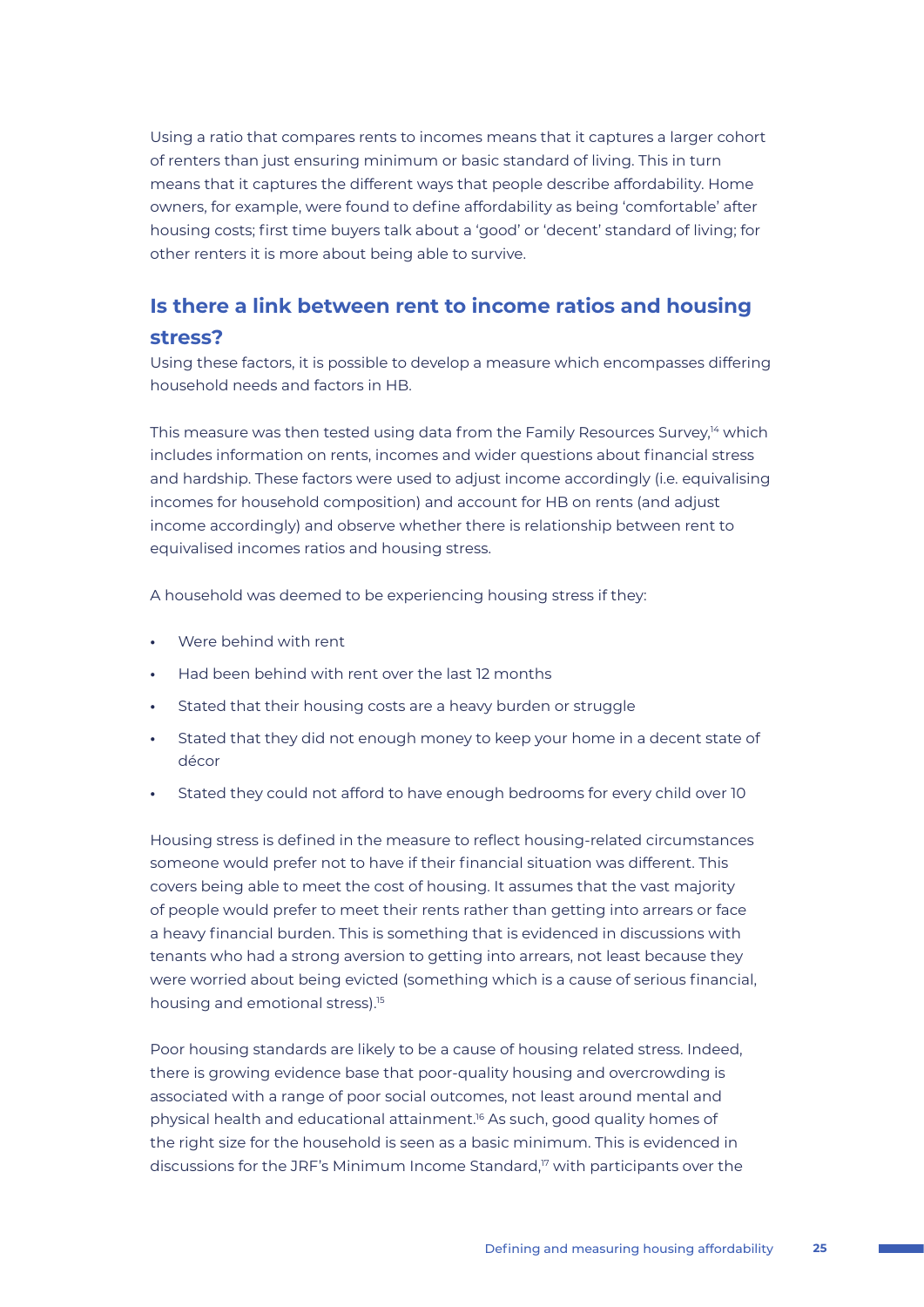past decade referring to the number of bedrooms when describing minimum housing needs. In this sense, not being able to afford to move to a home with enough rooms for a child is sign of housing stress.

The other measure around not being able to keep their home in a decent state of décor is in all probability likely to include people who are not in non-decent home. However, it is an indicator of housing quality which will go beyond minimum standards to cover perceptions of people unable to afford to keep their home in a decent condition. In this situation, a person is likely to face housing stress if they are unable to afford the housing quality standards they desire or expect.

To see if there is a relationship between high rent to equivalised income ratios and housing stress, a logistic regression was undertaken, which held for ethnicity, tenure, Housing Benefit, and the employment status of the head of household.

A variety of rent to income ratios were tested within the range the public talked about. A third of net incomes was chosen with a strong probability of housing stress.

The results show that paying over a third increases the probability of housing stress for the bottom three income quartiles. However, the model starts to become less reliable for the third quartile, with it predicting correctly fewer than one in five cases of housing stress.

|            | Odds ratio |
|------------|------------|
| Quintile 1 | 1.4        |
| Quintile 2 | 1.4        |
| Quintile 3 | 1.5        |
| Quintile 4 | 0.4        |

As such, a third rent to income ratio for the bottom half of incomes appears to be a more reliable guide to housing affordability in respect of rents to incomes.

Total household income thresholds were used rather than just for renters as this would enable more accurate comparisons over time. The issue of using rental incomes is that there may be large compositional shifts in income levels among renters – for example an increase in relatively wealthier renters who may have previously bought. Income distribution appears on certain measures to be more stable, at least since the 1980s (see for example the Gini coefficient within the UK).<sup>18</sup>

By equivalising the incomes, the approach also has a closer match on household composition of those experiencing housing stress. As was noted, non-equivalised measures under-represent larger households. In the table below when you equivalise incomes for the third rent to income ratio you get a better fit for the proportion of households with children in housing stress than when you don't equivalise.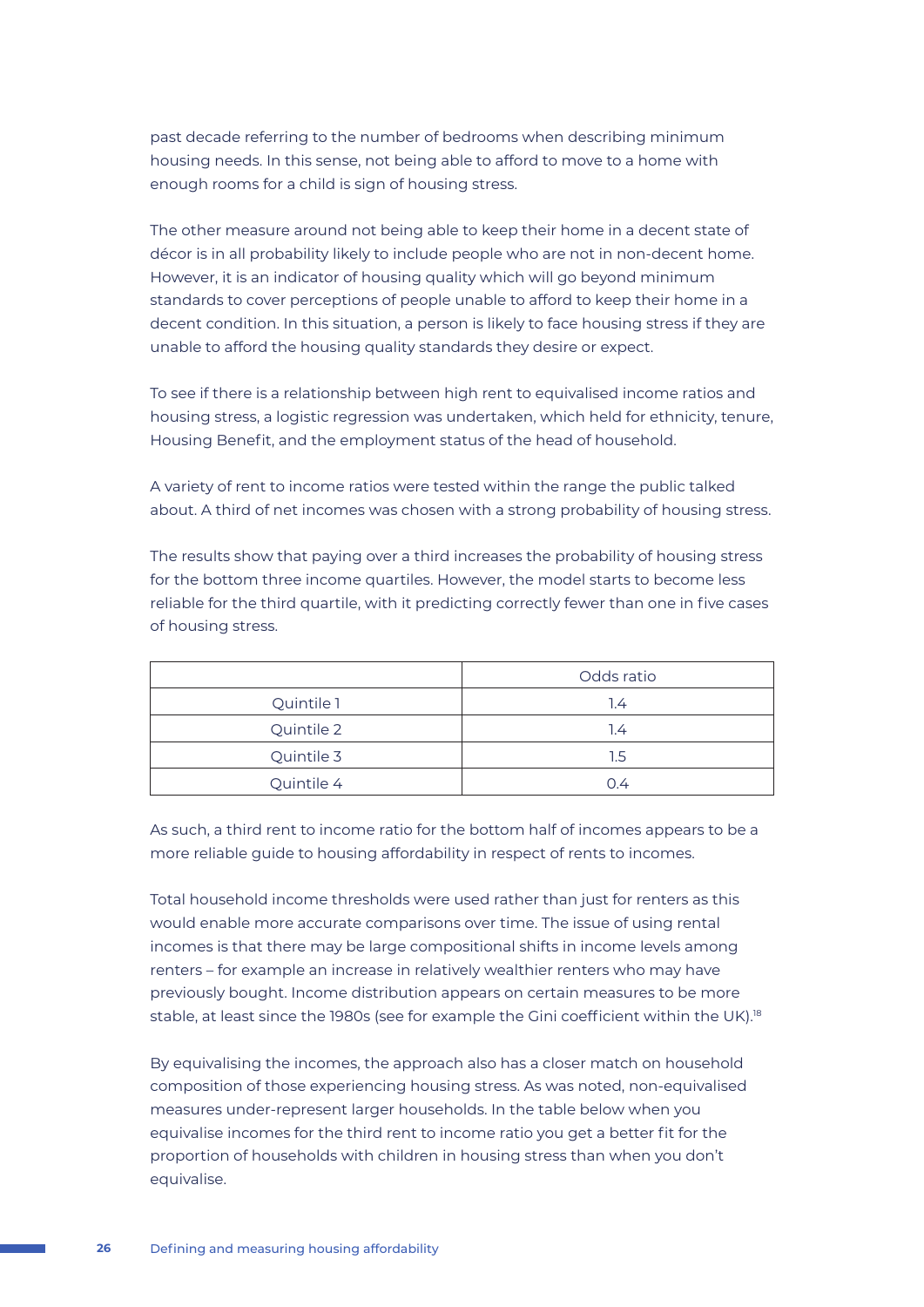| Proportion of households | Proportion of households | Proportion of households   |
|--------------------------|--------------------------|----------------------------|
| paying over a third that | paying over a third      | facing housing stress that |
| have children (non-      | that have children       | have children              |
| adjusted incomes)        | (equivalised)            |                            |
| 33%                      | 52%                      | 47%                        |

One of the criticisms of the rent to income ratio measure is that it doesn't account for broader household needs. However, analysis shows that there is link between higher rents and poorer financial outcomes.

The table below<sup>19</sup> shows that those paying over a third of their income on housing costs are more likely to have struggled financially and indicates that people are also more likely to be socially excluded.

|                                   | Odds ratio |
|-----------------------------------|------------|
| Not been able to save             | 1.4        |
| Cannot afford to replace worn out | 1.3        |
| furniture                         |            |
| Money to spend each week on       | 1.3        |
| themselves, not on your family    |            |

### **Affordability issues in older age**

An additional area of concern is affordability in older age. Whilst measures of affordability might not change it may be important to examine how this particular group is affected, especially given that we have an ageing society. Affordability may also become a much greater issue if Generation Rent remain in the PRS into retirement. Depending on the level of support from the state, on retirement household income will fall dramatically for this cohort whilst their rent will remain the same in the relatively more expensive PRS. By separating out older people it gives the measure a way of looking at affordability problems that may be coming down the line. It is also important because of the additional needs of older people and that the dangers of living in non-decent housing in older age regardless of tenure.

### **Affordability issues for homeowners**

The discussion of affordability has largely focused on the rented sector. However, there are and have been in the past issues with affordability for both those wishing to be homeowners and those who are homeowners. Similar measures can be used for existing homeowners. Here however, it is important to capture the housing cost element rather than savings, with repayment of the principal creating an asset rather than being a cost. Therefore, the ratio can be applied to the mortgage interest payment plus the indicative cost of maintaining a property for existing homeowners to give a measure of affordability.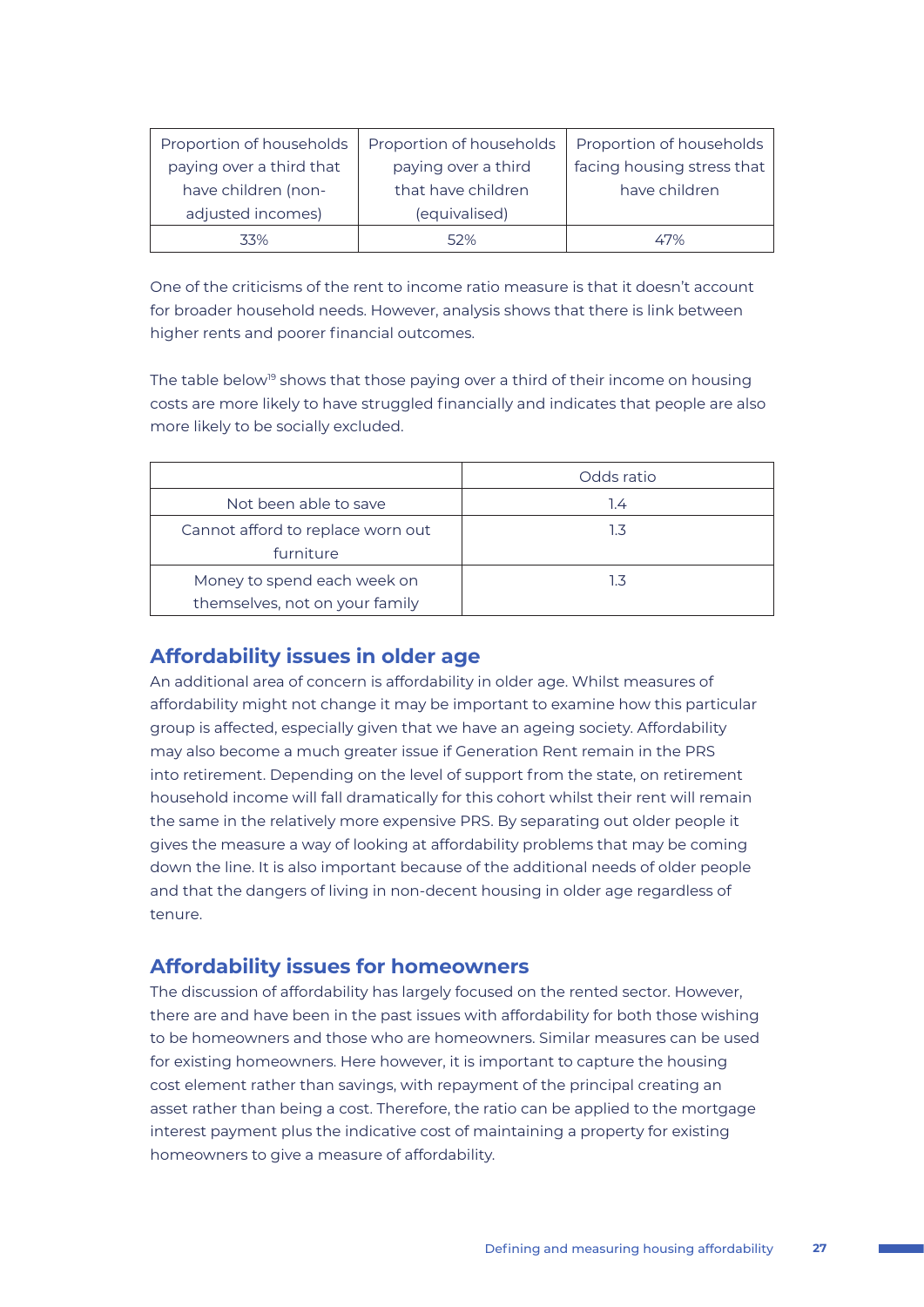# **Affordability of buying**

Whilst affordability for existing homeowners is not often identified as a current major policy challenge, housing affordability has risen up the agenda in part because of the decline in homeownership and specific issues faced by first time buyers.

Levels of homeownership have fallen in England from 71% in 2001 to around 63% today.20 This has particularly affected young people. For example, in 2001 across the UK 55% of 25-34 year olds were homeowners. Today that figure stands at 35%. For the next age bracket (35-44), there has been a drop in homeownership rates from 73% to 61%.21

There are two components to what might be deemed affordable. The first is the proportion of incomes needed to be spent on servicing the mortgage and meeting maintenance costs. With interest rates low this might not be the major barrier for potential first-time buyers.

The other element is the cost of purchasing a house. This encompasses the deposits required to secure a mortgage.

#### **Affordable mortgage measure**

A similar approach that is used for existing homeowners can be applied to determine for whom homeownership is affordable. This can be applied to different price points in a local or regional housing market to understand whether homeownership will be affordable – i.e. below the third measure. This creates a Lorenz curve which shows the distribution of affordability illustrating at what point in the housing market someone at each decile could afford to buy.

The graphs below show results from a previous study using this measure in the South East and North East.<sup>22</sup> The graphs plot affordability for renters under 60 assuming a 25% mortgage payment (5% deposit, 5% interest rate, 25-year term) to income (unadjusted gross household incomes) ratio.

The results show that in the South East a renter at the 6th decile cannot afford to buy any property. Whereas someone in the North East at the 6th Decile would be able to afford a property valued at the 2nd decile. What is clear from both graphs is that there is not an equal distribution between housing affordability and house prices, with first time buyers in both regions unable to afford a property valued at the same distribution of their income.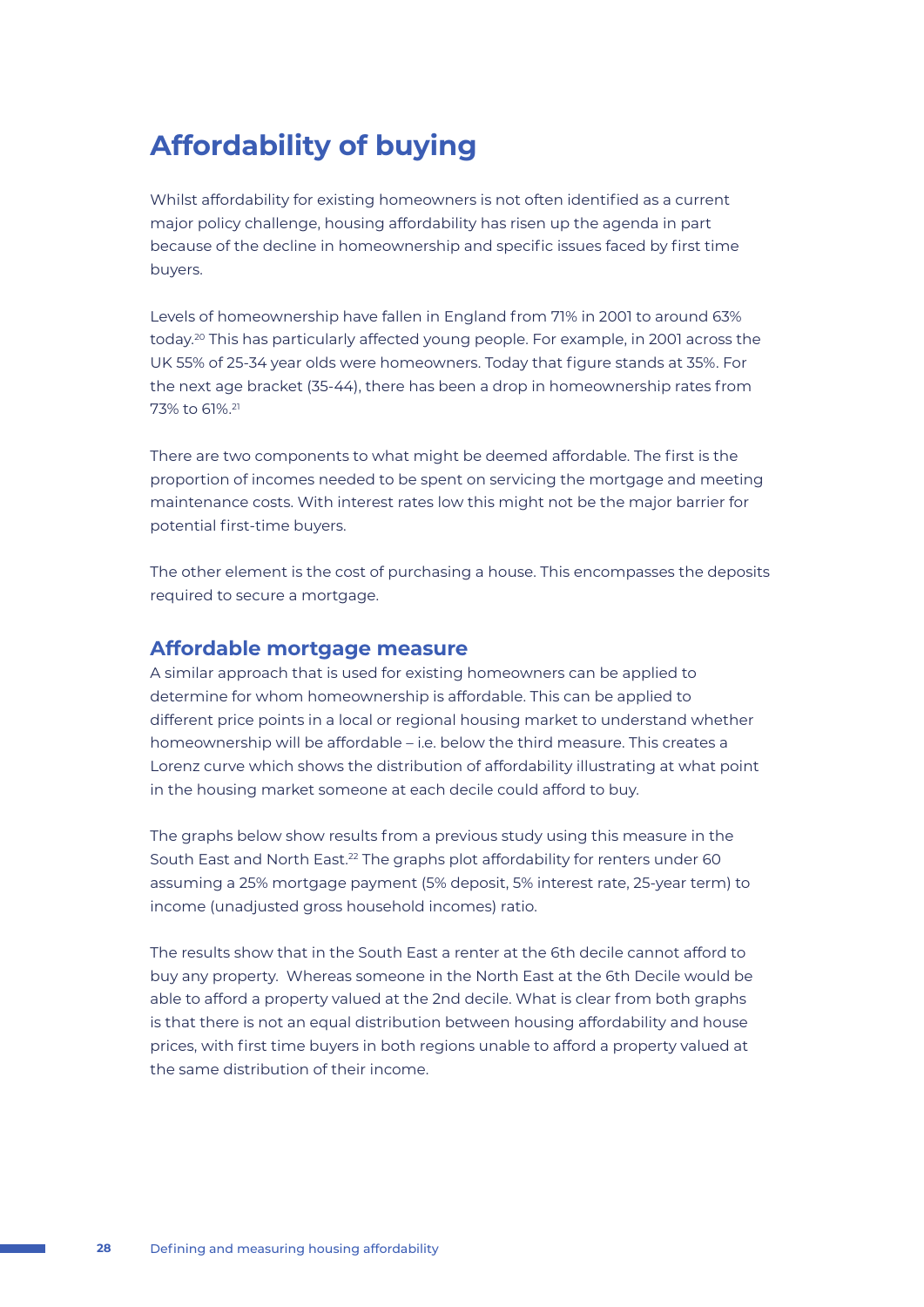#### **South East**

0.4





The graphs show a slightly better picture for housing cost affordability. However, there is an added matrix that shows the time it may take to raise a deposit. The issue of the high levels of deposit required to buy a first home was raised in the focus groups for the Commission not only by aspiring first time buyers but also in the other groups with struggling renters and homeowners. Those we spoke to talked about having to save for five plus years for a deposit as being too long, and as such the aspiration of owning was unlikely to materialise.

To understand from an empirical perspective the time required to save for a deposit, savings ratios from ONS are used. Research has shown that saving ratios increase as incomes increase.<sup>24</sup> The ONS data puts figures on that and provides savings rates by income quintile which enables the modelling of differential savings rates for raising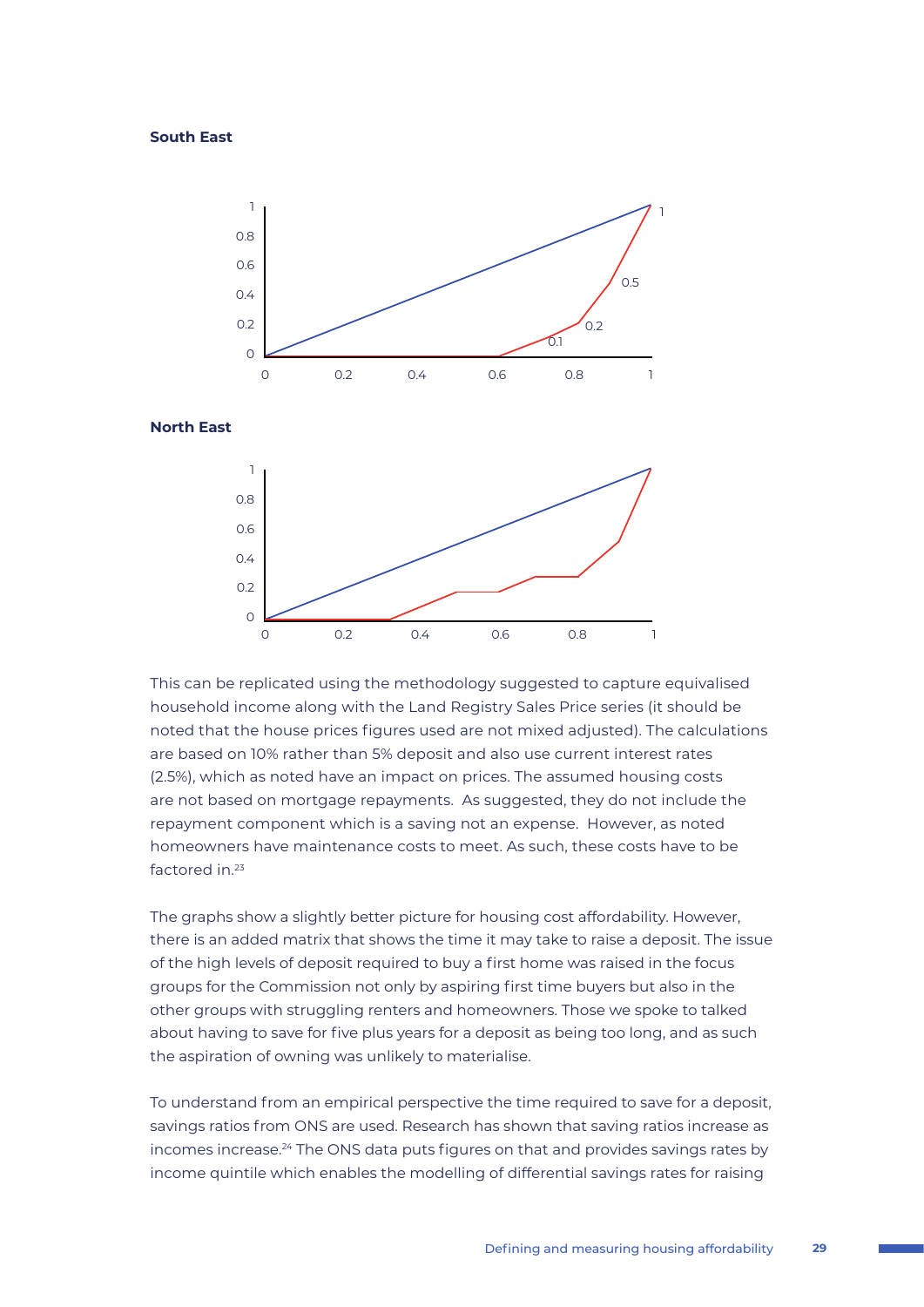a deposit. This is split by equivalised net incomes. However, unfortunately it is not before housing costs (or by region) or by age.

|    | 2012     | 2013     | Rate used |
|----|----------|----------|-----------|
|    | $-11.2%$ | $-12.5%$ |           |
| Q2 | 5.9%     | 6.2%     | 6%        |
| O3 | 7.9%     | 5.4%     | 6%        |
| O4 | 13.6%    | 10.2%    | 12%       |
| Q5 | 31.5%    | 29.6%    | 30%       |

*Source: ONS, The Distribution of Household Income, Consumption and Savings, an OECD study (2015)*

Nevertheless, the data in the table provides a guide to estimate the time it may take to save. This is done using the savings ratio and applying it to the equivalised net incomes by region for those renting under retirement age.

The yellow bars in the graphs show how many years it would take for someone to save a 10% deposit to a buy a property at the first decile. In the cases where the household cannot afford the mortgage and maintenance costs no timeframe for savings is provided. In some cases no timeframe is provided because those on lower incomes, according to the ONS savings rate, are unlikely to put aside money to raise a deposit.



#### **North West**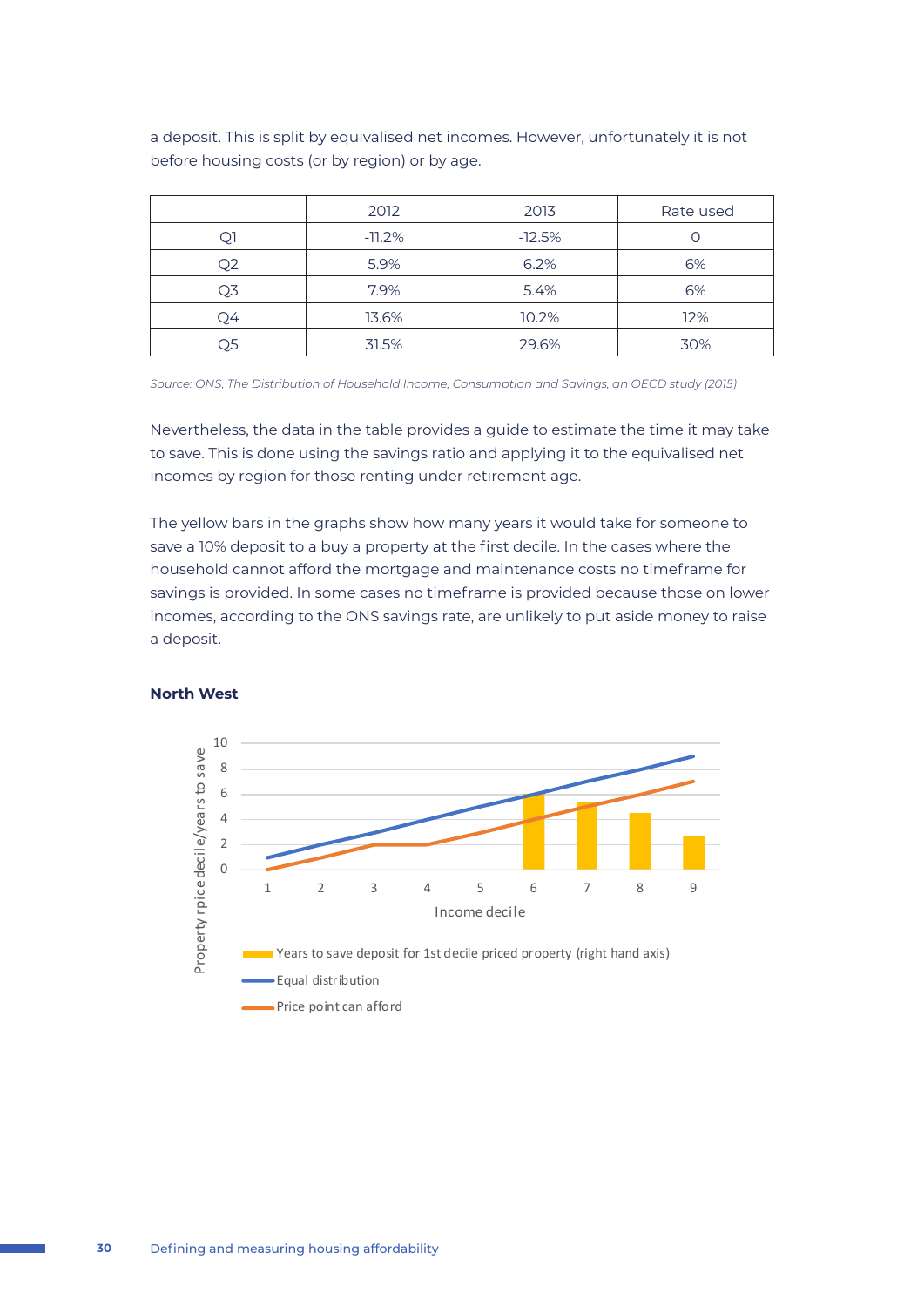#### **West Midlands**



**London**



The graphs show the potential difficultly that first time buyers may face buying a property they can afford. At its extreme in London very few could afford the mortgage repayments but even in the North West where property prices are lower large numbers are likely to have affordability issues when seeking to buy because of the deposit (even if it is less of an issue than in London). This becomes more difficult still for certain groups when looking at the differences between housing cost affordability and the time it may take to save for a deposit (without the help of the 'bank of mum and dad'). In particular, we see that those just able to buy are likely to have to save for an unrealistic period or unlikely ever to be able to raise an adequate deposit. As we heard in the focus groups, this can potentially be a serious barrier to homeownership. Indeed, the English Housing Survey data covering a three-year period suggested that the number of first-time buyers equated to 5% of renters.<sup>25</sup>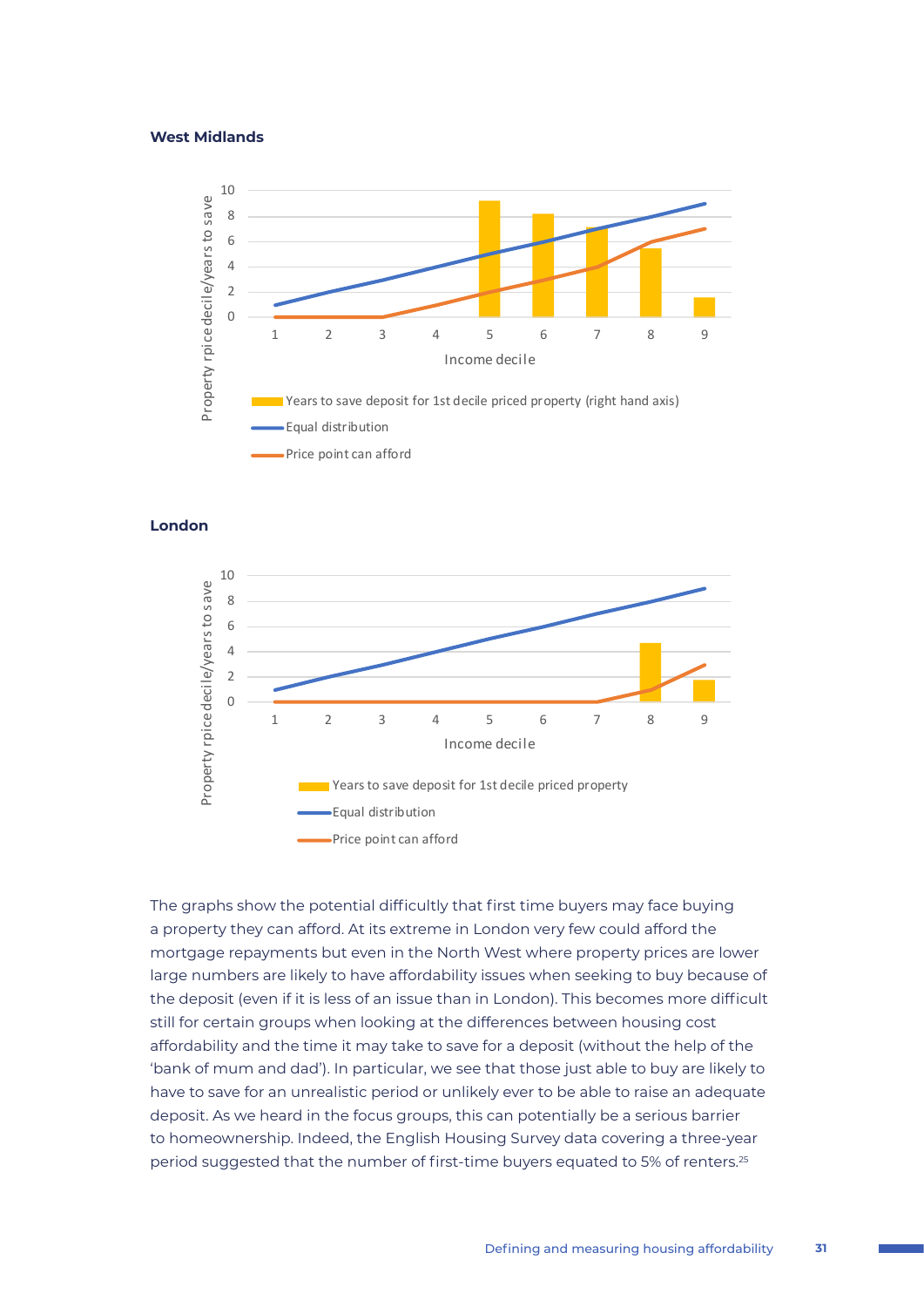The graphs describe affordability and the chances of buying, which provide useful insights to homeownership opportunities. However, they do not tell us at what level homeownership should be affordable. We can compare these with the past but that is not to say levels in previous years were appropriate or sustainable. Such questions, like the level of risk of housing stress for renters, move beyond empiricism to value judgements about what levels are acceptable. Equally they do not tell us how affordability measures should be used or interpreted in public policy terms, not least with regard to the difference between support for meeting rental costs and support for homeownership which enables people to meet housing costs and build up an asset. Although only factoring in housing services into an affordability measure might help.

## **An alternative approach: Four key groups**

The analysis thus far has focused on how we might measure affordability issues and highlighted some of the key concerns the Commission heard about in the focus groups.

The report has shown the complexity of capturing housing affordability issues both methodologically but also because they are based on normative assumptions about what constitutes an unacceptable level of risk, stress and unfairness. The rationale behind the choices has been outlined, with the objective to encompass a wide group of people facing very different challenges.

Rather than split the measures explicitly by each element of the affordability challenge, the report instead focuses attention on the people that are affected by housing affordability. Of course it may not capture all dimensions of affordability, but it aims to provide a more rounded measure of affordability than either a market led approach (as in affordable rent which defines affordability as anything which is submarket regardless of someone's actual income) or simply defining affordability in terms of social housing, which excludes other aspirations and tenures.

As such, the measure builds out from the third of costs to income ratio, to include indicators such as non-decent housing, overcrowding, inadequate levels of housing benefit and challenges of raising a deposit. The measures and factors outlined above are then brought together into four key groups. These four groups are:

#### **Struggling renters**

This group covers working age renters in the bottom half of the income distribution who are paying over a third of their income on rent; or whose home is non-decent or are living in an overcrowded property; or whose rent is not covered by their housing benefit and they are in poverty.

#### **Low income older households**

This covers those over retirement age in the bottom half of the income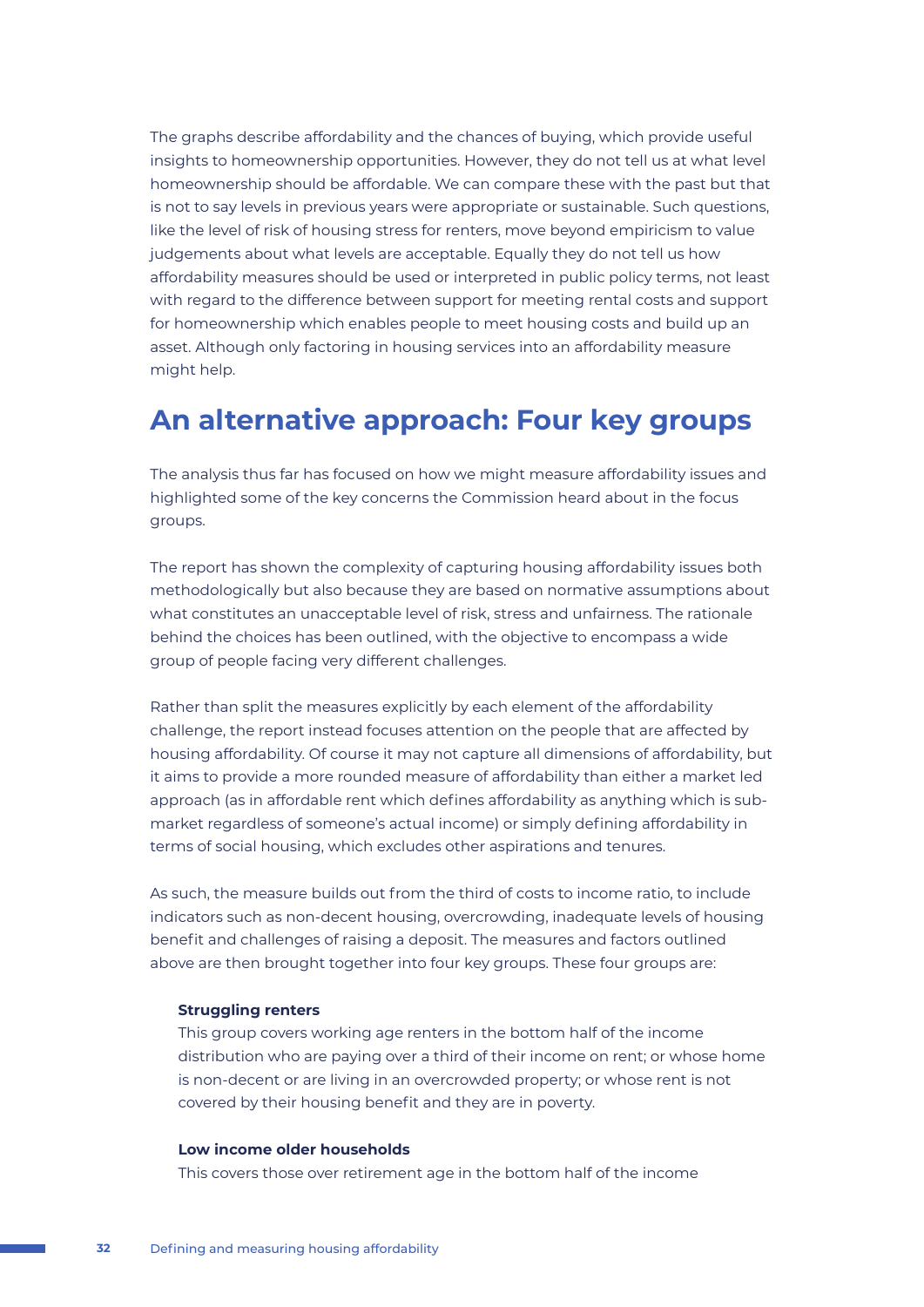distribution who are paying over a third of their income on rent (this may be small but could rapidly rise when generation rent becomes older); or are living in non-decent or overcrowded housing regardless of tenure; or whose rent is not covered by their housing benefit but are in poverty.

#### **Struggling homeowners**

This group covers those homeowners in the bottom half of the income distribution whose assumed housing costs (interest payments on their mortgage and maintenance costs) are over a third of their equivalised income.

#### **Frustrated first time buyers**

This measure captures both housing costs and buying affordability. On the former it is based on assumptions about whether a household could afford the housing costs associated with a 10th percentile priced property in their region. Like the struggling homeowners group, it examines whether a renter would be paying over a third of the income on housing costs. It also examines whether a household could save a deposit within five years.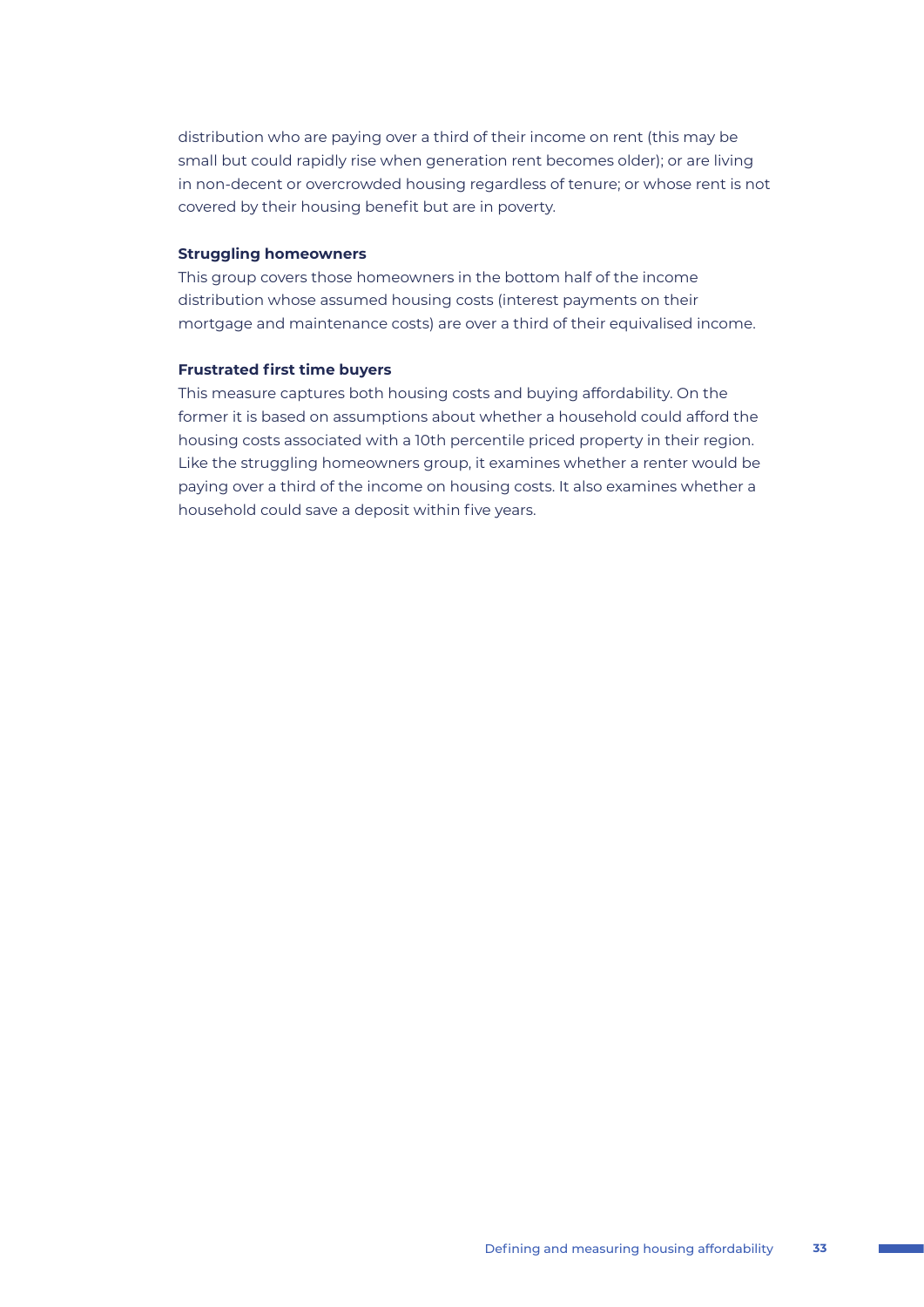# **How many and who are in unaffordable housing?**

The paper has outlined how the level of unaffordable housing might be measured.

The following data outlines how many households face affordability problems and gives some information about the kinds of households affected.

In headline terms there are 4.8m households identified as having affordability problems. This equates to around a fifth (21%) of all households.

According to the groups identified there are:

- **•** 2.9m struggling renters
- **•** 1m low income older households with affordability issues
- **•** 0.9m struggling homeowners

Across these three groups 2m households are in the PRS (43% of all households in the PRS), 1.5m in homeownership and 1.3m in social rented accommodation.

In addition to these numbers there are around 1.6m renters who might be able to buy and 5.5m renters for whom homeownership currently seems unlikely.

## **Struggling renters**

The analysis is based on the measure outlined above covering rent to incomes, those in poverty for whom housing benefit does not cover their rent, and those living in non-decent or overcrowded property.

Combined there are 2.9m households who are struggling renters whose housing costs are unaffordable. This equates to 13% of all households and 27% of all renters.

### **Split between the measures**

In total there are around 1.6m households in the bottom half of the income distribution paying over a third of their income on rent. There are 0.8m people for whom housing benefit does not cover their rent. Some of these households are also paying over a third, so avoiding double counting there are an additional 0.5m households. There also 1m renters in the bottom half of the income distribution living in non-decent housing and 0.4 in overcrowded rented housing. Avoiding double counting adds 0.6m in non-decent housing and then subsequently an additional 0.2m in overcrowded housing.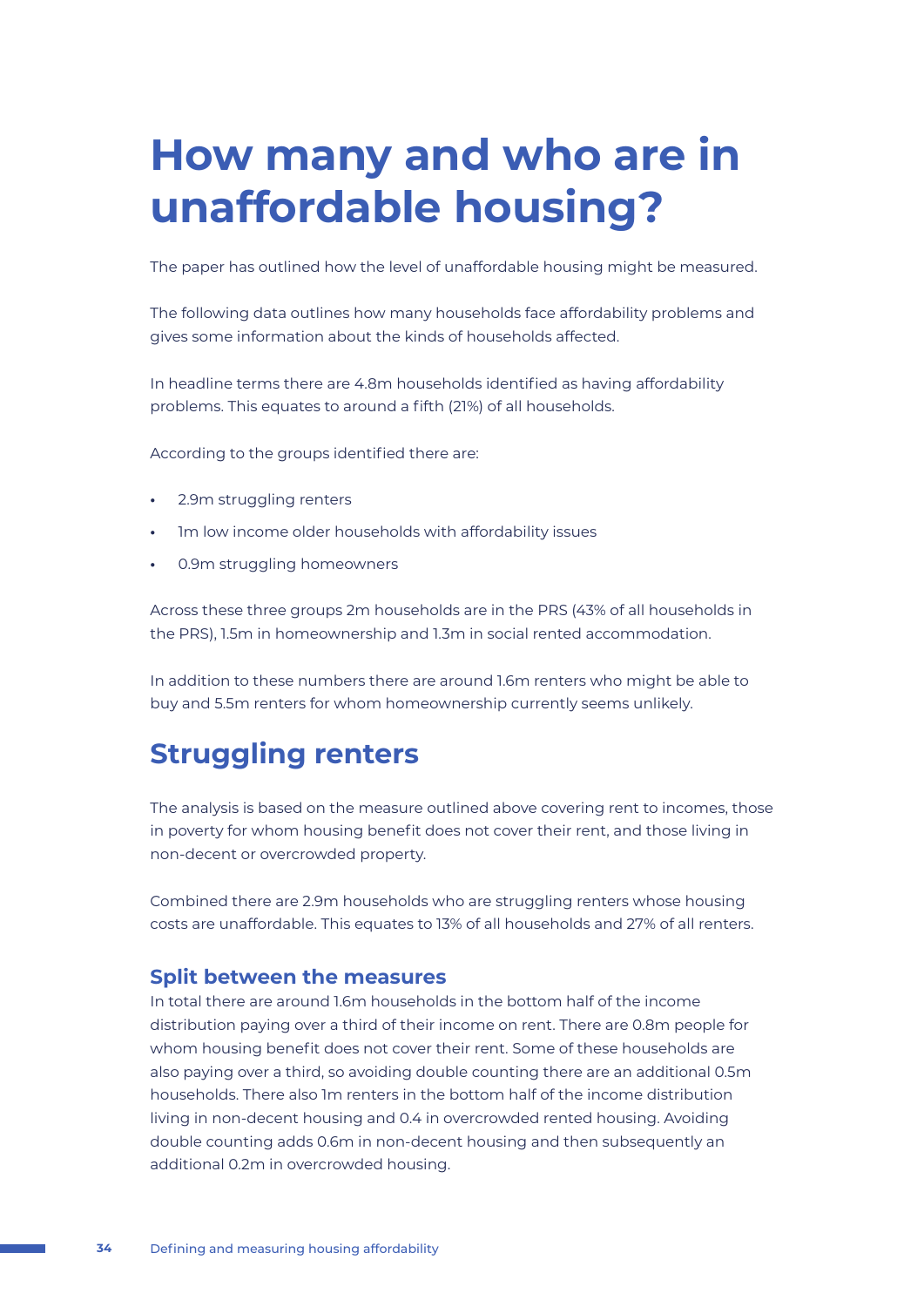## **Tenure**

The majority of struggling renters are in the PRS, with 1.9m of the 2.9m renting privately. This still leaves a significant number in social housing. However, affordability issues in the PRS are much greater, both in terms of high levels of rents to incomes but also households facing multiple affordability issues.

In total there are three times more households paying over a third of their income in the PRS than in social housing. This should be contextualised further by the composition of households in social housing who are less well off than in the PRS. As table highlights of those in the bottom half of the income distribution, half in the PRS pay over a third of their income while the figure in social housing is 14%.

The table also shows the high numbers in the PRS that not just pay over a third of their income on rent but in fact pay over 40%. It highlights that four in ten low-middle income private renters pay over 40% of their income on rents, in total approaching a million tenants.

#### **Number of households under retirement age, by rent to income**

|                | No affordability issue | 33%-39% | $40%+$          |
|----------------|------------------------|---------|-----------------|
| Social housing | 87%                    | 6%      | V <sub>20</sub> |
| <b>PRS</b>     | 71%                    | 6%      | 23%             |

#### Percentage of all renters

#### Percentage of renters in the bottom half of income distribution

|                | Under 33% | 33%-39%   | $40% +$ |
|----------------|-----------|-----------|---------|
| Social housing | 84%       | 7%        | 9%      |
| <b>PRS</b>     | 49%       | <b>PP</b> | 40%     |

#### Number of renters in the bottom half of the income distribution

|                | Under 33% | 33%-39% | $40%+$  |
|----------------|-----------|---------|---------|
| Social housing | 2,000,000 | 170,000 | 210,000 |
| <b>PRS</b>     | 1,190,000 | 270,000 | 950,000 |

The numbers also reveal the extent to which households in the PRS are likely to face multiple affordability issues. For example, 270,000 PRS tenants pay over a third and live in non-decent housing versus 40,000 in the social rented sector.

## **Regions**

The table below shows that London and the South East dominate the regions where affordability is most acute with a quarter of struggling renters living in the capital and seven in ten low-middle income renters living in unaffordable housing. Nevertheless, there are significant affordability problems in all regions, which is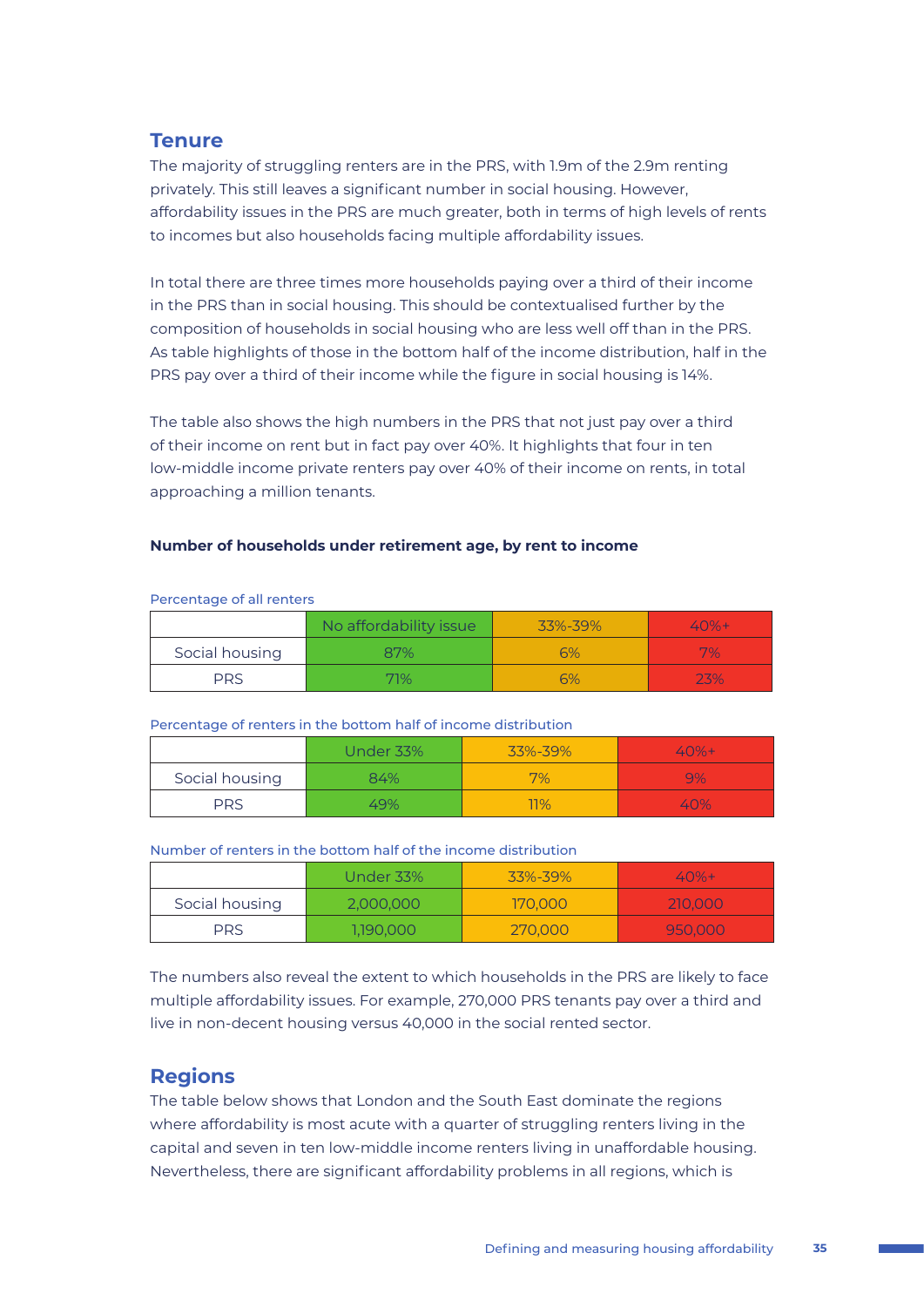|               | Number in    | Proportion | Proportion of   | Proportion of  |
|---------------|--------------|------------|-----------------|----------------|
|               | unaffordable | of total   | renters within  | renters within |
|               | housing      |            | region in       | region in      |
|               |              |            | unaffordable    | unaffordable   |
|               |              |            | housing (bottom | housing (all   |
|               |              |            | half of income  | incomes)       |
|               |              |            | distribution)   |                |
| North East    | 320,000      | 5%         | 50%             | 44%            |
| North West    | 700,000      | 13%        | 53%             | 42%            |
| Yorkshire and | 510,000      | 9%         | 52%             | 37%            |
| the Humber    |              |            |                 |                |
| East Midlands | 360,000      | 7%         | 57%             | 40%            |
| West Midlands | 500,000      | 9%         | 54%             | 40%            |
| East          | 440,000      | 9%         | 58%             | 36%            |
| London        | 950,000      | 24%        | 72%             | 44%            |
| South East    | 620,000      | 15%        | 69%             | 43%            |
| South West    | 400,000      | 8%         | 57%             | 38%            |
| Total         | 4,800,000    | 100%       | 60%             | 44%            |

particularly apparent when we look at the proportion of struggling renters as a proportion of all renters where there is even chance of problems across the regions.

When the data is split just by rent to income figures there is a clear divide by regions with London and the South East having high rates of unaffordability, with six in ten private renters in the bottom half of the income distribution paying over 40% of their income on rents. It is also noticeable that problems of affordability in the social rented sector are much smaller they are more pronounced in London and to a lesser extent in other southern regions.

|                      | <b>PRS</b> |         | Social housing |           |         |         |
|----------------------|------------|---------|----------------|-----------|---------|---------|
|                      | under 33%  | 33%-39% | $40% +$        | under 33% | 33%-39% | $40% +$ |
| North East           | 69%        | 9%      | 22%            | 92%       | 6%      | 2%      |
| North West           | 63%        | 13%     | 24%            | 89%       | 4%      | 7%      |
| Yorkshire and the    | 62%        | 15%     | 23%            | 91%       | 4%      | 5%      |
| Humber               |            |         |                |           |         |         |
| <b>Fast Midlands</b> | 44%        | 21%     | 35%            | 91%       | 4%      | 5%      |
| <b>West Midlands</b> | 58%        | 11%     | 31%            | 85%       | 9%      | 6%      |
| East                 | 52%        | 16%     | 32%            | 81%       | 9%      | 10%     |
| London               | 34%        | 5%      | 61%            | 74%       | 9%      | 17%     |
| South East           | 33%        | 7%      | 61%            | 79%       | 11%     | 10%     |
| South West           | 52%        | 13%     | 35%            | 88%       | 6%      | 6%      |
| England              | 49%        | 11%     | 39%            | 84%       | 7%      | 9%      |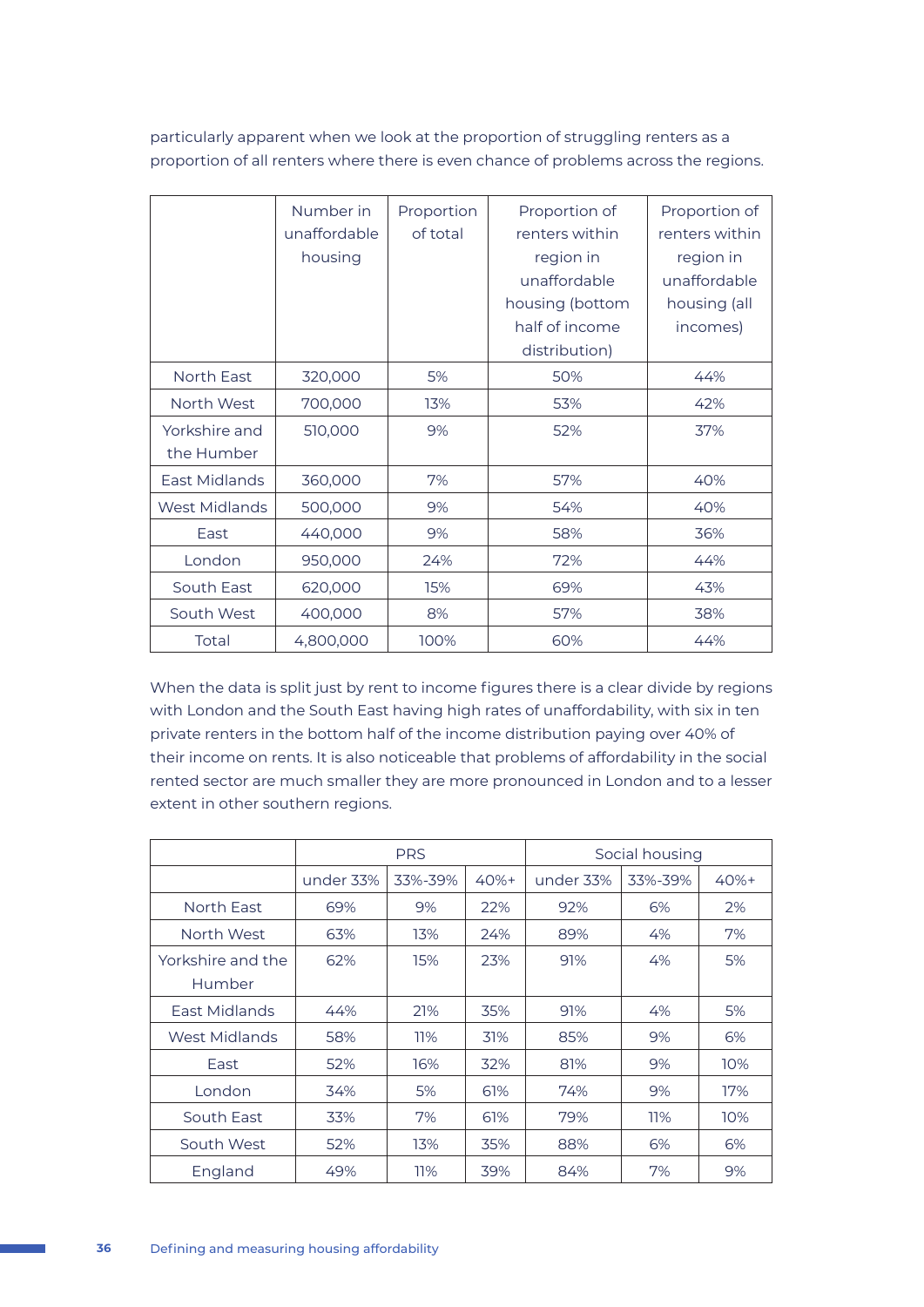## **Employment status**

The table below outlines that the risk for those low-middle households headed by someone in full-time work are similar to those working part-time or unemployed and in absolute terms working households make up the majority of households facing affordability problems.

|                     | Proportion of total | Proportion of renters<br>within tenure in<br>unaffordable housing |
|---------------------|---------------------|-------------------------------------------------------------------|
| Full-time work      | 43%                 | 66%                                                               |
| Part-time work      | 19%                 | 61%                                                               |
| Unemployed          | 11%                 | 60%                                                               |
| Full-time education | 6%                  | 77%                                                               |
| Other inactive      | 21%                 | 48%                                                               |

## **Household composition**

The data on family type shows that households with dependent children make up a large proportion (57%) of households facing housing affordability problems.

|                                          | Proportion of total | Proportion of renters<br>within tenure in<br>unaffordable housing |
|------------------------------------------|---------------------|-------------------------------------------------------------------|
| Couple, no dependent<br>child(ren)       | 11%                 | 63%                                                               |
| Couple with dependent<br>child(ren)      | 35%                 | 72%                                                               |
| Lone parent with<br>dependent child(ren) | 22%                 | 58%                                                               |
| Other multi-person<br>households         | 12%                 | 71%                                                               |
| One person                               | 16%                 | 44%                                                               |

## **Low income older homeowners**

In total there are around 0.2m older (over retirement age) households in the bottom half of the income distribution paying over a third of their income on rent or are in poverty but for whom their housing benefit does not cover all their rent. There are an additional 0.2m older renters living in non-decent or overcrowded homes and a further 0.6m older homeowners living in non-decent housing.

## **Tenure**

For those renting, the majority of those in unaffordable housing are in social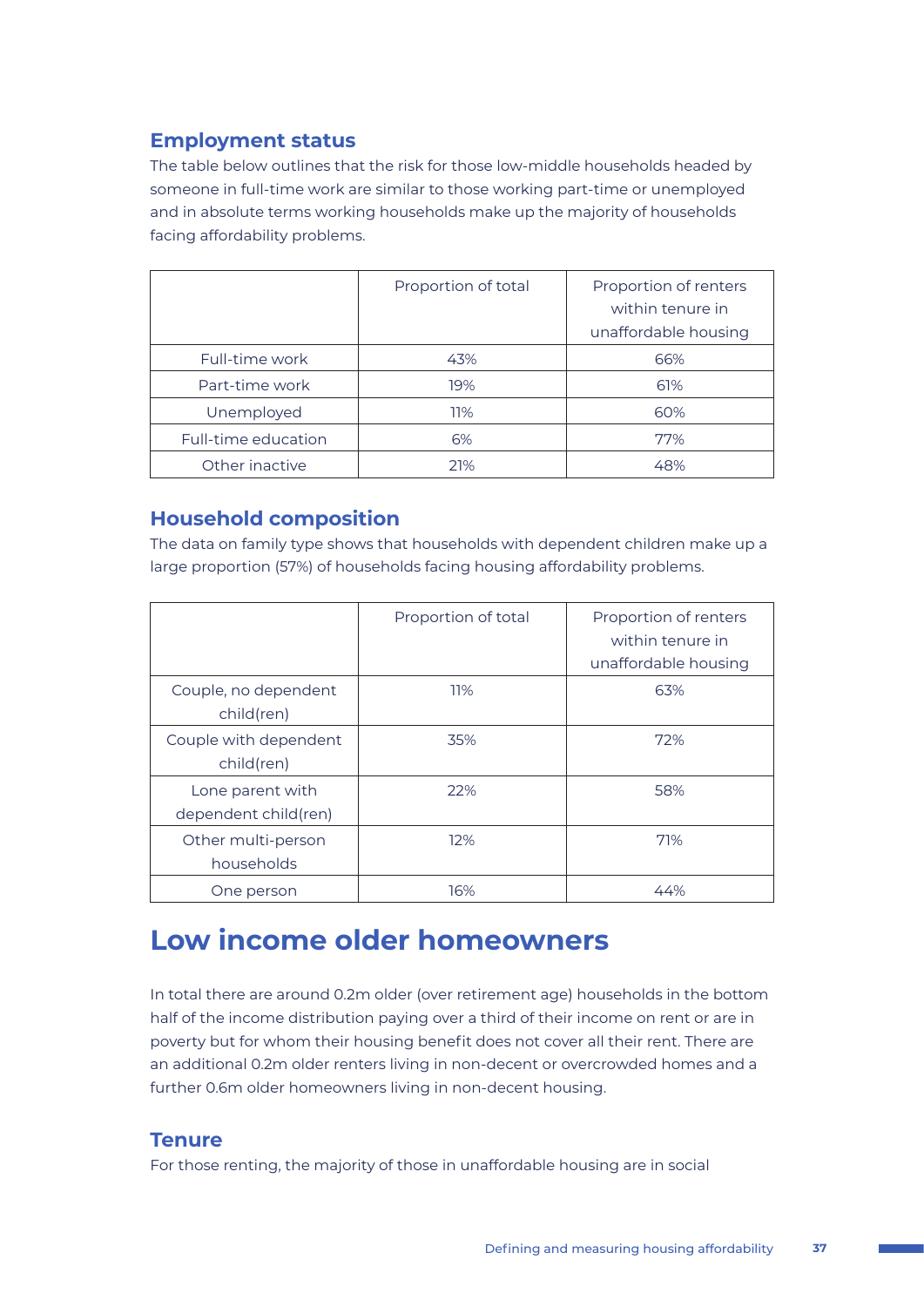housing. However, there are relatively fewer older households in the PRS. The largest cohort among low income older households are those homeowners living in nondecent owner occupied housing.

|                 | Proportion of total | Proportion of renters<br>within tenure in<br>unaffordable housing |
|-----------------|---------------------|-------------------------------------------------------------------|
| <b>PRS</b>      | 14%                 | 48%                                                               |
| Social housing  | 26%                 | 28%                                                               |
| Owner occupiers | 60%                 | 17%                                                               |

When examining affordability of renting by the rent to incomes measure, we can see that a higher number of renters are paying over a third and one in six pay over 40% of their income on rent.

#### **Number of households over retirement age, by rent to income**

#### Percentage of all renters

|                | No affordability issue | 33%-39% | $40%+$ |
|----------------|------------------------|---------|--------|
| Social housing | 90%                    | 5%      | 5%     |
| <b>PRS</b>     | 85%                    | 3%      | $10\%$ |

#### Percentage of renters in bottom half of income distribution

|                | Under 33% | 33%-39% | $40% +$   |
|----------------|-----------|---------|-----------|
| Social housing | 89%       | 6%      | <b>5%</b> |
| PRS            | 77%       | 6%      | 17%       |

Number of households in the bottom half of the income distribution

|                | Under 33% | 33%-39% | $40%+$ |
|----------------|-----------|---------|--------|
| Social housing | 820,000   | 50,000  | 50,000 |
| PRS            | 230,000   | 20,000  | 50,000 |

## **Regions**

The data suggests that there is a variation in the levels between regions for lower income older households but less of a Greater South East versus divide, and differences more marked by more urban regions London, North West and West Midlands along with the South East having higher rates of affordability issues.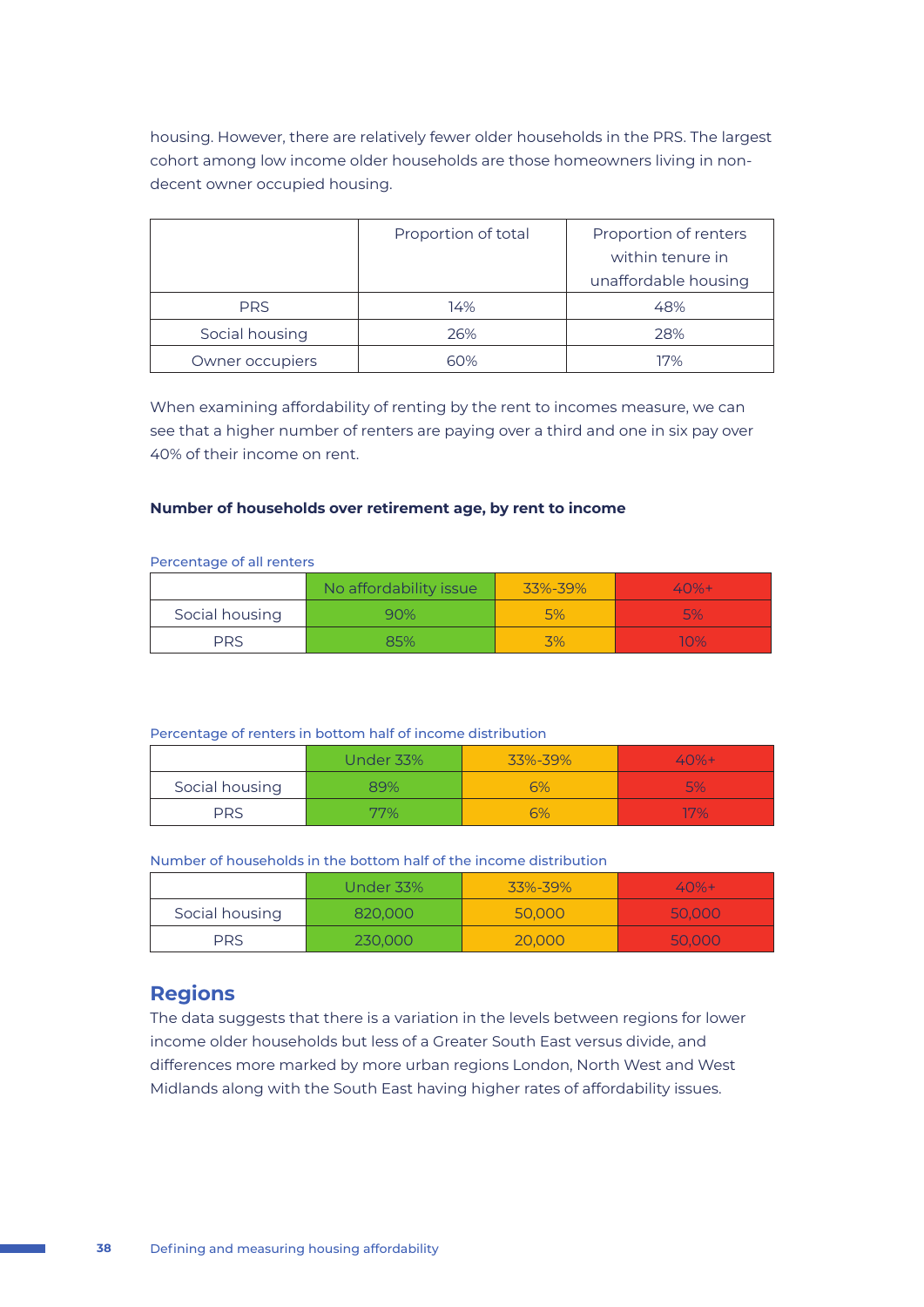|                          | Proportion of total | Proportion of renters<br>within tenure in<br>unaffordable housing |
|--------------------------|---------------------|-------------------------------------------------------------------|
| North East               | 4%                  | 18%                                                               |
| North West               | 18%                 | 32%                                                               |
| Yorkshire and the Humber | 8%                  | 21%                                                               |
| East Midlands            | 8%                  | 21%                                                               |
| West Midlands            | 13%                 | 28%                                                               |
| East                     | 11%                 | 23%                                                               |
| London                   | 14%                 | 32%                                                               |
| South East               | 15%                 | 27%                                                               |
| South West               | 10%                 | 23%                                                               |
| England                  | 100%                | 26%                                                               |

This is divide is largely explained by different problems by tenure with non-decency among lower income homeowners in the West Midlands and the North West appearing much higher whereas problems in the rented sector are more acute in London.

|                   | <b>PRS</b> | Social housing | Homeownership |
|-------------------|------------|----------------|---------------|
| North East        | 25%        | 14%            | 18%           |
| North West        | 40%        | 27%            | 32%           |
| Yorkshire and the | 35%        | 16%            | 21%           |
| Humber            |            |                |               |
| East Midlands     | 34%        | 33%            | 17%           |
| West Midlands     | 56%        | 21%            | 27%           |
| East              | 50%        | 26%            | 20%           |
| London            | 62%        | 42%            | 20%           |
| South East        | 46%        | 33%            | 23%           |
| South West        | 67%        | 31%            | 17%           |
| England           | 48%        | 28%            | 23%           |

## **Struggling homeowners**

The number of households that may be struggling to meet the costs of homeownership total 0.9m. This represents around 6% of all homeowners. Nevertheless, amongst the cohort of lower income homeowners with a mortgage it is much higher with over a half paying a high proportion of their income on housing costs.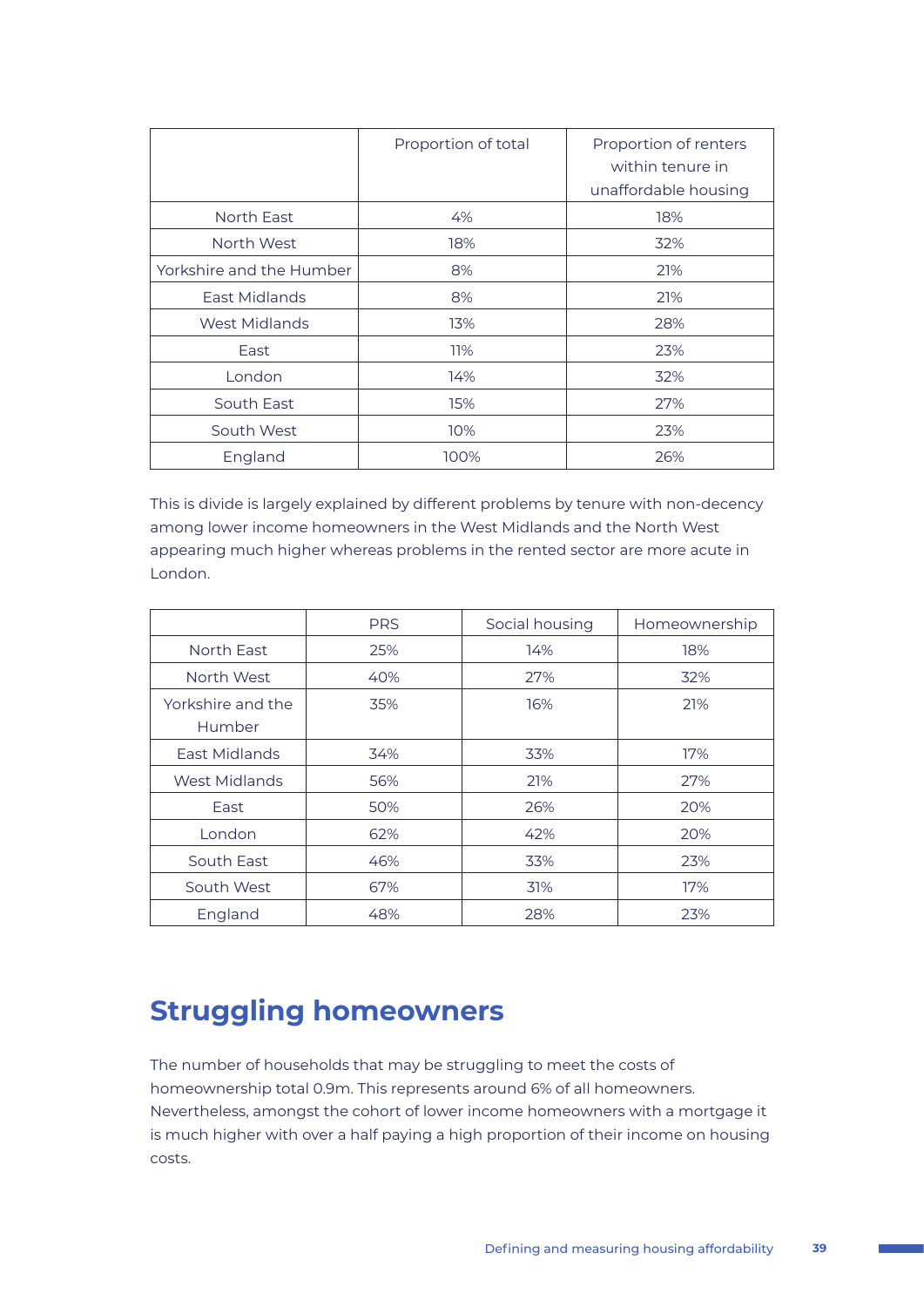This situation is most pronounced in London where nine in ten lower income homeowners are likely to be paying a high proportion of their income to meet their housing costs. Once again, it is London and southern regions which have the highest proportion of households in housing that would be deemed unaffordable.

|                             | Number<br>struggling | Proportion of<br>total | Proportion<br>of all<br>homeowners | Proportion of<br>lower income,<br>working age<br>homeowners<br>with a<br>mortgage |
|-----------------------------|----------------------|------------------------|------------------------------------|-----------------------------------------------------------------------------------|
| North East                  | 30,000               | 3%                     | 3%                                 | 22%                                                                               |
| North West                  | 100,000              | 11%                    | 4%                                 | 33%                                                                               |
| Yorkshire and<br>the Humber | 60,000               | 7%                     | 3%                                 | 28%                                                                               |
| East Midlands               | 50,000               | 5%                     | 3%                                 | 35%                                                                               |
| West Midlands               | 90,000               | 10%                    | 5%                                 | 42%                                                                               |
| East of<br>England          | 110,000              | 12%                    | 5%                                 | 64%                                                                               |
| London                      | 180,000              | 20%                    | 8%                                 | 87%                                                                               |
| South East                  | 200,000              | 22%                    | 7%                                 | 74%                                                                               |
| South West                  | 100,000              | 11%                    | 6%                                 | 54%                                                                               |

The majority of those facing affordability problems are in work – and largely in fulltime work. However, the risks are higher for those out of work. It is also worth noting that a significant proportion of the total is made up of those who are self-employed.

|                           | Proportion of total | Proportion of lower<br>income, working age<br>homeowners with a<br>mortgage |
|---------------------------|---------------------|-----------------------------------------------------------------------------|
| Full-time Employee        | 50%                 | 44%                                                                         |
| Part-time Employee        | 12%                 | 53%                                                                         |
| Self-employed             | 23%                 | 65%                                                                         |
| Unemployed                | 4%                  | 71%                                                                         |
| Permanently sick/disabled | 4%                  | 46%                                                                         |
| Other                     | 7%                  | 69%                                                                         |

Those with children are also more likely to be affected, making up two thirds of households of struggling homeowners and are at greater risk of affordability problems.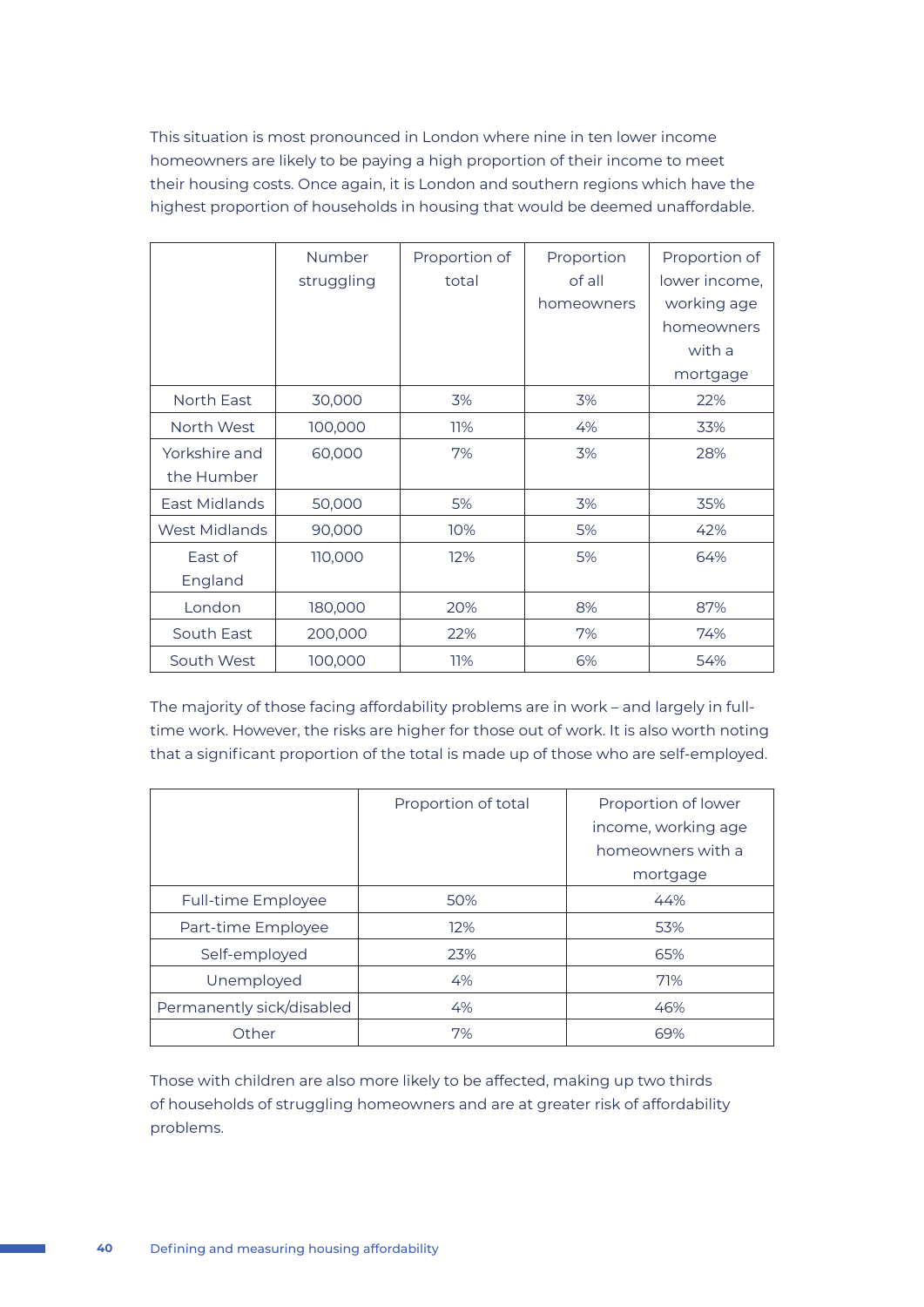|                      | Proportion of total | Proportion of lower<br>income, working age<br>homeowners with a |
|----------------------|---------------------|-----------------------------------------------------------------|
|                      |                     | mortgage                                                        |
| No children          | 36%                 | 45%                                                             |
| One or more children | 64%                 | 54%                                                             |

# **First time buyers**

The new AHC measures of affordability attempt to encompass the potential difficulties of renters accessing homeownership. By combining the housing costs with assumptions about raising a deposit, limited to a maximum five years savings period, which was viewed as maximum acceptable time period amongst those we spoke to in the focus groups, it is possible to capture how many people might be able to afford a property.

This shows that around 1.6m households under retirement age or 22% of all renters under retirement age might be able to afford to buy.

The majority of those able to buy are from the PRS (1.3m) and relatively fewer from the social rented sector (0.3m).

Those that have greatest chance of buying are located in the North East. Nevertheless, high proportion of renters may be able to buy in the South.

|                          | Proportion of all | Proportion that can afford<br>within region |
|--------------------------|-------------------|---------------------------------------------|
| North East               | 6%                | 28%                                         |
| North West               | 15%               | 26%                                         |
| Yorkshire and the Humber | 13%               | 28%                                         |
| East Midlands            | 6%                | 19%                                         |
| West Midlands            | 8%                | 19%                                         |
| East                     | 9%                | 19%                                         |
| London                   | 22%               | 22%                                         |
| South East               | 14%               | 23%                                         |
| South West               | 7%                | 19%                                         |
| England                  | 100%              | 22%                                         |

The measure does not hold for employment status, but nevertheless the results show that the vast majority captured in the measure are in work. It thus could be possible to screen for working status given that those not working are unlikely to secure a mortgage. However, in the past a small proportion have been buyers.<sup>26</sup>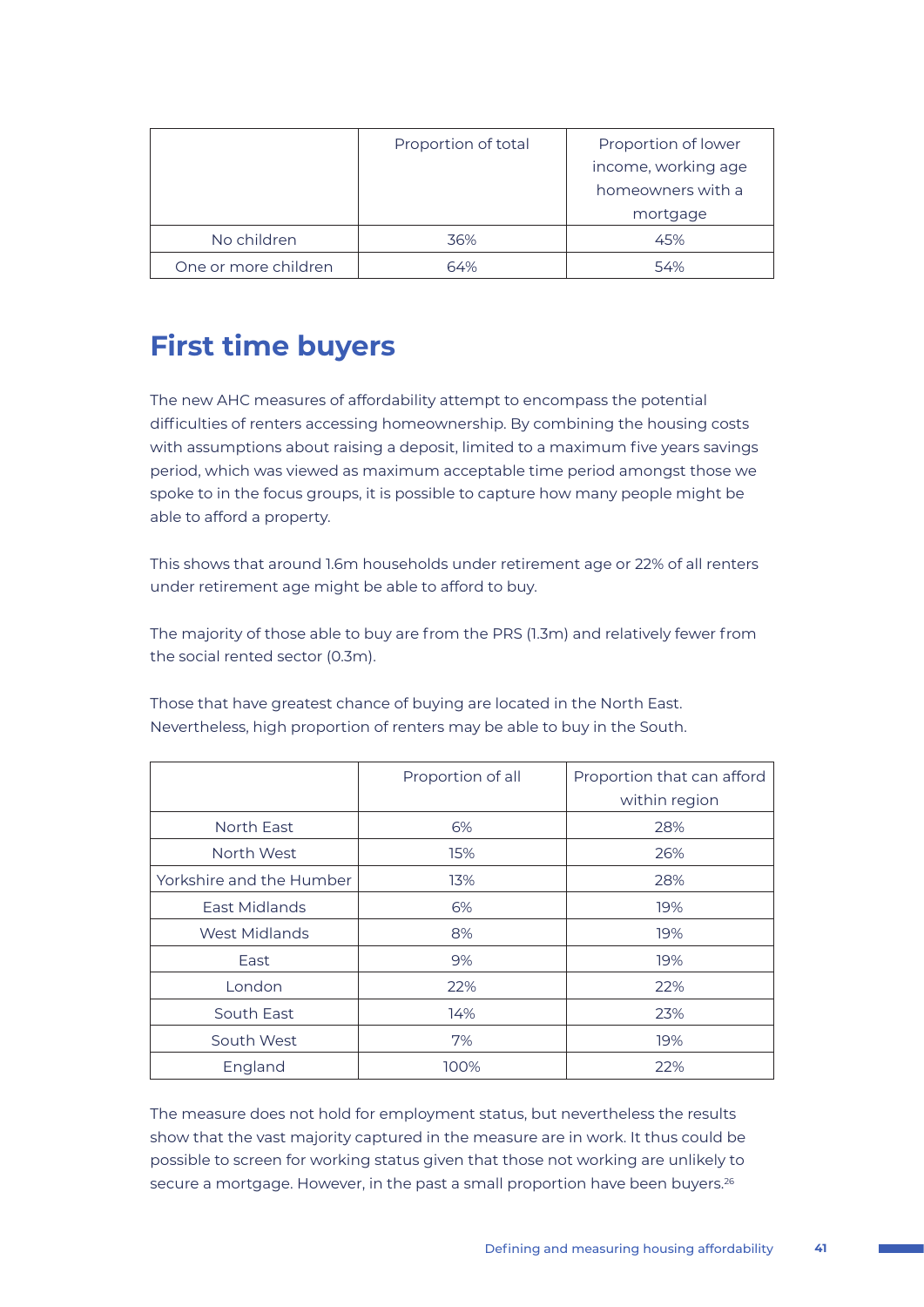|                     | Proportion of total | Proportion affordable<br>within group |
|---------------------|---------------------|---------------------------------------|
| Full-time work      | 92%                 | 37%                                   |
| Part-time work      | 5%                  | 8%                                    |
| Unemployed          | $O\%$               | 1%                                    |
| Full-time education | 1%                  | 8%                                    |
| Other inactive      | 2%                  | 2%                                    |

The data also highlights the extent to which households with children may struggle to buy. The table below highlights that those without children have a greater chance of buying.

|             | Proportion of total | Proportion affordable |
|-------------|---------------------|-----------------------|
|             |                     | within group          |
| No children | 78%                 | 31%                   |
| Children    | 22%                 | 11%                   |

Overall the data shows that below the bottom half of the income distribution buying is unlikely.

|           | Proportion of total | Proportion affordable<br>within group |
|-----------|---------------------|---------------------------------------|
| Decile 1  | 0%                  | 0%                                    |
| Decile 2  | 0%                  | 0%                                    |
| Decile 3  | 0%                  | 0%                                    |
| Decile 4  | 2%                  | 4%                                    |
| Decile 5  | 4%                  | 8%                                    |
| Decile 6  | 9%                  | 22%                                   |
| Decile 7  | 15%                 | 46%                                   |
| Decile 8  | 25%                 | 95%                                   |
| Decile 9  | 27%                 | 100%                                  |
| Decile 10 | 19%                 | 100%                                  |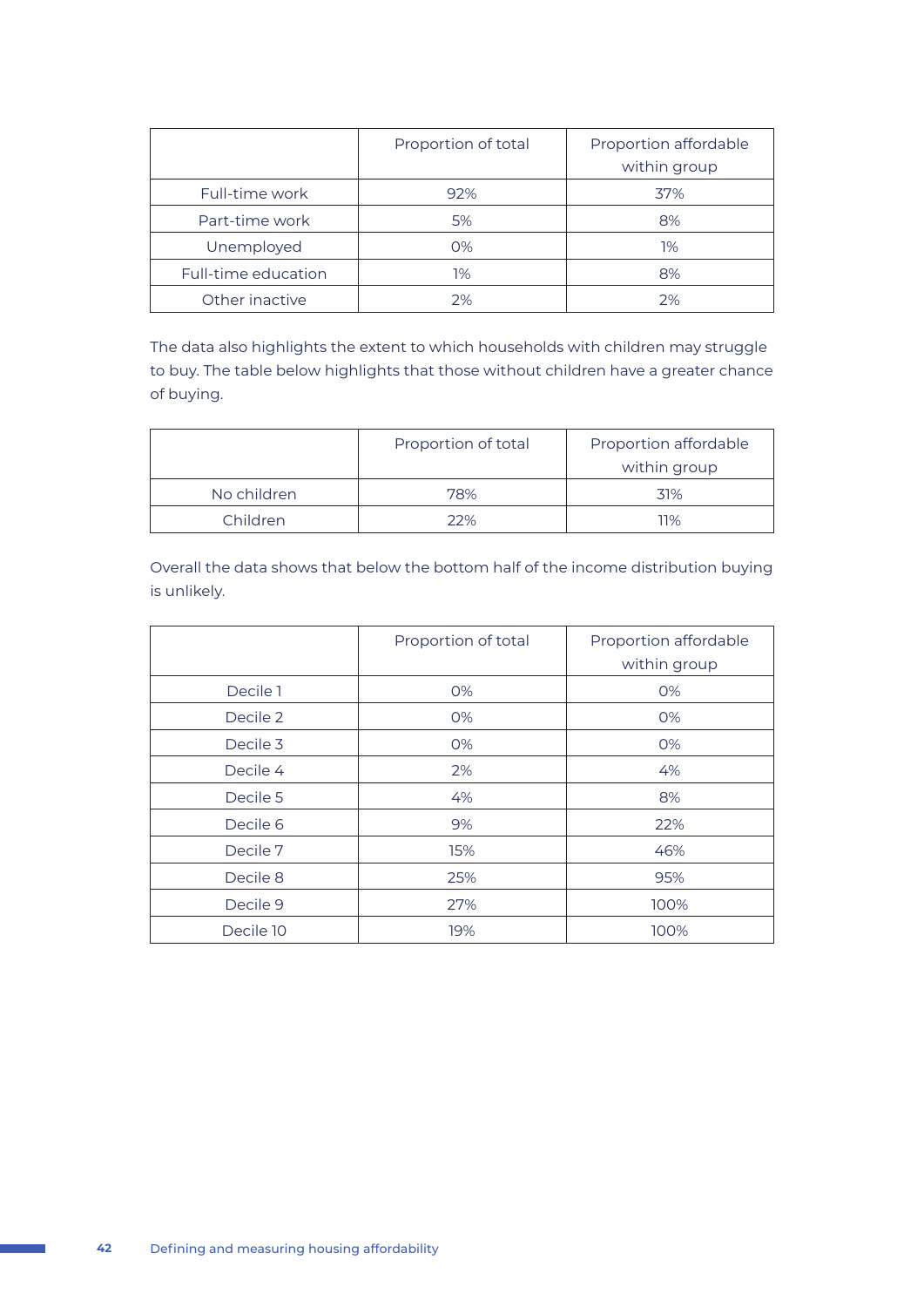# **Changes over time**

This chapter provides detail on the changes in the number of people living in unaffordable housing. The chapter aims not only to quantify shifts in the number of households in unaffordable housing but also point towards possible reasons behind growing affordability issues. In particular, the chapter looks at compositional shifts in tenure, evidence of increases in rent levels, data indicating possible changes in how housing benefits effects affordability, and also changes in affordability for retired households.

# **Changes since 2010**

Although the period over which an accurate comparison of the measures is time limited, the data does show increasing numbers in unaffordable housing.

The data shows that the number of struggling renters has increased from 2.3m to 2.9m households. This could in part be driven by compositional changes, with the share of lower income renters shifting from the social rented sector to the PRS (with homeownership rates dropping by 390,000 households).

|                          | <b>PRS</b> | <b>SRS</b> |
|--------------------------|------------|------------|
| 2010                     | 50%        | 50%        |
| 2016                     | 43%        | 57%        |
| Change in absolute terms | 660,000    | 100,000    |

The graph below shows that that the rise was largely due to an increase in the numbers paying over a third of their income on rent in the PRS.



#### **Numbers in unaffordable housing, 2010 v 2016**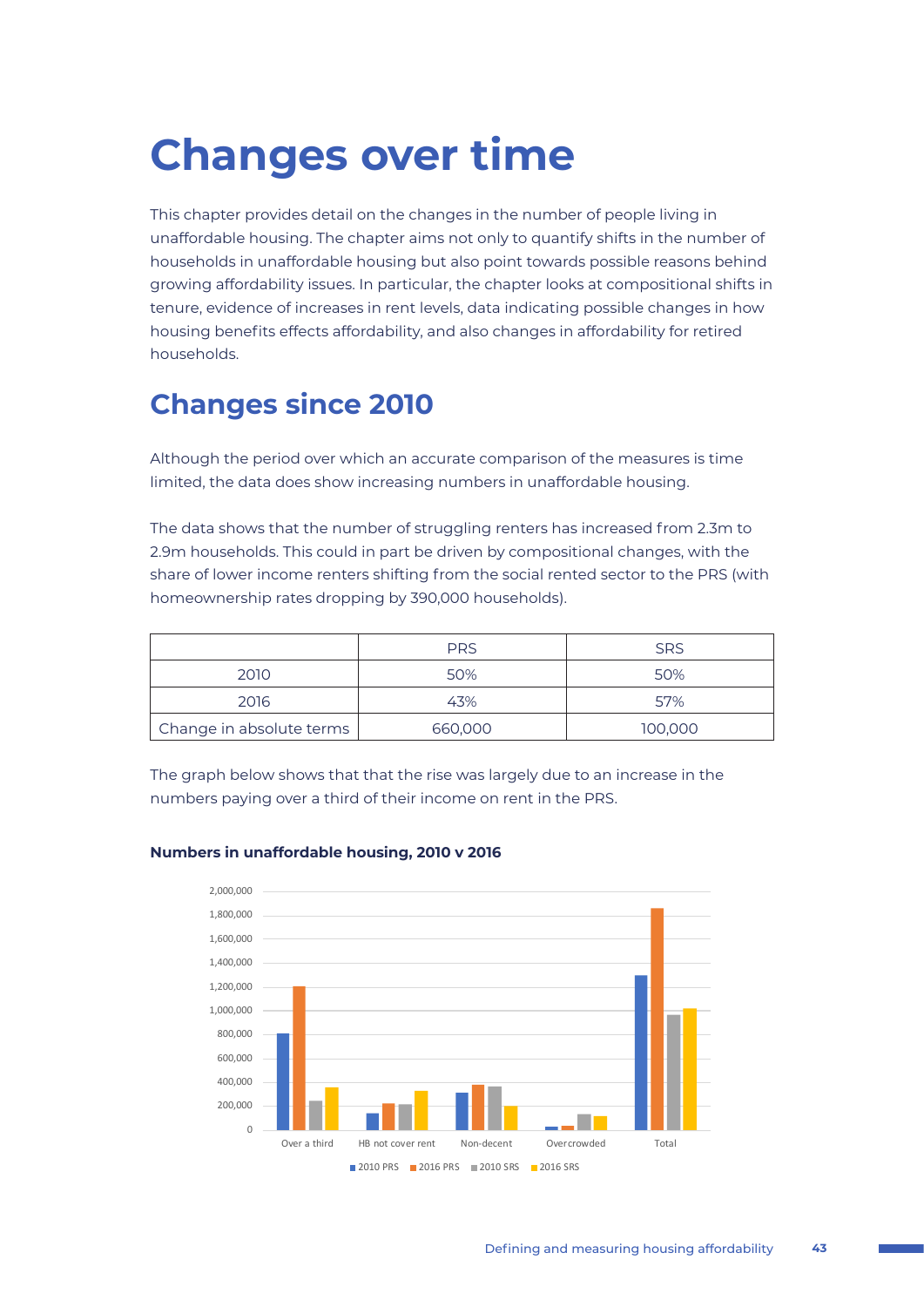For older people in general on lower incomes, the situation has improved since 2010. This is largely due to the reduction in non-decent housing. There were reductions in the number of households in social housing and homeownership facing affordability problems. However, there was an increase in the PRS largely due to an increase in households paying over a third of their incomes on rent.

For struggling homeowners, the picture has remained the same with around 900,000 households with housing costs that consume over a third of their income.

The table below shows the overall picture of change with an increase of 500,000 households facing affordability problems since 2010. This is almost exclusively a result of an increase in the number of PRS households with affordability problems, seemly driven by a compositional shift to the PRS.

|                | 2010      | 2016      | Absolute   | Percentage |
|----------------|-----------|-----------|------------|------------|
|                |           |           | change     | change     |
| <b>PRS</b>     | 1,420,000 | 2,000,000 | 580,000    | 41%        |
| Social housing | 1,250,000 | 1,280,000 | 30,000     | 2%         |
| Homeownership  | 1,620,000 | 1,530,000 | $-100,000$ | $-6%$      |
| Total          | 4,290,000 | 4,810,000 | 510,000    | 12%        |

For our three groups, excluding frustrated first-time buyers, the table below shows that growth has been amongst struggling renters with a 27% increase in the number of working age renters facing affordability problems.

|                                   | 2010      | 2016      | Absolute<br>change | Percentage<br>change |
|-----------------------------------|-----------|-----------|--------------------|----------------------|
| Struggling<br>renters             | 2,270,000 | 2,880,000 | 610,000            | 27%                  |
| Low income<br>older<br>households | 1,120,000 | 1,020,000 | $-100,000$         | $-9%$                |
| Struggling<br>homeowners          | 910,000   | 910,000   | $\Omega$           | O%                   |
| Total                             | 4,300,000 | 4,810,000 | 510,000            | 12%                  |

## **Rents over the longer term**

The main metric of affordability issues is the rent to income level. In the two years examined rent to income levels have remained the same with private renters in the lower half of the income distribution not claiming housing benefit paying 41% of their equivalised income on rent in both years. This supports similar findings that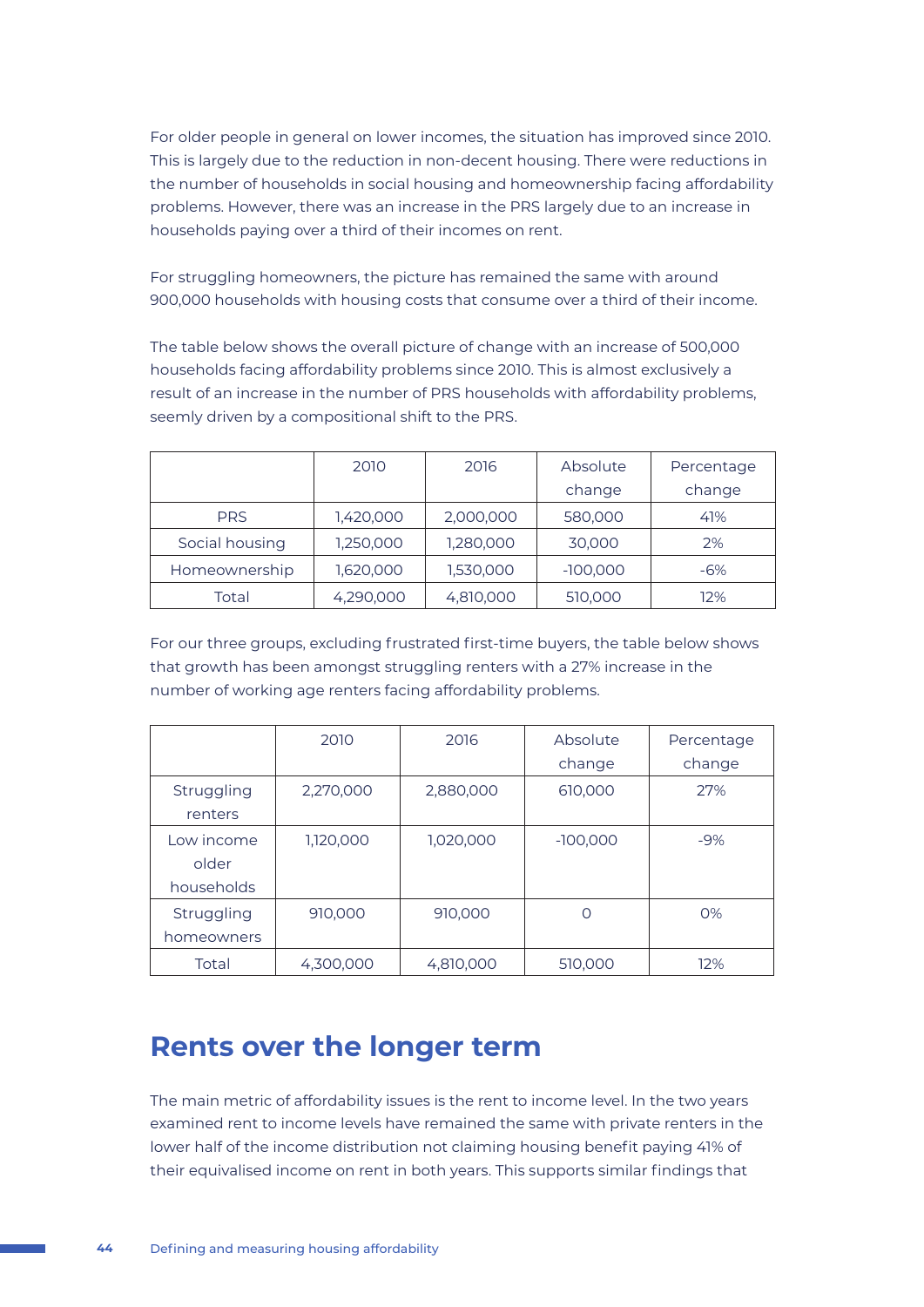renting has not become more expensive and suggests that there may not be a supply-side housing crisis.

However, looking at rents to income over a longer period then a different picture emerges. The graph below shows median incomes to median rents over the longer term and suggests there does appear to be an increase in private rents to incomes with a significant growth in the percentage point rise amongst lower income households. Indeed, for the bottom three deciles rents to incomes are in excess of a third.



#### **Rent to income**

*Source: FRS, 2000 and 2017*

*Note: equivalised income of households renting in the private rented sector not claiming housing benefit*

# **First time buyers**

The situation for frustrated first time buyers highlights a nuanced picture of change. The numbers of people that cannot afford to buy has increased by 900,000 households from 2010 to 2016 while the number that could afford to buy increased too, by 340,000 households.

As a result a similar proportion of renters in both years could afford to buy, 21% of working age renters in 2010 and 22% in 2016.

In regional terms there has been some movement, with increases in the proportion who might be able to buy in Northern regions most probably because house prices have increased least over the period.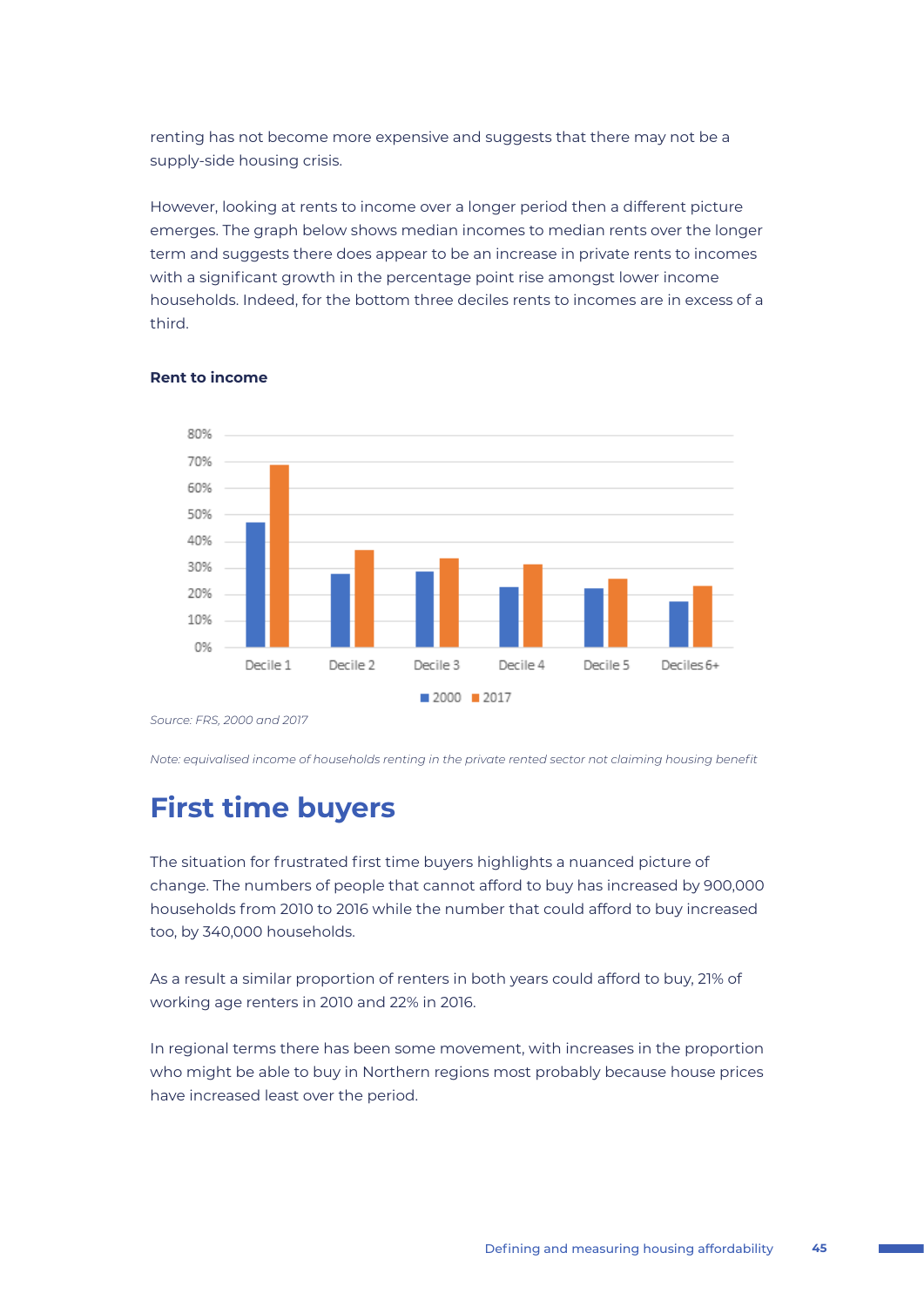**First time buyer affordability, 2010 v 2016**

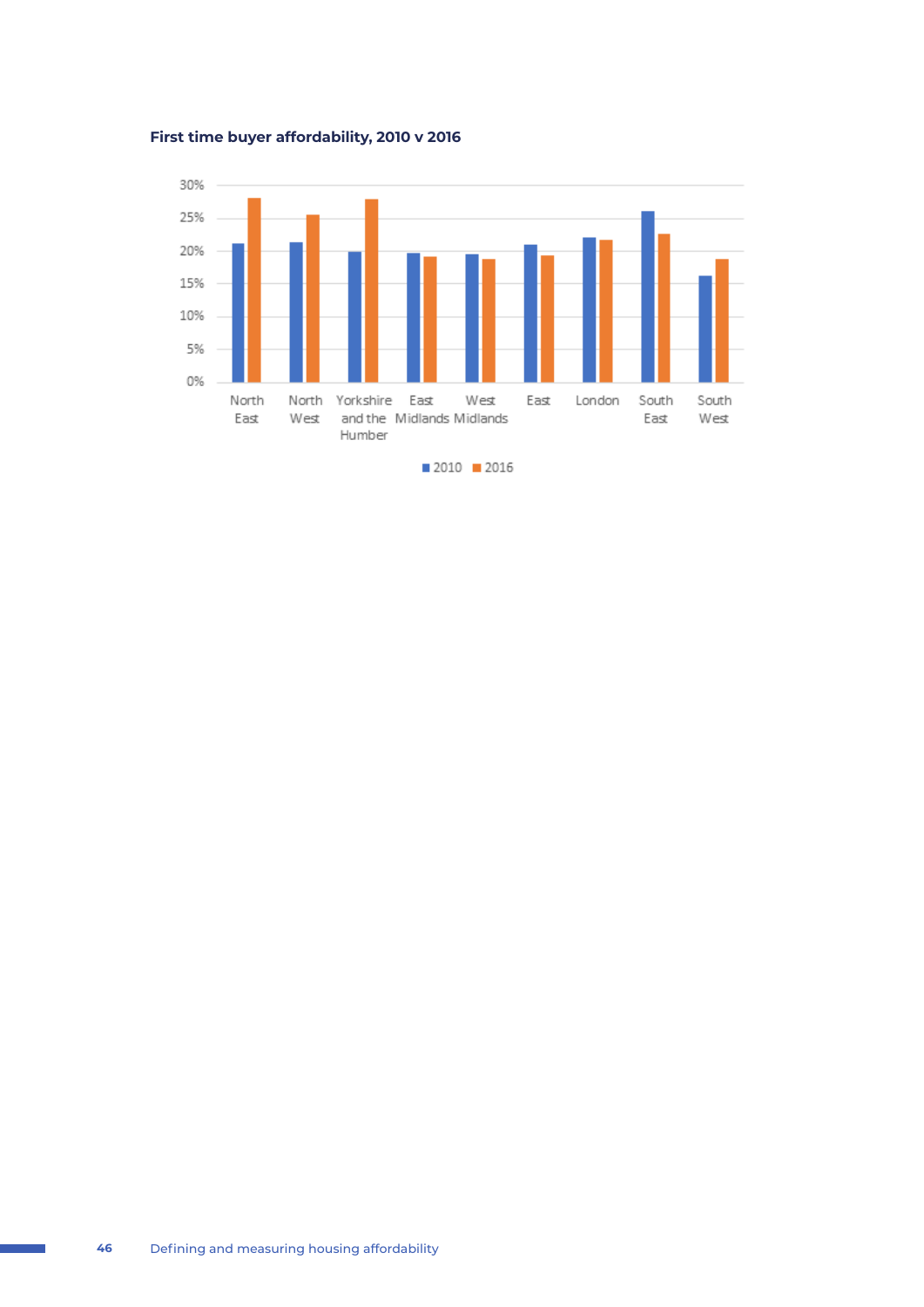# **Conclusion**

The paper has highlighted and demonstrated the link between housing stress (as well as other indicators of financial stress and social exclusion) and unaffordable housing. The definition and measures outlined capture issues with affordability in the rental sector, but are also designed to encompass affordability issues for homeowners and concerns over accessing homeownership. The objective of having a range of measure is to enable a rounded definition of housing affordability which spans different affordability problems faced by different groups.

Rather than present the measures individually they are grouped into those that may be facing different affordability challenges, covering: struggling renters, older low income households, struggling homeowners and frustrated first time buyers.

At the centre of the definition and measures is the housing costs to incomes ratio. This provides a much fuller picture of affordability issues than a definition linked to market rents (through the Affordable Rent product) or what can be achieved by looking at the affordability for the average person in the average priced house. However, the measure has faced legitimate criticism from those proposing a residual income measure who argue it underrepresents certain groups, including larger households.

To address these concerns the suggested measure adjusts household income according to household size and composition, whether household members have a disability, and for regional variances in the cost of living (beyond housing costs). This aims to ensure the measure reflects different household need. For these very reasons equivalising incomes is used when measuring poverty.

The report shows that the rent to income ratio is a good indicator of housing stress and of broader financial stress faced by households – addressing some concerns of those advocating the residual income model (alongside including a measure on the adequacy of housing benefit). It also has the advantage at a theoretical level of being able to cope with accounting for Housing Benefit, not needing to define a basket of goods for different household circumstances and incomes, and more easily disentangling housing stress from broader income stress. These measures can be assessed using national datasets and can be tracked for some time back. The rent to income ratio is also relatively easy to understand and well known, and in our focus groups with the public it was also how people conceptualised housing affordability. It can also be used for homeowners and potential first time buyers. The latter to which is added the affordability of raising a deposit in a reasonable time period.

Housing unaffordability can also manifest itself in poor quality housing or the underconsumption of housing. By adding decent homes and overcrowding into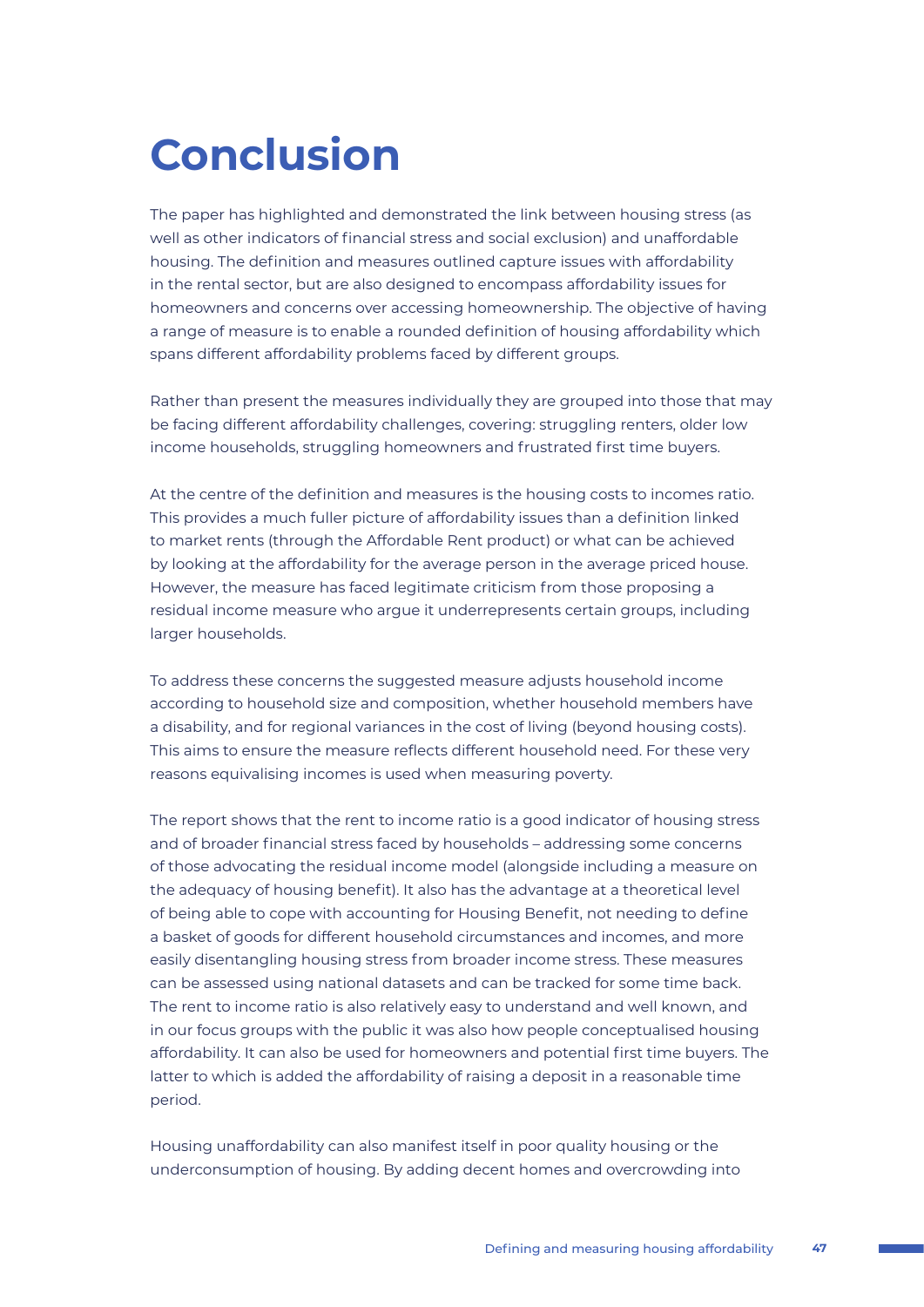the mix the overall measure aims to ensure any definition is not implicitly justifying unfit housing because it is affordable.

These different factors can be viewed through the lens of the four groups identified as having affordability issues. By categorising those affected it is hoped that we not only put a human face to the numbers but also have some understanding of the scale of housing affordability and potential future challenges for certain groups, not least the prospect of generation rent entering retirement with a drop in incomes while their rent remains the same.

Using the measures the report shows that there are 4.8m households with affordability problems. The data suggests that while affordability issues may be most acute in London and the Greater South East they are spread across all parts of the country. It is not just a problem for high demand areas. It is also an issue across low to middle income households – even if the intensity of affordability issues is greater for those with lower-incomes. Furthermore, the data also highlights that the risk of being in unaffordable housing is greater in the PRS. However, significant numbers are facing housing stress in social housing for a variety of reasons – not least low incomes, inadequacy of housing benefit, non-decent housing (even if it is lower than other tenures) and overcrowding.

Although falling interest rates make the costs of servicing an existing mortgage more affordable there are still significant numbers of people facing high mortgage costs. Furthermore, large numbers in retirement on low to middle incomes are living in non-decent housing.

When these factors are combined one in five households in England are facing affordability issues of one kind, underlining why so many people in the country state that we have a housing affordability crisis.

The last measure is around the affordability of buying. By applying a third of equivalised income to mortgage costs we are able to see whether a renting household in each income decile would be able to buy a home at each price decile in their region. This gives a picture of affordability by region. It is also possible to examine the time it may take to save to buy, which highlights the potentially long period households without the help of the 'Bank of Mum and Dad' would need to save. When using both measures the numbers that might be able to buy is only around 22% of working-age renters.

Measuring housing affordability is not straightforward and will always be contested. However, the definitions and measures outlined aim to capture a wide range of affordability challenges facing different households. The final figures highlight the scale of the challenge but just as importantly by categorising the issues they seek to provide a better understanding and guide to where future policy interventions should be focused.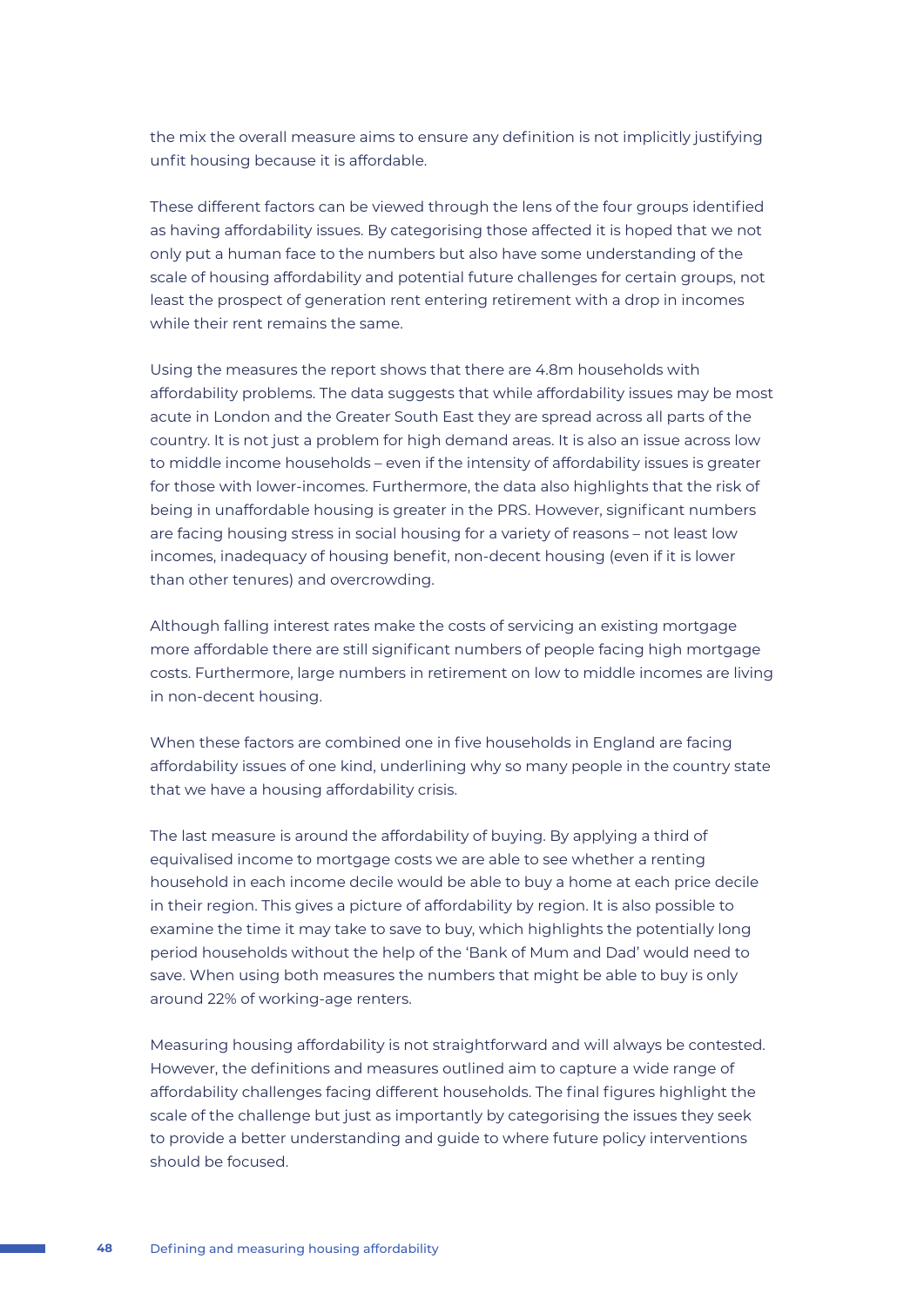# **Annex 1: Affordability in housing policy**

The introduction outlines how affordability has been differently defined in public policy regulations and programmes. This annex provides more detail about how the issue is incorporated into housing policy.

## **Rent regulations**

Rent regulations of public (and private to a lesser extent today) housing are one of the main ways on ensuring affordable housing provision. Yet there is no one set definition, with Affordable Rent so designed to deliberately move the defining criteria from an income based approach to a market-led approach.

## **Social rents**

Even social rents have not had a unified level of affordability. Levels have varied by local authority and housing association, historically reflecting when and where the housing had been built, changes in the capital and revenue subsidy available, and the different rent policies pursued by the social landlord.<sup>27</sup>

At the turn of the century the Labour government sought rent restructuring and convergence aimed at moving towards a national alignment in social rent (local authority and housing associated owned stock). A 2009 Consultation summarised the move as: "to gradually bring about this policy, with actual rents moving towards a national formula rent that took account of values of properties and local earnings relative to national earnings. A 'bedroom weighting' factor was also applied to try and ensure the resulting rents better reflected the perceived value of the properties being occupied. These formula rents have been increased each year since 2002 at RPI +0.5%."28

This policy was weighted with an affordability indicator over and above market values. So, under this approach property values were weighted by 30% in this calculation with a 70% weighting on local earnings and the bedroom factor. The full formula as described by the then Housing Corporation<sup>29</sup> was:

weekly rent is equal to: 70% of the average rent for the HA sector multiplied by relative county earnings multiplied by bedroom weight plus 30% of the average rent for the HA sector multiplied by relative property value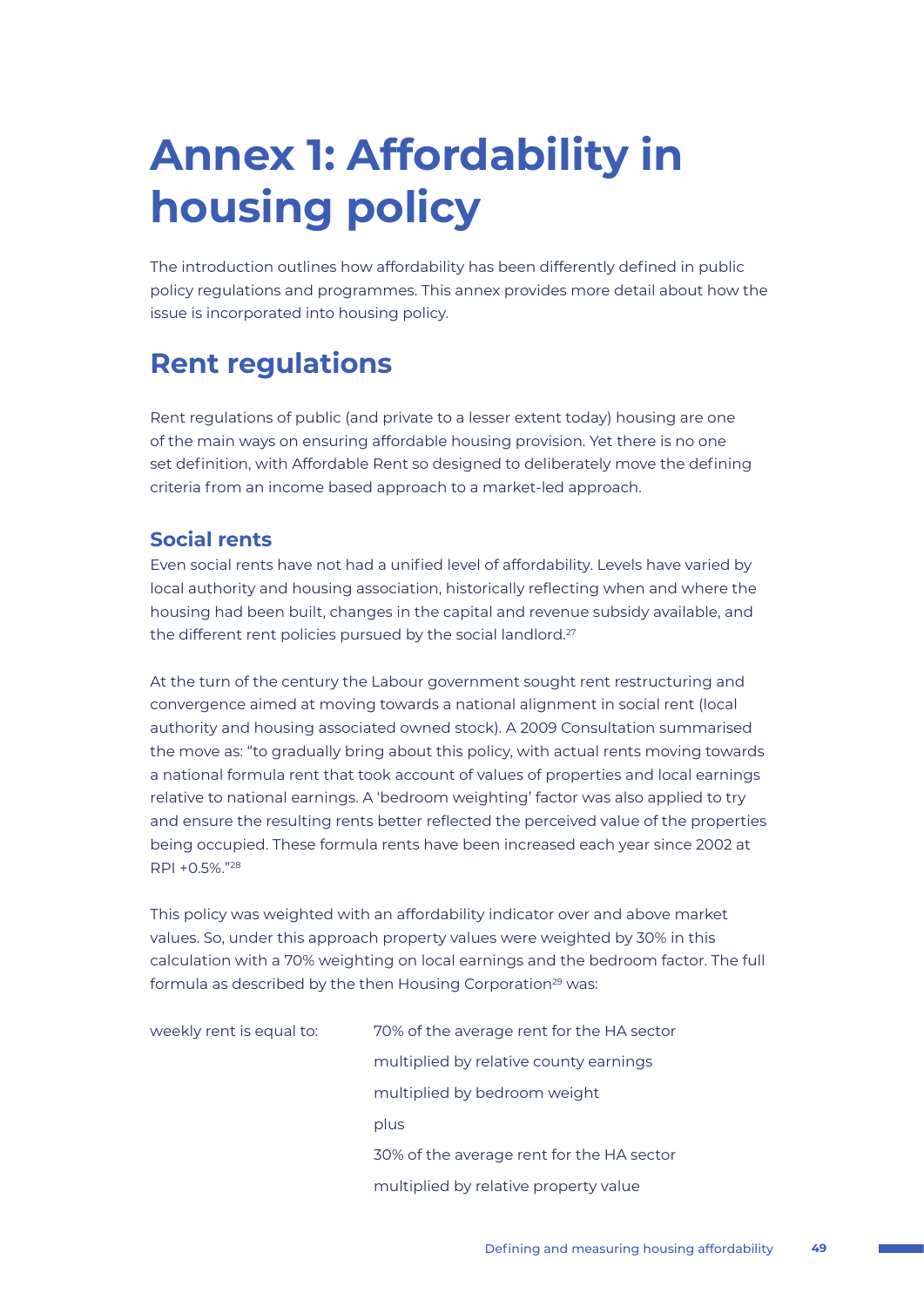The relative county earnings is the average manual earnings for the county in which the property is located divided by national average manual earnings.

The national averages for rents and property values and wages are those from around the year 2000, and have been uprated by inflation + formula so do not take into account relative shifts in earnings or property value growth since its inception nearly two decades ago.

It is also worth noting that whilst factoring in earnings, the initial base of the formula is the average social rent rather than an independently derived social rent based on a notion of affordability.

### **Affordable Rents**

The Coalition Government introduced Affordable Rent as a way of delivering more sub-market housing through increased rents rather than grant funding (revenue over capital). Affordable rent is exempt from social rent regulation and typically higher than social rents. Under the rules Affordable Rents (inclusive of service charges) must not exceed 80% of gross market rent. The Gross Market rent refers to rent (inclusive of service charges) for the accommodation that might reasonably expect to be let for in the PRS, factoring in size, location and service provision. Formula rent acts as the rent floor for the property.

In such a case affordable is defined as rent which is set at below market levels. However, for many people on low incomes it is not believed to be affordable. Indeed, in a letter to tenants following a tenant's roadshow the then Housing Minister summarised the issues raised, including, according to Inside Housing, reference to tenants feeling that "affordable rents are not really affordable".<sup>30</sup> This is particularly the case considering that it is product which is aimed at offering "new social tenants new intermediate rental contracts that are more flexible, at rent levels between current market and social rents."31 It is then questionable as to whether an intermediate product (i.e. Affordable Rent) is appropriate for social tenants.

### **London Living Rent**

The Mayor of London has introduced a London Living Rent product, which is aimed at providing affordable housing for middle-income Londoners. The product aims to provide lower rents to enable people to save for a deposit to buy. The amount of rent varies across London but across the capital is said to be around two thirds of the median market rent for a two-bed property.

The eligibility criteria state that someone has to be renting in London, have a maximum household income of £60,000 and unable to buy a home in their local area. The allocations of property are determined via a local intermediate waiting list, use of priority groups identified by the borough and failing that on a first-come, first served basis. Providers of London Living Rent properties are expected to satisfy themselves that the household can afford the rent without Housing Benefit and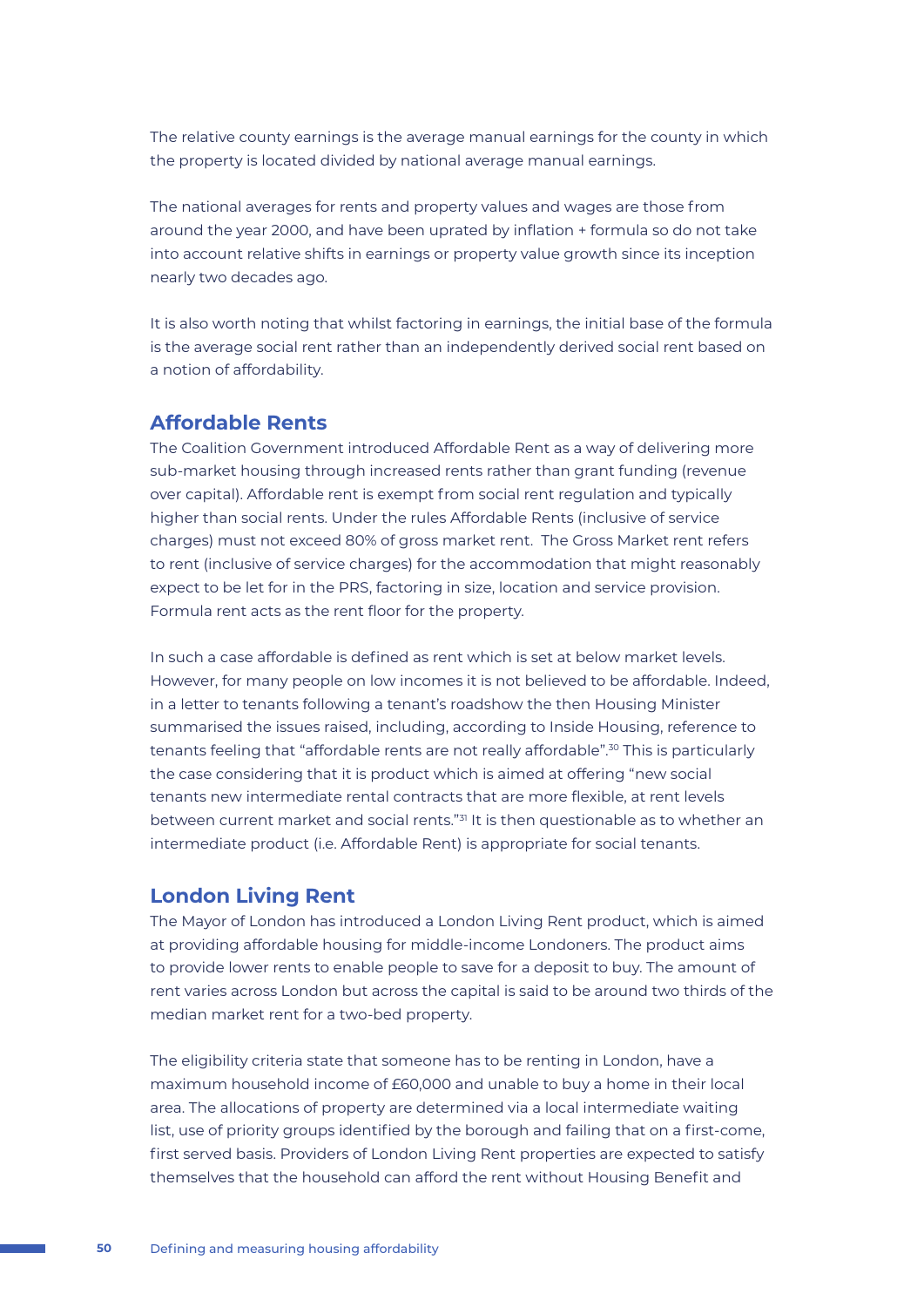#### accumulate savings.

The rent methodology is based on median household income for London and rescaled using earnings data to a borough level. The method explicitly uses a third of borough income levels to set the London Living Rent level. This can then be adjusted by a maximum of 20% above or below the median at a ward level to reflect neighbourhood prices.

This product therefore reflects local income levels to set prices but is also adjusted to reflect housing costs in the area.

## **Rent controls**

One of the main ways that government's sought to tackle issues of housing affordability in the middle of the 20th Century was through the use of rent controls. This was not, however, explicitly about affordability, but what a 'fair rent' was deemed to be. The official view was that: "Regulated tenants are entitled to have a 'fair rent' (also referred to as a registered rent) set on their properties by a Valuation Office Agency Rent Officer. The rent officer is a statutorily appointed public official who is independent of central and local government. In determining a fair rent the rent officer must take account of the provisions of s.70 of the Rent Act 1977. Factors which will influence the rent level include the age, character, locality and state of repair of the dwelling house and the quality and quantity of any furniture provided. Rent officers are obliged to assume that there is no scarcity of comparable rented accommodation in the locality for the purposes of setting a fair rent; this has traditionally meant that these rents have been held below market levels. The rent officer must also ignore the personal circumstances of the tenant(s). Once a fair rent is registered by the rent officer it becomes the legal maximum that is chargeable for the tenancy and is reviewable every two years."<sup>32</sup>

As the quote above states, personal circumstances were explicitly ignored, meaning that whilst generally resulting in sub-market rents, they might be far from affordable. Although few households today are Rent Act protected tenants it does highlight how policy in the past sought to address high rent levels and how affordability was – or indeed wasn't – measured!

## **Housing Benefit**

Whilst the previous examples have sought to regulate rents (supply-side interventions), Housing Benefit (HB) is an important component of making housing affordable for those on low incomes. Eligibility of HB is dependent on someone renting, being on a low income or in receipt of benefits and having a savings below a certain threshold. Entitlement to HB is calculated by comparing the needs and resources of the household, taking into consideration their liability for rent payments. Whilst reformed, especially in recent years, its essence remains the same; to support housing costs of low income renters. For social tenants, rents can be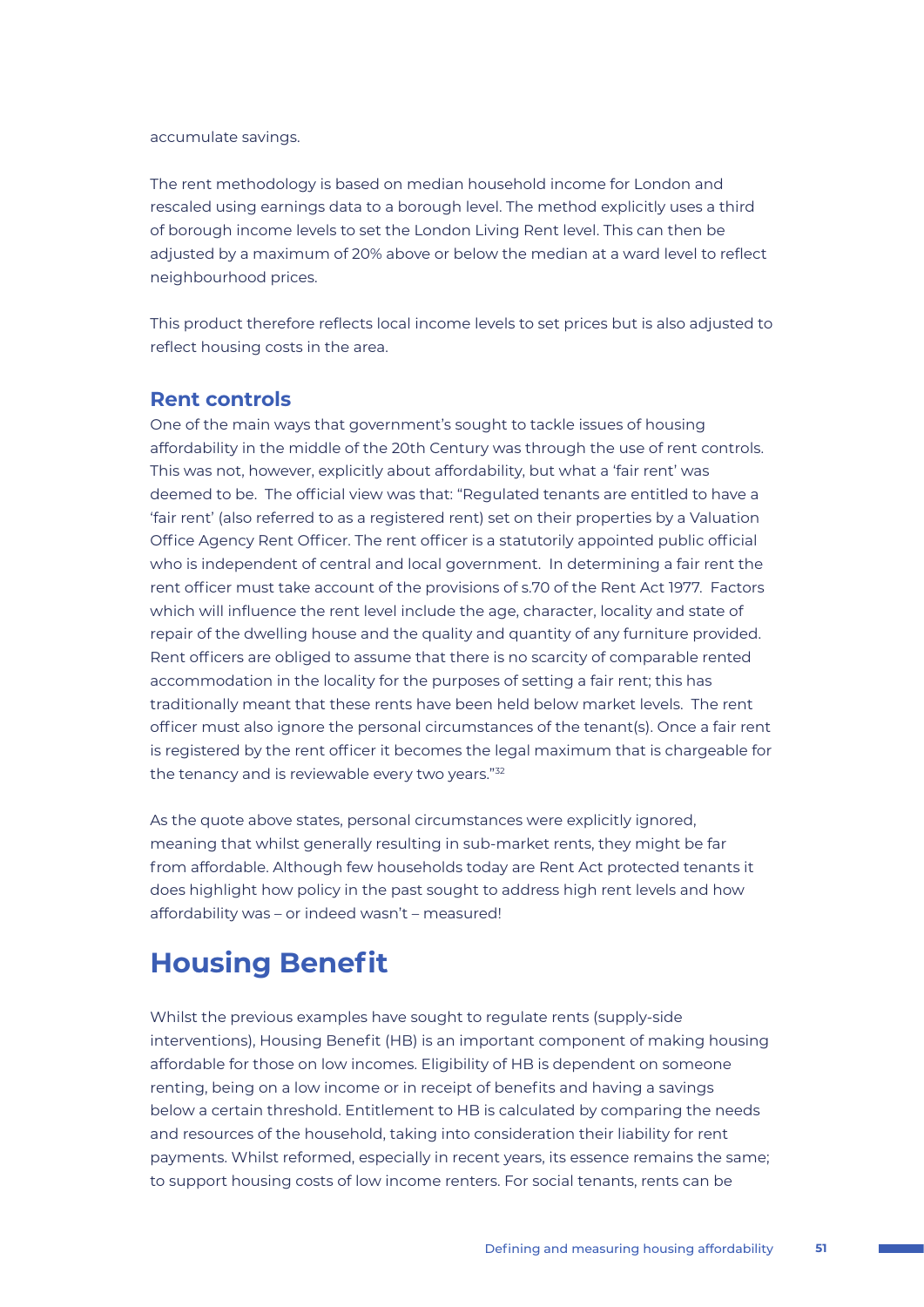covered in full when they are in receipt of certain benefits.<sup>33</sup> In the private rented sector Local Housing Allowance (LHA) the rate a tenant can claim is limited by where they live: limited to the 30th percentile of the Broad Rental Market Area.

## **Homeownership**

Measures aimed at helping people into homeownership have often centred on affordability. As the examples below show, the ways of targeting support have been through eligibility criteria and mechanisms aimed at providing something at a sub-market rate rather than something which might be deemed independently affordable.

# **Right to Buy**

Perhaps still the most iconic means of supporting people into homeownership was the introduction of Right to Buy. Its introduction was explicitly about increasing affordability. The 1979 Conservative manifesto stated: "Many families who live on council estates and in new towns would like to buy their own homes but… cannot afford to".

Although the income mix of social housing tenants was more varied in the 1970s, the eligibility criteria of having to be a council tenant meant there was some focus on those on low-middle incomes. Whether it would be affordable even with heavy discounted prices would depend on a household's ability to secure a mortgage, but nevertheless made homeownership affordable – some suggesting it increased homeownership by 15 percentage points.<sup>34</sup>

## **Help to Buy**

Help to Buy: Equity Loan scheme was designed explicitly to tackle purchase affordability issues many aspiring homeowners faced as a result of growing house prices. Announced at the 2013 budget George Osborne stated: "The deposits demanded for a mortgage these days have put home ownership beyond the great majority who cannot turn to their parents for a contribution."35

The scheme enables people to buy a new build property worth up to £600,000 in England. It enables people to buy with a 5% deposit with up to 20% (40% in London) lent from government. It is estimated to have boosted new supply by around 14% and often beneficiaries claim they would not have been able to buy the same size property without assistance.

There are no income restrictions for applicants and mortgages cannot be more than 4.5 times annual income. The scheme currently is not restricted to first-time buyers, but new reforms will do so along with a regional price cap. As such prices are not set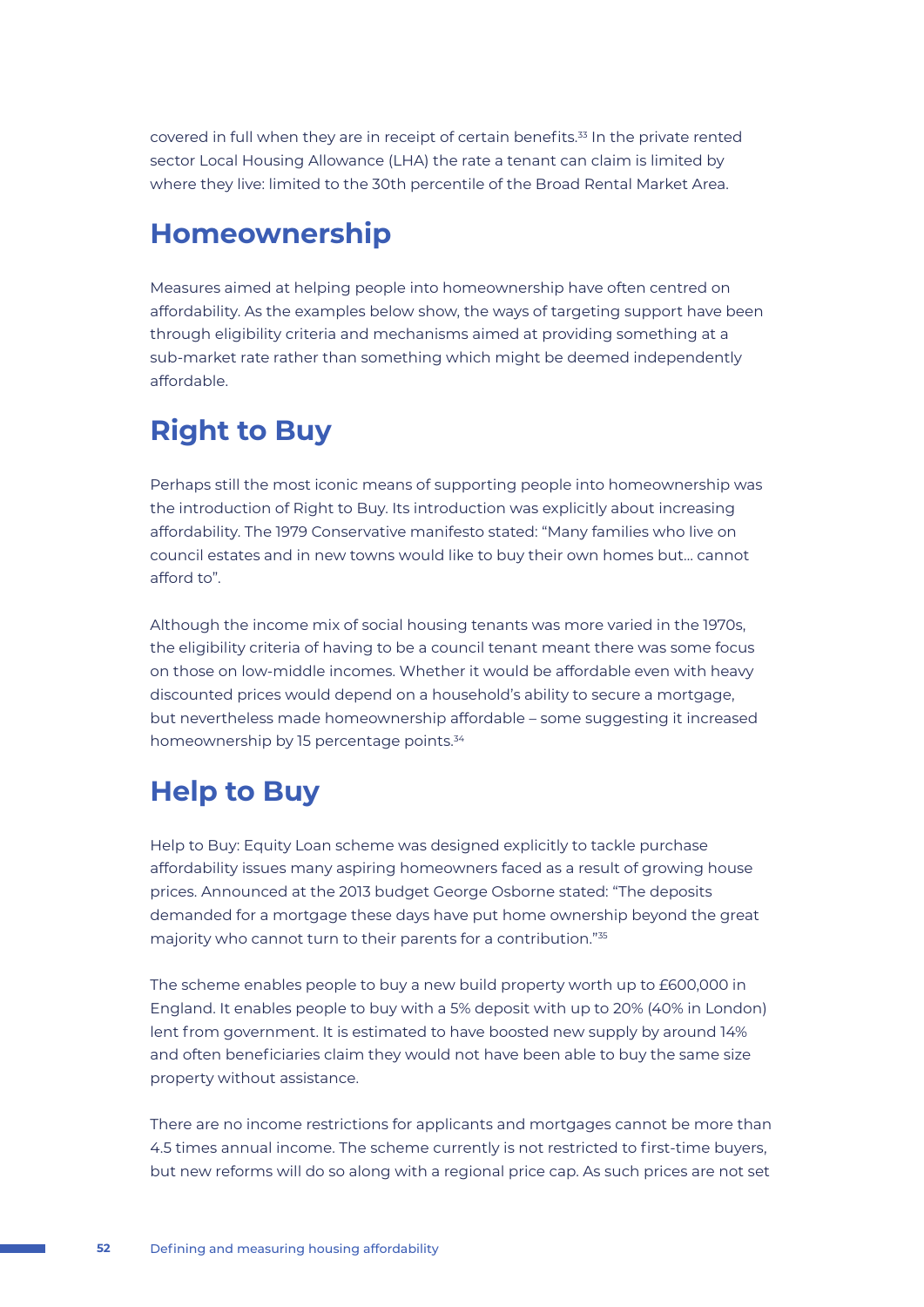according to an affordability metric for the local area. However, there is a maximum affordability level of monthly costs (mortgage, service charges and fees) at no more than 45% of your net disposable income.<sup>36</sup>

## **Low cost homeownership**

The Housing and Regeneration Act 2008 defined social housing for the purposes of regulating social landlords as low-cost rental and low-cost homeownership accommodation. The Act notes that dwellings should be "available to people whose needs are not adequately served by the commercial housing market". This regulation covers: shared ownership arrangements, equity percentage arrangements and shared ownership trusts.

Government programmes place limits on eligibility for shared ownership schemes. For example, for Help to Buy: Shared Ownership there is an income threshold so that only those with a household income less than £80,000 (£90,000 in London) is eligible. Under the scheme limits on the rent of the unowned share of house are set and increases are limited to RPI + 0.5%.<sup>37</sup>

Whilst there is evidence that shared ownership makes homeownership more affordable beyond eligibility criteria and affordability tests to ensure risk of housing stress is limited, there is no overarching measure of affordability for the pricing of shared ownership properties.

## **NPPF definition of affordable housing**

The National Planning Policy Framework perhaps gives the clearest definition by government, or by MHCLG, of what affordable housing is. In the glossary of the NPPF (annex 2), affordable housing is defined with reference to various housing products, from social rent through to low cost homeownership.

The annex covers many of the government-backed products described above. Even if eligibility is often bounded by local incomes, with the exception of social rent, its definition of affordable housing is market-led rather than defined by incomes. This has led to some scepticism from local authorities about its ability to deliver affordable housing. A cursory examination of the data of Affordable Rent level shows that in some areas a three-bedroom Affordable Rent property costs £400 per week.<sup>38</sup>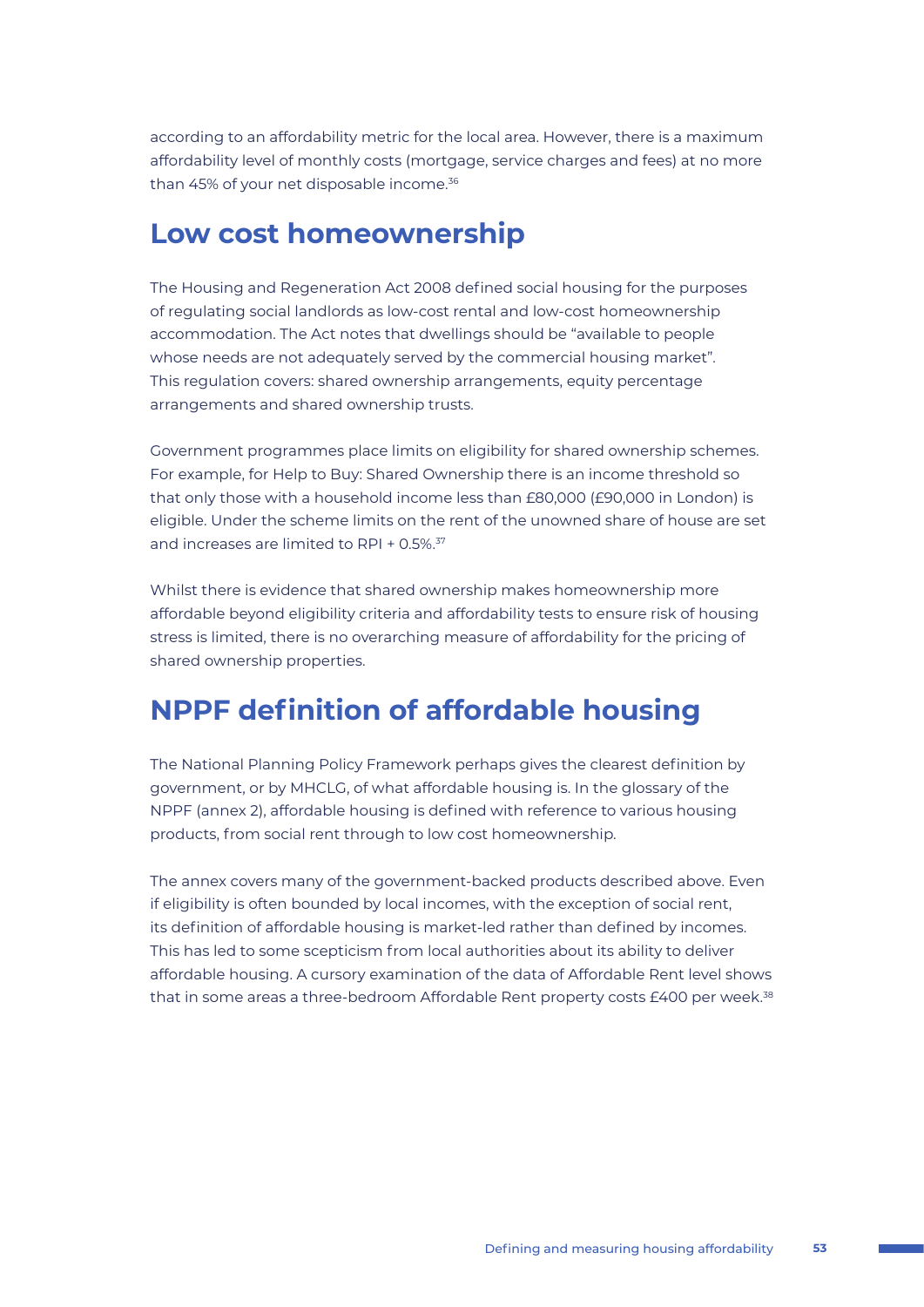#### **NPPF Anex 2**

Affordable housing: housing for sale or rent, for those whose needs are not met by the market (including housing that provides a subsidised route to home ownership and/or is for essential local workers); and which complies with one or more of the following definitions:

a) Affordable housing for rent: meets all of the following conditions: (a) the rent is set in accordance with the Government's rent policy for Social Rent or Affordable Rent , or is at least 20% below local market rents (including service charges where applicable); (b) the landlord is a registered provider, except where it is included as part of a Build to Rent scheme (in which case the landlord need not be a registered provider); and (c) it includes provisions to remain at an affordable price for future eligible households, or for the subsidy to be recycled for alternative affordable housing provision. For Build to Rent schemes affordable housing for rent is expected to be the normal form of affordable housing provision (and, in this context, is known as Affordable Private Rent).

b) Starter homes: is as specified in Sections 2 and 3 of the Housing and Planning Act 2016 and any secondary legislation made under these sections. The definition of a starter home should reflect the meaning set out in statute and any such secondary legislation at the time of plan-preparation or decision-making. Where secondary legislation has the effect of limiting a household's eligibility to purchase a starter home to those with a particular maximum level of household income, those restrictions should be used.

c) Discounted market sales housing: is that sold at a discount of at least 20% below local market value. Eligibility is determined with regard to local incomes and local house prices. Provisions should be in place to ensure housing remains at a discount for future eligible households.

d) Other affordable routes to home ownership: is housing provided for sale that provides a route to ownership for those who could not achieve home ownership through the market. It includes shared ownership, relevant equity loans, other low cost homes for sale (at a price equivalent to at least 20% below local market value) and rent to buy (which includes a period of intermediate rent). Where public grant funding is provided, there should be provisions for the homes to remain at an affordable price for future eligible households, or for any receipts to be recycled for alternative affordable housing provision, or refunded to Government or the relevant authority specified in the funding agreement.

National Planning Policy Framework, July 2018, Ministry of Housing, Communities and Local Government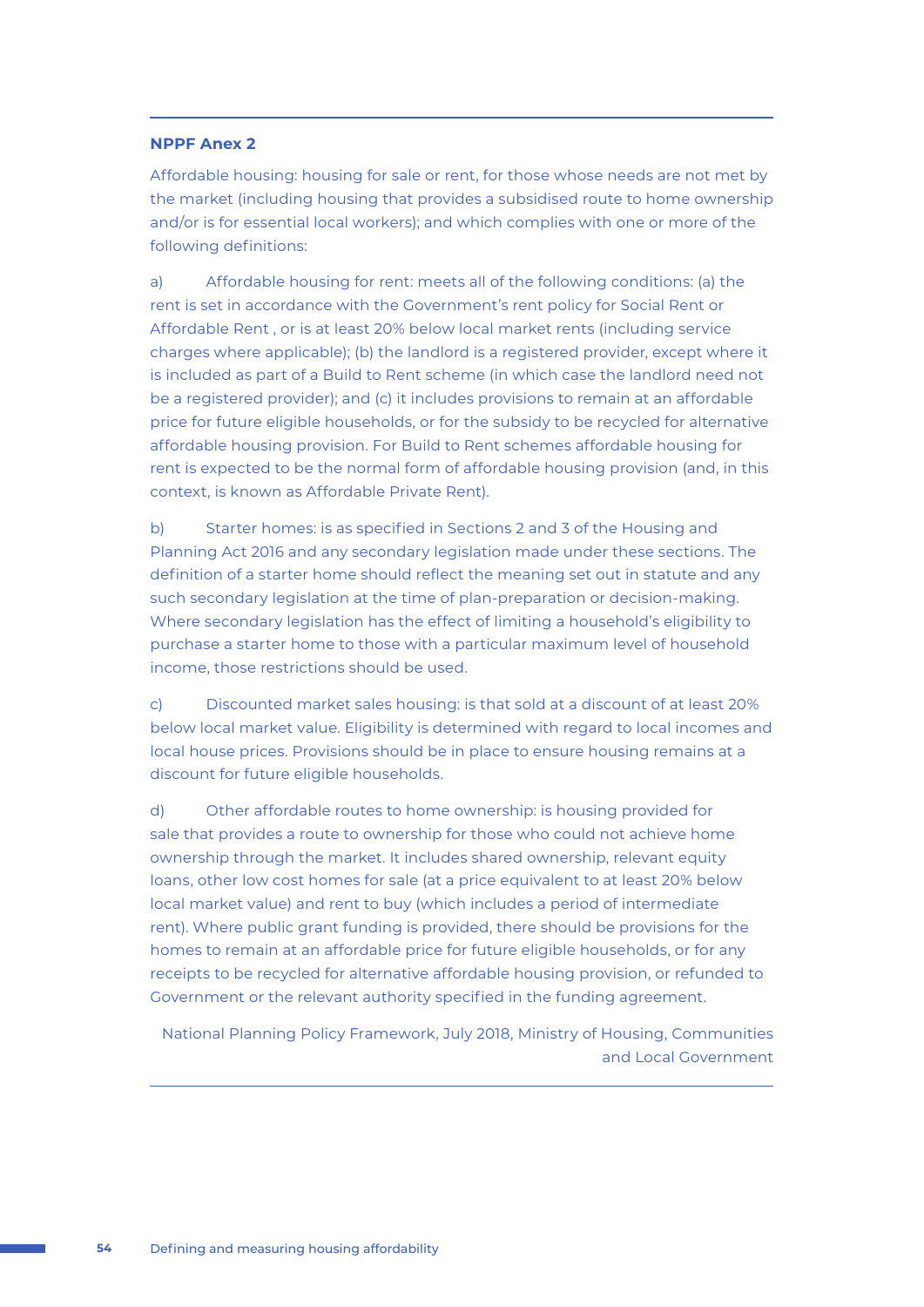## **Mortgage affordability - regulation**

Following the financial crash there has been a tightening of mortgage regulation. The objective of the Mortgage Market Review, for example, was to strengthen affordability assessments to prevent consumers from taking on unaffordable mortgages. On the back of the review, the Financial Policy Committee recommended to the Prudential Regulation Authority (PRA) and the Financial Conduct Authority (FCA) that lenders be required to consider the impact of likely future interest rate increases on affordability – initially a three-percentage point rise above base rates rising in 2017 to a three-point increase in the firms' standard variable rates. The review also stated that "the PRA and the FCA should ensure that mortgage lenders do not extend more than 15% of their total number of new residential mortgages at loan to income ratios at or greater than 4.5. This recommendation applies to all lenders which extend residential mortgage lending in excess of £100 million per annum."39

Whilst lenders use more detailed metrics of affordability (including credit checks and monthly outgoings as well as local market conditions), the 4.5 times incomes ratio provides a threshold for what is deemed affordable. Calculated as a monthly mortgage fee it results in a maximum of a 32% of income spent on housing costs for a 25-year repayment mortgage if lending rates increased to 5% (and 24% of income at 2.5% rate).40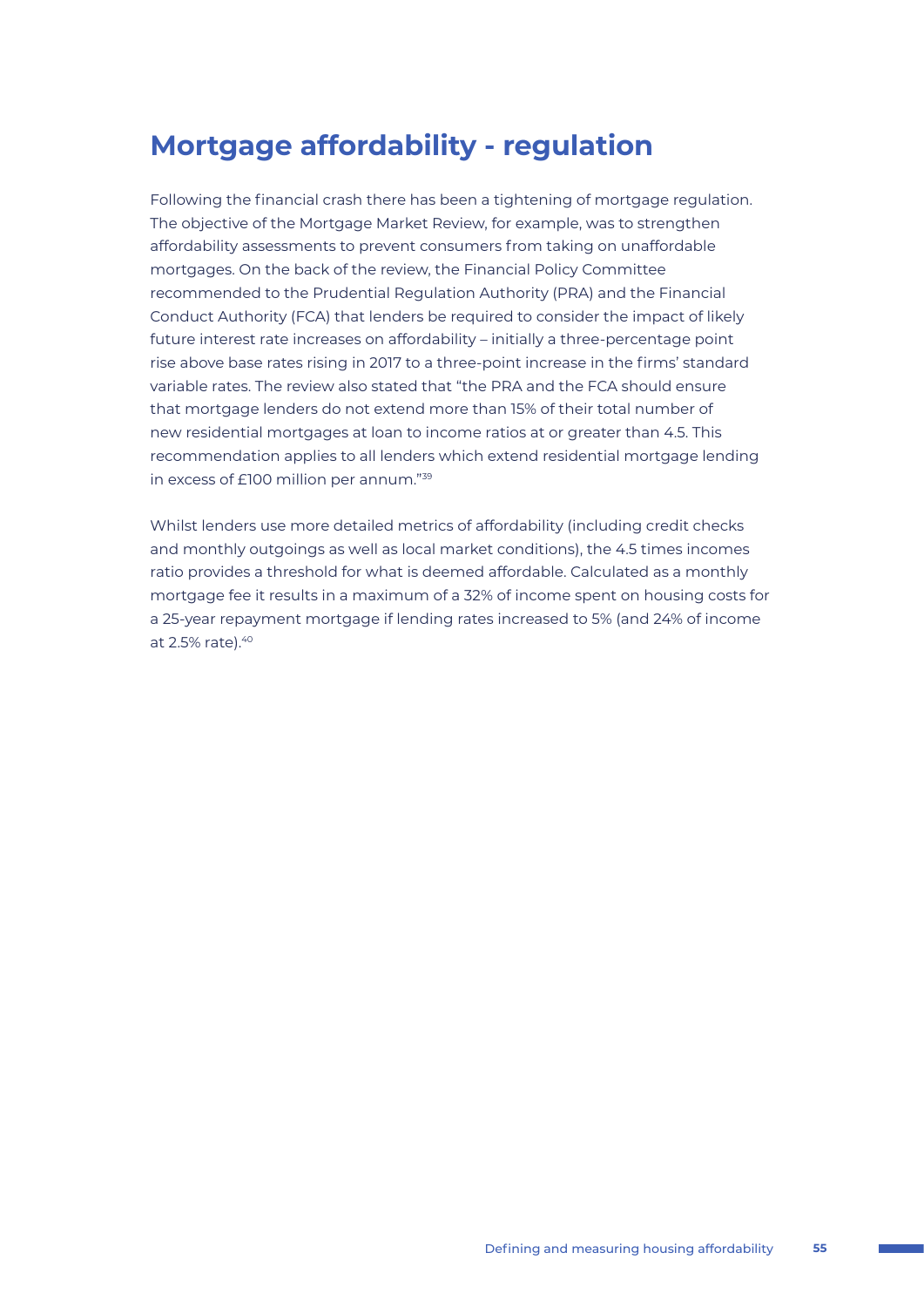# **Annex 2: Details of the regression analysis**

The analysis examined 4,931 cases when weighted covering 8.8m households in the rented sector. The analysis was based on data from 2016-17 Family Resources Survey.

Of the weighted cases examined 41% of households are in housing stress as defined in the text and 23% of all renting households pay over a third of their equivalised household income on rent. Cases are weighted, as described in the text, according to the OECD equivalisation scale, by relative regional cost of living; and by prevalence of a disability.

The analysis held for the following factors:

- **•** Ethnicity (5 categories: white; mixed/ multiple ethnic groups; Asian/Asian British; Black/African/Caribbean/Black British; other ethnic group)
- **•** Employment status (11 categories: Full-time Employee; Part-time Employee; Fulltime Self-Employed; Part-time Self-Employed; Unemployed; Retired; Student; Looking after family/home; Permanently sick/disabled; Temporarily sick/injured; Other Inactive)
- **•** Tenure (4 categories: local authority; housing association; private rented unfurnished; private rented furnished)
- **•** Receipt of housing benefit (2 categories: yes; no)
- **•** The independent variables were tested for multicollinearity. Each variable had a VIF of under 2.

Equivalised incomes were split into quartiles (for all households regardless of tenure). The regression analysis showed that there was a significant relationship between paying over a third and increased chance of housing stress.

|             | B        | S.E.  | Wald      | Sig.  | Exp(B) |
|-------------|----------|-------|-----------|-------|--------|
| Quartile 1  | 0.345    | 0.003 | 17237.801 | 0.000 | 1.411  |
| Quartile 2  | 0.365    | 0.004 | 9678.004  | 0.000 | 1.440  |
| Quartile 3  | 0.378    | 0.006 | 4478.950  | 0.000 | 1.459  |
| Quartile 4  | $-0.885$ | 0.017 | 2799.264  | 0.000 | 0.413  |
| Bottom half | 0.454    | 0.002 | 49528.473 | 0.000 | 1.575  |
| Top half    | 0.306    | 0.005 | 3708.658  | 0.000 | 1.358  |

There was however a noticeable difference in the Nagelkerke pseudo-R-squared values and also the number of false negatives in the model for the second highest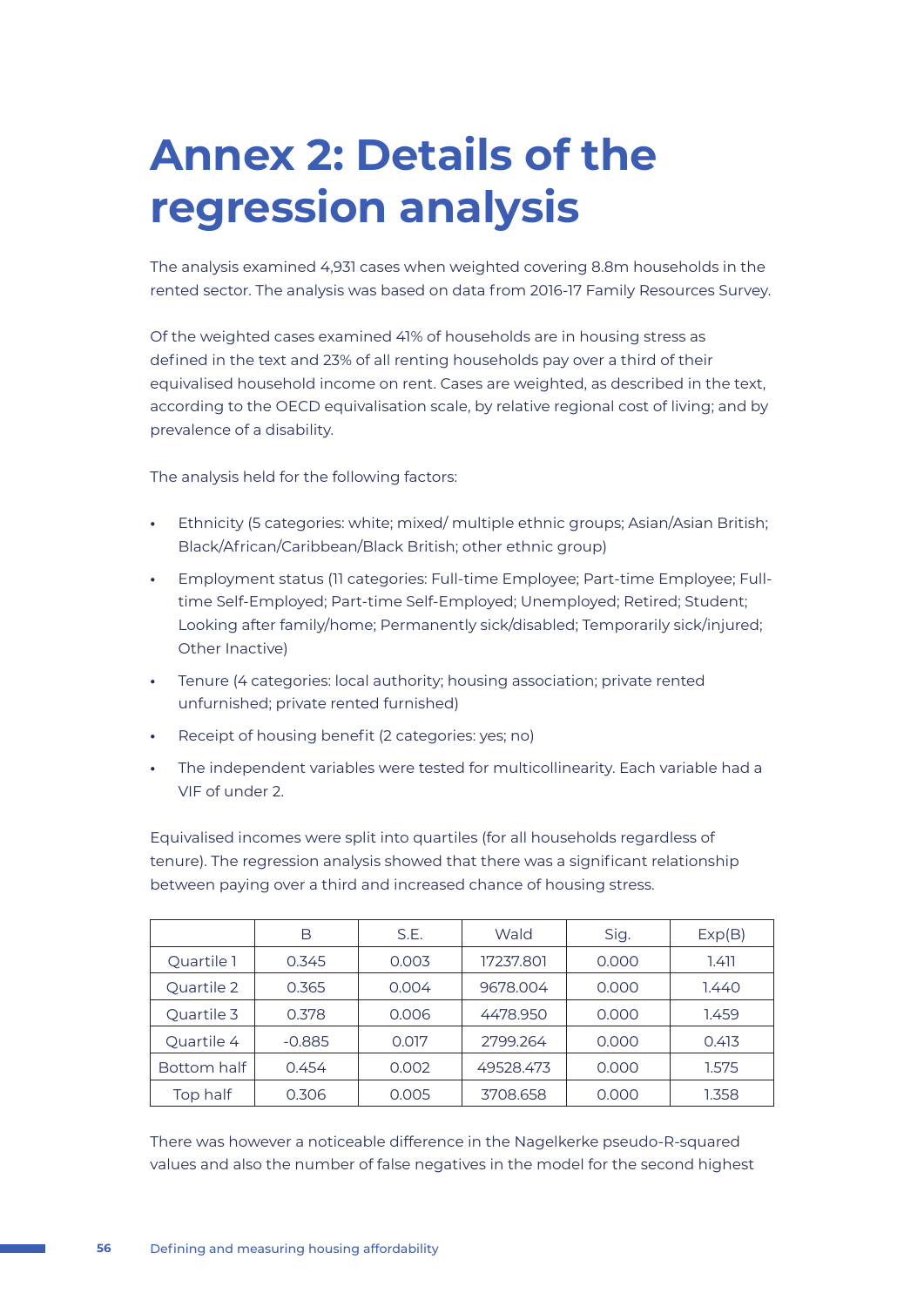income quintiles. As such, the model appeared to be most robust and relationship between affordability and housing stress strongest amongst households in the bottom half of the income distribution.

|             | Housing stress | No stress   | Nagelkerke R |
|-------------|----------------|-------------|--------------|
|             | (percentage    | (percentage | Square       |
|             | correct)       | correct)    |              |
| Quintile 1  | 87.5           | 44.0        | 0.198        |
| Quintile 2  | 33.1           | 84.9        | 0.111        |
| Quintile 3  | 12.6           | 97.8        | 0.116        |
| Quintile 4  | 96.8           | 19.8        | 0.184        |
| Bottom half | 67.2           | 62.8        | 0.176        |
| Top half    | 13.4           | 97.4        | 0.113        |

**College**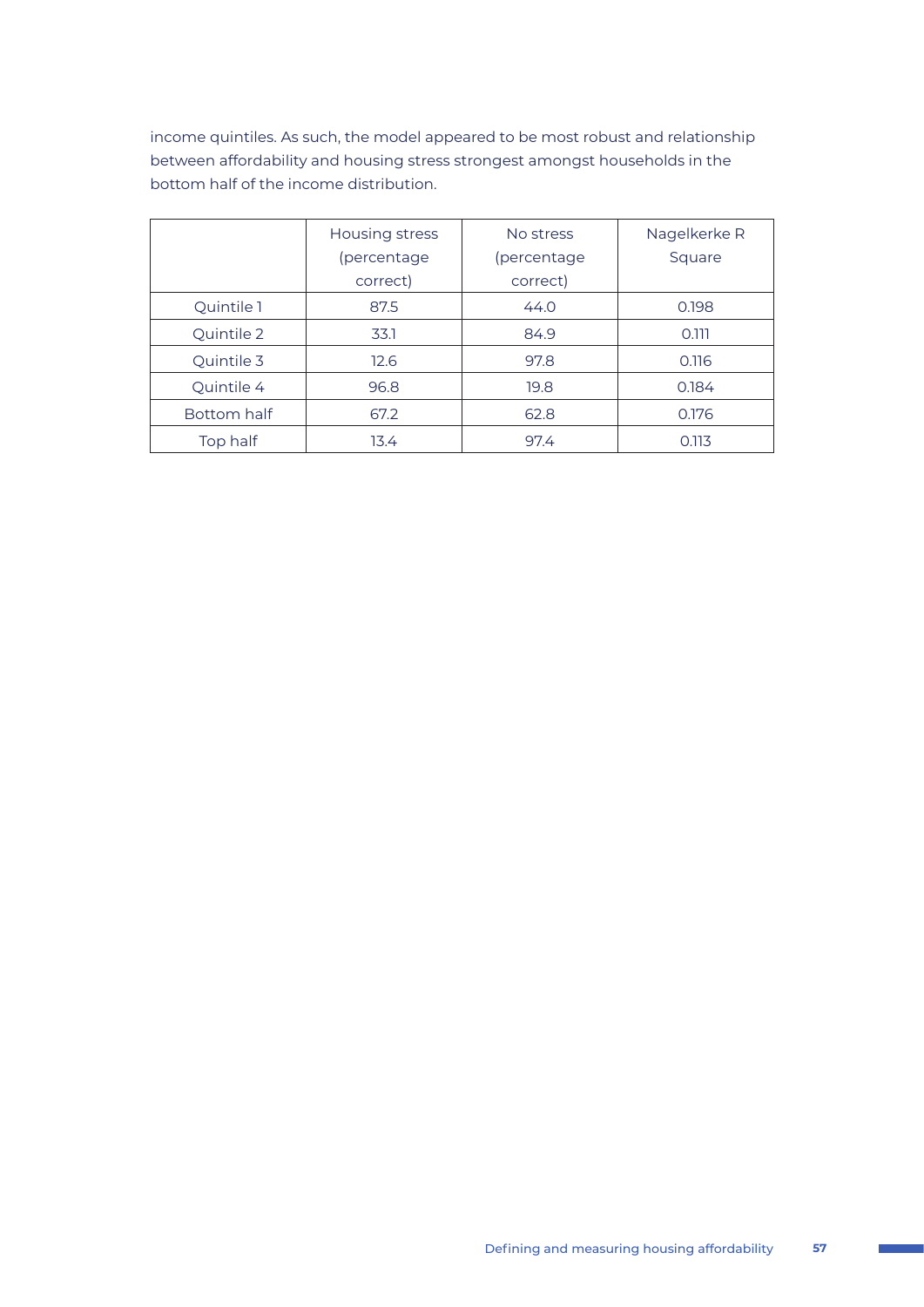# **Annex 3: Details on the measures and numbers**

The following table outlines the assumptions for the affordability measures and the numbers it covers. The numbers capture both the number affected and how much each measure adds to the overall total. To capture housing quality the numbers are largely based on data from the English Housing Survey. However, the data on struggling homeowners is based on the Family Resources Survey which includes more detailed information on mortgage interest payments. The dataset includes purchase price of property and date which is adjusted in line with regional house price data produced by Nationwide. Regional house price information used for first time buyer measure is based on Land Registry data.

# **1. Struggling renters**

| Category                      | Assumptions                                                                                                                                                                                                  | <b>Numbers</b>              | Additional<br>numbers<br>(no double<br>counting) |
|-------------------------------|--------------------------------------------------------------------------------------------------------------------------------------------------------------------------------------------------------------|-----------------------------|--------------------------------------------------|
| Paying over a<br>third        | Over a third<br>Equivalised for 2 person<br>household as norm; disability;<br>region (see paper for more<br>detail)<br>Rents less HB (incomes net of<br>HB)<br>Under retirement age<br>Bottom 50% of incomes | $SH = 0.4m$<br>$PRS = 1.2m$ |                                                  |
| Housing                       | Not retired                                                                                                                                                                                                  | $SH=0.4m$                   | $SH = 0.3m$                                      |
| benefit doesn't<br>cover rent | On HB                                                                                                                                                                                                        | <b>PRS=0.4m</b>             | <b>PRS=0.2m</b>                                  |
|                               | Under a third on rent                                                                                                                                                                                        |                             |                                                  |
|                               | But HB does not cover all rent                                                                                                                                                                               |                             |                                                  |
|                               | In poverty (60% median                                                                                                                                                                                       |                             |                                                  |
|                               | household income AHC)                                                                                                                                                                                        |                             |                                                  |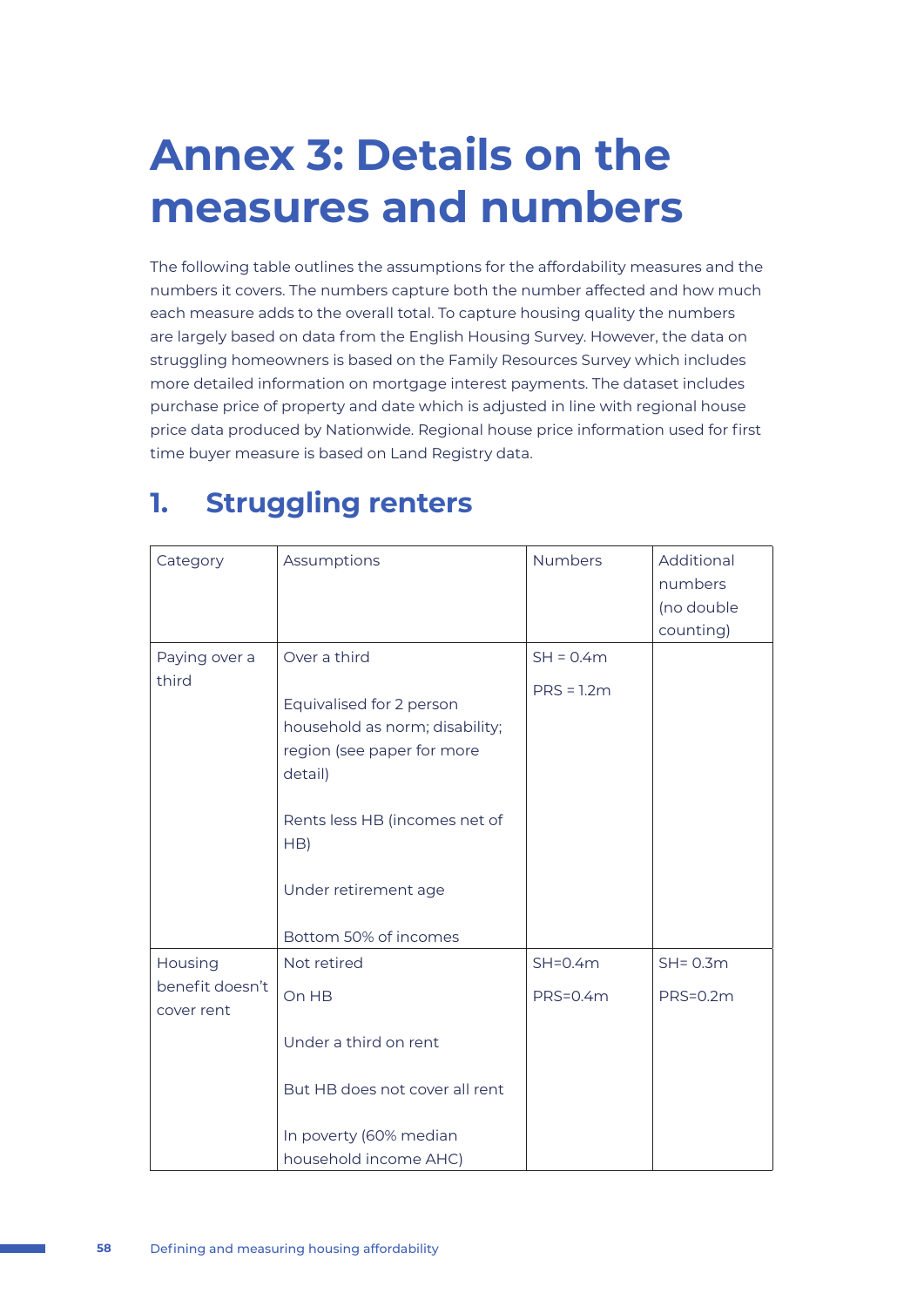| Non-decent  | Living in non-decent housing   | $SH = 0.3m$     | $SH = 0.2m$     |
|-------------|--------------------------------|-----------------|-----------------|
|             | Bottom 50% of incomes          | $PRS=0.7m$      | $PRS=0.4m$      |
| Overcrowded | Living in overcrowded property | $SH=0.2m$       | $SH = 120k$     |
|             | (bedroom standard)             | <b>PRS=0.2m</b> | $PRS = 40k$     |
|             | Bottom 50% of incomes          |                 |                 |
| Total       | All of the above               |                 | $SH=1.0m$       |
|             |                                |                 | <b>PRS 1.9m</b> |
|             |                                |                 | All= $2.9m$     |

# **2. Low income older households**

| Definition                                                   | Assumptions                                                                                                                                                                           | <b>Numbers</b>                   | Additional<br>numbers (no<br>double counting) |
|--------------------------------------------------------------|---------------------------------------------------------------------------------------------------------------------------------------------------------------------------------------|----------------------------------|-----------------------------------------------|
| Struggling older<br>renters                                  | Retired<br>On HB<br>Either: Under a<br>third on rent but<br>HB does not cover<br>all rent in poverty<br>(60% median<br>household income<br>AHC)<br>Or: paying over a<br>third on rent | $SH = 0.1m$<br>$PRS = 0.1m$      | $SH = 0.1m$<br>$PRS = 0.1m$                   |
| Renters in non-<br>decent housing/<br>overcrowded<br>housing | Non-decent/<br>overcrowded<br>housing<br>Bottom 50%<br>of income<br>distribution                                                                                                      | <b>SH=150k</b><br><b>PRS=80k</b> | <b>SH=120k</b><br>$PRS = 50k$                 |

**College**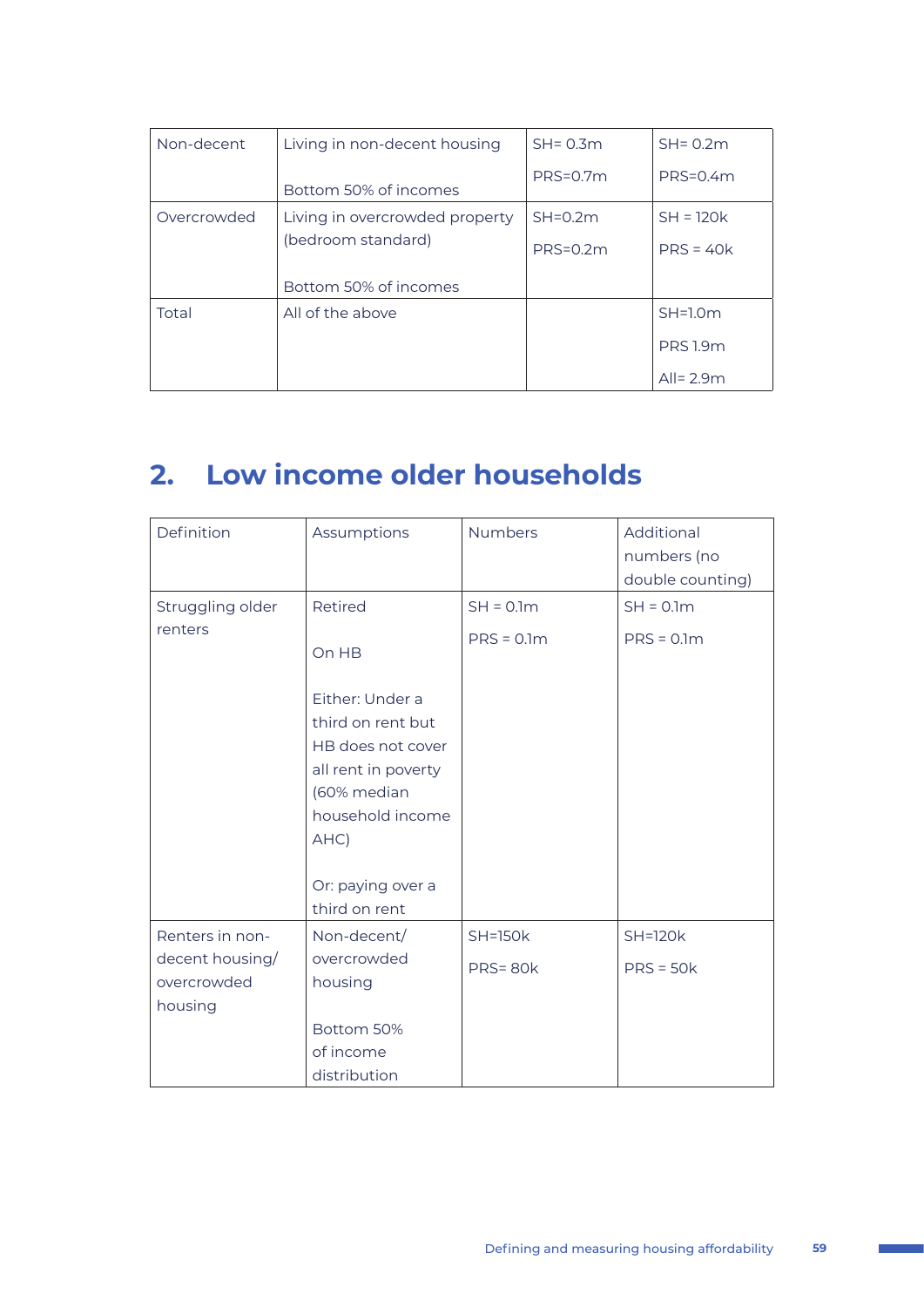| Older homeowners   Over retirement |               | 0.6 <sub>m</sub> | 0.6 <sub>m</sub> |
|------------------------------------|---------------|------------------|------------------|
| in non-decent                      | age           |                  |                  |
| housing                            | Bottom 50% of |                  |                  |
|                                    | incomes       |                  |                  |
|                                    | Own outright  |                  |                  |
|                                    | In non-decent |                  |                  |
|                                    | housing       |                  |                  |
| Total                              |               |                  | SH:0.3m          |
|                                    |               |                  | <b>PRS:0.1m</b>  |
|                                    |               |                  | HO:0.6m          |
|                                    |               |                  | All: 1m          |

# **3. Struggling homeowners**

| Definition            | Assumptions              | <b>Numbers</b> |
|-----------------------|--------------------------|----------------|
| Struggling homeowners | Homeowners paying        | $HO = 0.9m$    |
|                       | over a third on mortgage |                |
|                       | interest payments        |                |
|                       | and maintenance and      |                |
|                       | expenditure costs (2% of |                |
|                       | property value)          |                |
|                       | Under retirement age     |                |
|                       | Bottom half of income    |                |
|                       | distribution             |                |

# **4. Frustrated First time Buyers**

| Definition        | Assumptions                                                      | <b>Numbers</b>       |
|-------------------|------------------------------------------------------------------|----------------------|
| First time buyers | Not paying a third of income on                                  | That could afford to |
|                   | mortgage interest payments of property                           | buy                  |
|                   | at 10th percentile in region                                     | $SH = 1.4m$          |
|                   | Under 60                                                         | $PRS = 2.9m$         |
|                   | 25yr mortgage; interest rate 2.5%;<br>deposit 10%                |                      |
|                   | Plus maintenance and expenditure<br>costs (2% of property value) |                      |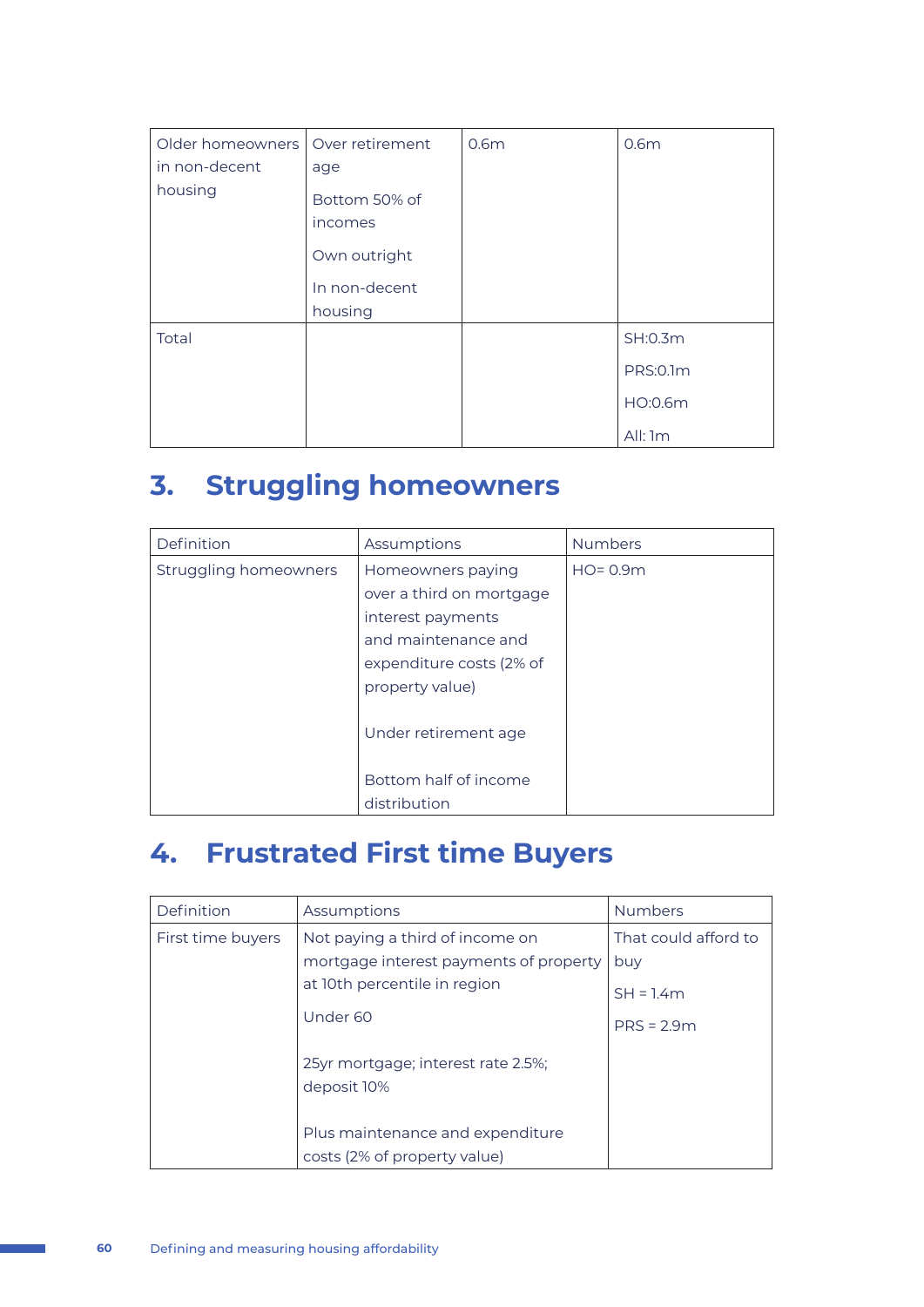| First time buyer | Can save a 10% deposit for a property     | That could afford to |
|------------------|-------------------------------------------|----------------------|
| savings          | at the 10th percentile in region within 5 | buy                  |
|                  | years                                     | $SH = 0.3m$          |
|                  | Net equivalised income                    | $PRS = 1.3m$         |
|                  | Savings rates based on ONS savings by     |                      |
|                  | deciles                                   |                      |
| Total            | As above: household that can do both.     | That could afford to |
|                  |                                           | buy                  |
|                  |                                           | $SH = 0.3m$          |
|                  |                                           | $PRS = 1.3m$         |
|                  |                                           | <b>Total: 1.6</b>    |

 $\sim 10$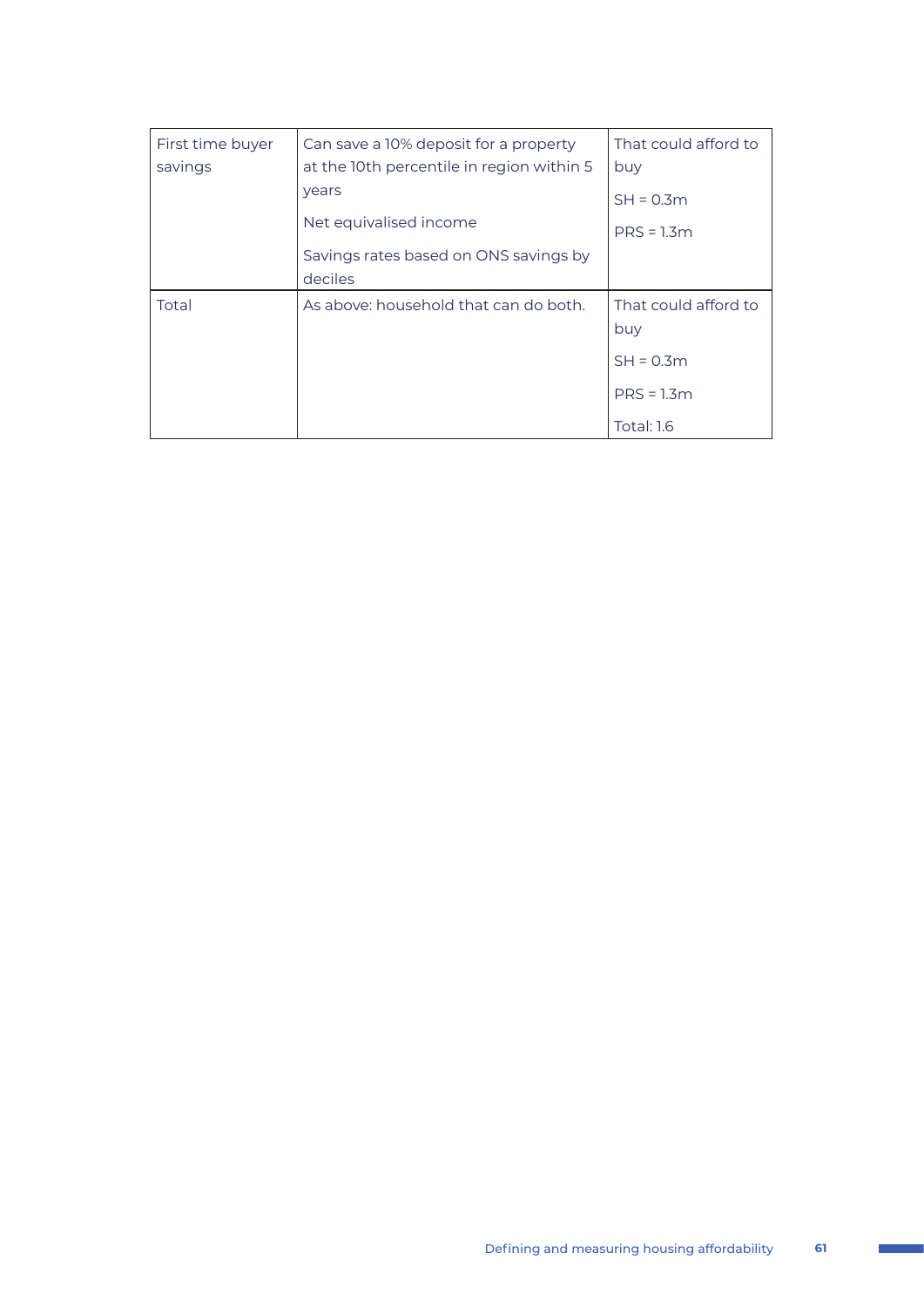# **End notes**

1 The 2017 Conservative manifesto stated: "We have not built enough homes in this country for generations, and buying or renting a home has become increasingly unaffordable." While the 2017 Labour Party manifesto stated "Britain has a housing crisis – a crisis of supply and a crisis of affordability"

2 See 'Defining Affordability - AHC Focus Groups' https://www. affordablehousingcommission.org/news/2019/2/14/publication-defining-affordabilityfocus-groups

3 Based on base rates for 25 years

4 Meen, G 'How should housing affordability be measured?' (UK Collaborative Centre for Housing Evidence, 2018)

5 Bramley, G 'Affordability, poverty and housing need: triangulating measures and standards', Journal of Housing and the Built Environment (Springer), 2012

6 For example, Burke, T, Stone, M and Ralston, L 'The residual income method: a mew lens on housing affordability and market behaviour' (Australian Housing and Urban Research Institute, 2011); Stone, M 'What is Housing Affordability? The Case for the Residual Income Approach' (University of Massachusetts Boston, 2006); Padley M and Marshall, L 'Defining and measuring housing affordability in the private rented sector using the minimum income standard', Loughborough University Institutional Repository, 2016

7 This could be done by using JRF's 'Minimum Income Standard'

8 Meen, G op cit

9 Universal Credit may change the payment arrangements between landlords and social tenants, but direct payments do not impact the points made about the reduction in housing costs leading to reduced HB levels

10 Zaidi, B and Burchardt, T 'Comparing incomes when needs differ: Equivalisation for the extra costs of disability in the UK' (2003)

11 Packar, G 'Disability poverty in the UK' (Leonard Cheshire Disability, 2008) cited in MacInnes, T et al 'Disability, long term conditions and poverty' (NPI, 2014)

12 ONS, 'Relative regional consumer price levels of goods and services, UK: 2016' (2018)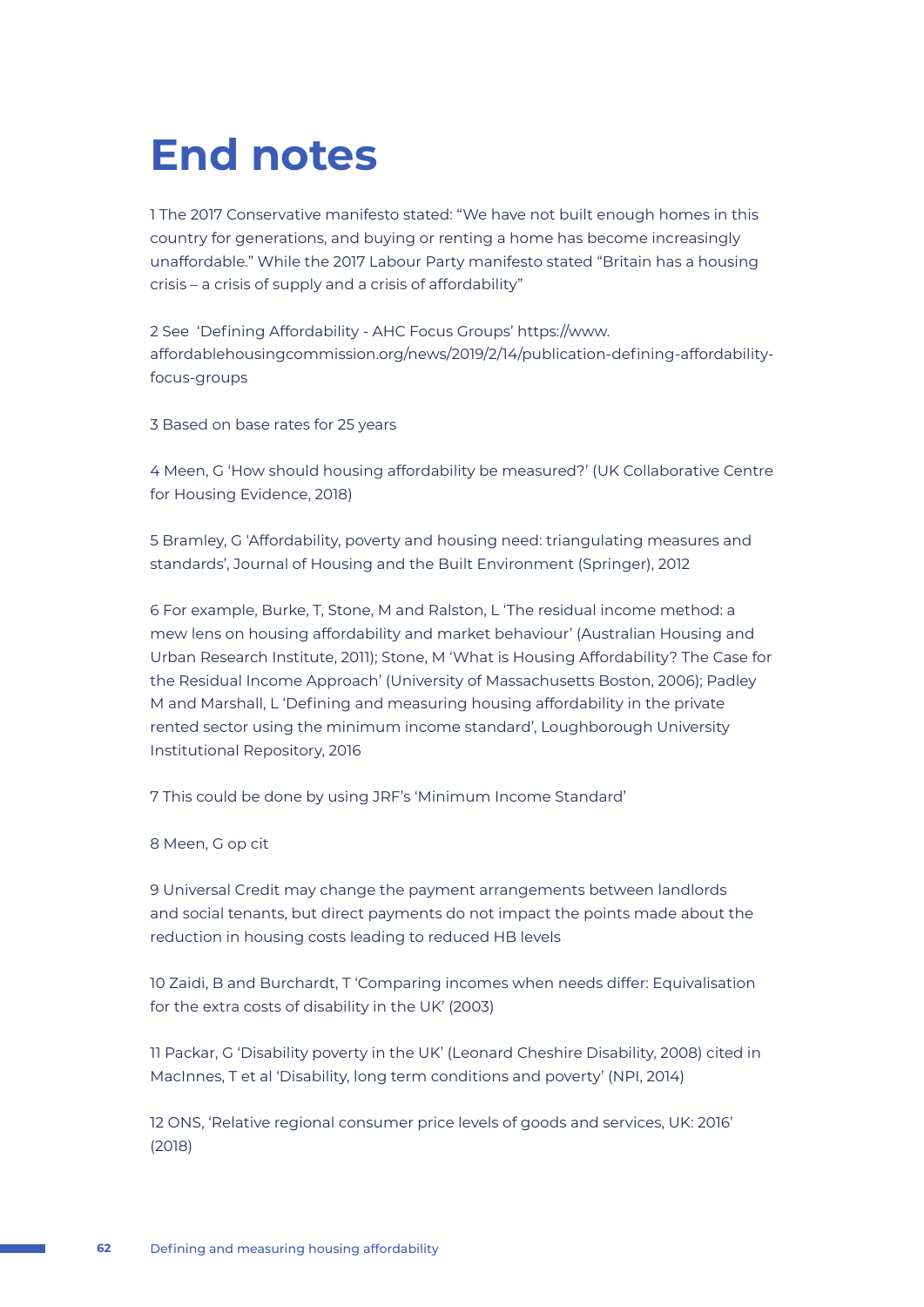13 For example, Julie Rugg and David Rhodes' recent review of the PRS highlighted that length of tenure was associated with increased chance of living in a non-decent home – Rugg, J and Rhodes, D 'The Evolving Private Rented Sector Its Contribution and Potential' (University of York, 2018)

14 This study uses Family Resources Survey data: Department for Work and Pensions, National Centre for Social Research, Office for National Statistics, Social and Vital Statistics Division. (2018). Family Resources Survey, 2016-2017. [data collection]. UK Data Service. SN: 8336, http://doi.org/10.5255/UKDA-SN-8336-1

15 For example, see Hunter, P 'Safe as Houses: The impact of universal credit on tenants and their rent payment behaviour in the London boroughs of Southwark and Croydon, and Peabody' (Smith Institute, 2017).

16 See: The Marmot Review, 'Fair Society, Healthy Lives' (2010); Gibson, M 'Housing and health inequalities: A synthesis of systematic reviews of interventions aimed at different pathways linking housing and health' Health and Place 17 (2011) 175- 184; Office of the Deputy Prime Minister, 'The Impact of Overcrowding on Health & Education: A Review of Evidence and Literature' (2004)

17 The Minimum Income Standard (MIS) is a benchmark based on what the public think different households need for a decent minimum living standard.

18 See for example OECD Data: https://data.oecd.org/inequality/income-inequality. htm

19 The same methodology used to test the link between housing costs and housing stress was deployed. The respective Nagelkerke R square scores were: .365; .317; .291

20 English Housing Survey, 50th Anniversary Report

21 IFS, 'Barriers to homeownership for young adults' (2018) figures taken from Labour Force Survey 1996–2017 data

22 Meen, G 'How should housing affordability be measured?' (UK Collaborative Centre for Housing Evidence, 2018)

23 OBR, 'Forecasting House Prices' (2014) assumes maintenance (current running costs) and depreciation (long-term replacement costs) to be 1% per year

24 Dynan, K et al 'Do the Rich Save More?' Journal of Political Economy, 2004, vol. 112, no. 2

25 '2015-16 English Housing Survey First time buyers Report', Annex Table 3.5: Previous tenure of first time buyers, 1995-96, 2005-06 and 2015-16. Authors calculations based on number of households in the rented sector. Figures are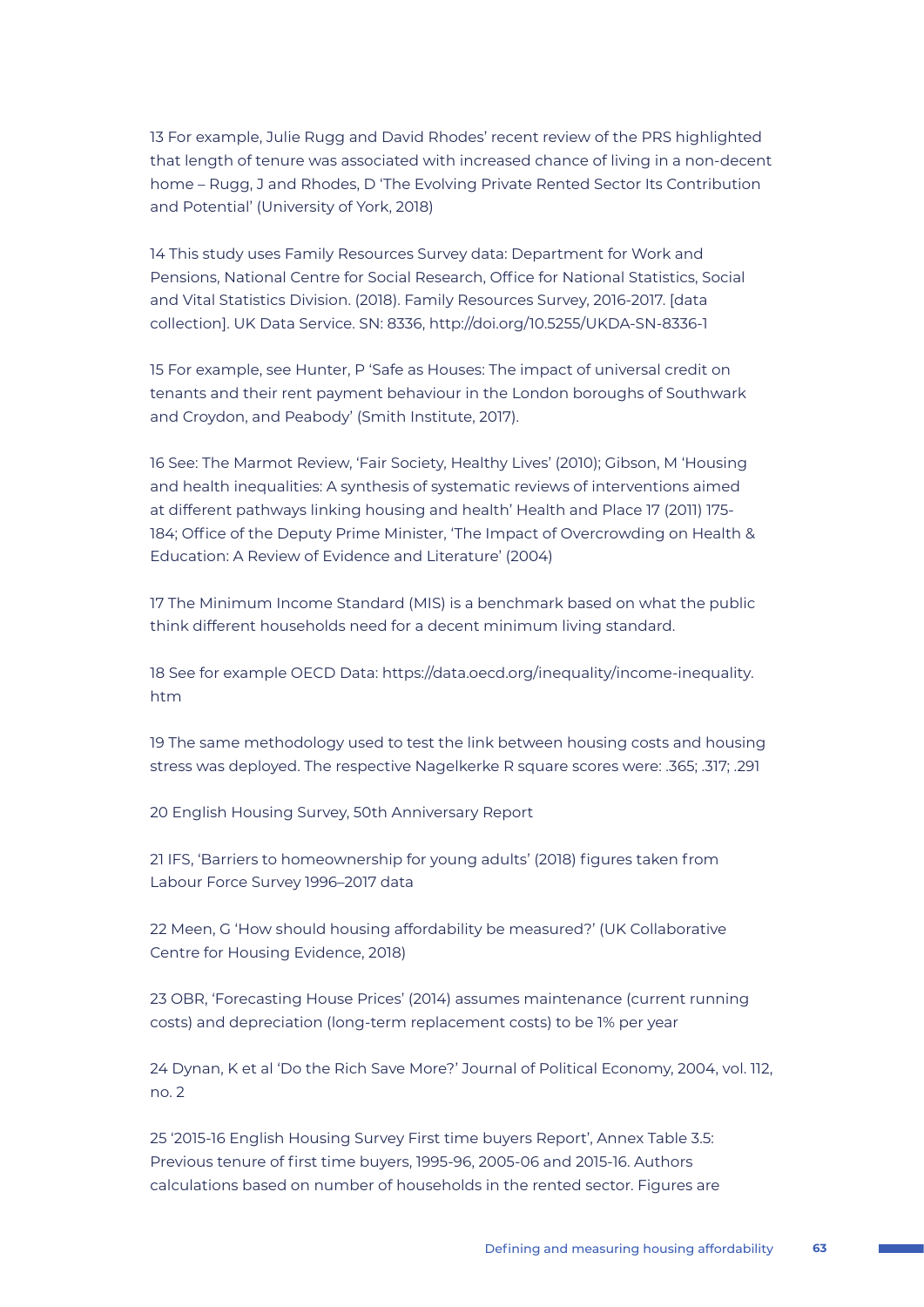for those households moving from the rented sector into homeownership. The proportion for first time buyers, including new households, is 7% of renters.

26 For example, see 'English Housing Survey 2015 to 2016: first time buyers '(DCLG) annex table 2.1 which shows that retired or unemployed are not amongst first time buyers – but once were.

27 House of Commons Library, 'Rent setting: social housing (England)' (2017)

28 'The Reform of Council Housing Finance' (July 2009)

29 The Housing Corporation, 'Rent influencing regime: Implementing the rent restructuring framework' (2001)

30 *Inside Housing* "What Alok Sharma was really told by tenants" 26 January 2018

31 HM Treasury, 'Spending Review 2010', October 2010

32 http://researchbriefings.files.parliament.uk/documents/SN00638/SN00638.pdf

33 Employment and support allowance (income-related), jobseeker's allowance (income-based income support, pension credit guarantee.

34 Disney, R and Luo, G 'The Right to Buy public housing in Britain: a welfare analysis' (IFS, 2016)

35 Budget 2013: Chancellor's statement

36 Homes England 'Help to Buy Buyers' Guide (2018)

37 HMG, 'Capital Funding Guide', 2016: https://www.gov.uk/guidance/capital-fundingguide/1-help-to-buy-shared-ownership

38 HCA, 'Statistical Data Return 2016 to 2017'

39 FCA, 'Interest rate stress test' (2016)

40 The BSA using Bank of England data for September 2018 puts average rate for a 2 year fixed rate with 75% LTV at 1.71% and Standard Variable Rate at 4.39%. BSA, Average quoted mortgage interest rates at banks and building societies, 2018